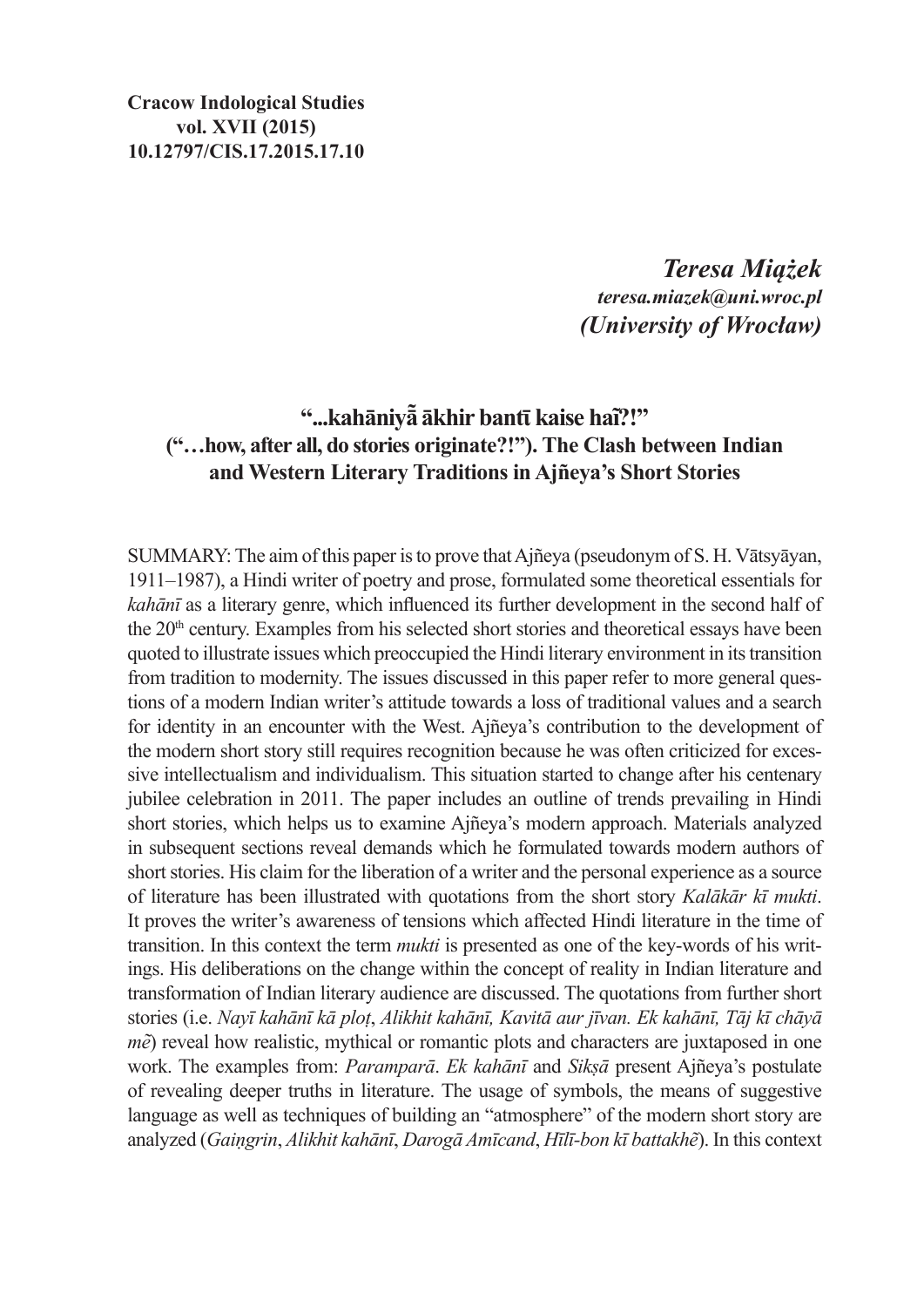an application of traditional poetics of *rasa* to contemporary texts isinvestigated. The paper leads to the conclusion that while mastering the skill of short story writing, Ajñeya acted also as a theoretician, who attempted to teach Hindi writers and critics how to save their own tradition and identity in a clash with theWest. He postulated that modernity should not exclude exploring one's own traditional literature and art, it should focus on its transformation into modern idioms. This claim is presented as the writer's literary manifest. Ajñeya's demands analyzed in this paper are explained as resonating with some criteria of a modern short story later defined by the writers of *naī kahānī* school. It leads to the final conclusion that his achievements isthis genre possess model features for creating modern short stories in Hindi.

KEYWORDS: Ajñeya, Hindi literature, short story, *kahānī*, realism, East-West encounter, *rasa*.

The question quoted in the title of this paper comes from one of Ajñeya's last short stories, titled *Kalākār kī mukti* ("The Liberation of an Artist", Ajñeya 1992: 599–602), titled by scholars of Hindi literature as one of his most representative works.<sup>1</sup> It deals with the problem of the origin of stories and freedom of the writer's experience as a necessary condition for it. The story was written in 1954,<sup>2</sup> a few years before *nayī kahānī* appeared as a new literary movement in Hindi prose (Rutkowska, Stasik 1992: 201). Writers of this school initiated, for the first time on a larger scale, a debate among Hindi literary critics on the defining criteria of the modern short story (Roadarmel 1974: 242).

L. Lutze claims that Ajñeya's short story *Kalākār kī mukti* contains an essential answer to the question as to what is modern in Indian modern literature (Lutze 1986a: 9). And he points to the term introduced by the writer at the end of this short story, *kalā sādhnā<sup>3</sup> —*an intense striving of the artists towards accomplishment—as its characteristics.4

<sup>&</sup>lt;sup>1</sup> Danuta Stasik and Tatiana Rutkowska list this story among his most known and highly evaluated short stories. See: Rutkowska, Stasik 1992:200–201.

<sup>2</sup> The date is given according to the list attached by Ajñeya in an appendix to the completed edition of his short stories. See: Ajñeya 1992: 607.

<sup>&</sup>lt;sup>3</sup> This term appears at the end of the story. See: Ajñeya 1992: 603.<br><sup>4</sup> Lutze renders this term in German as "das konzentrierte künstlerische

Bemühen". See: Lutze 1986a: 9.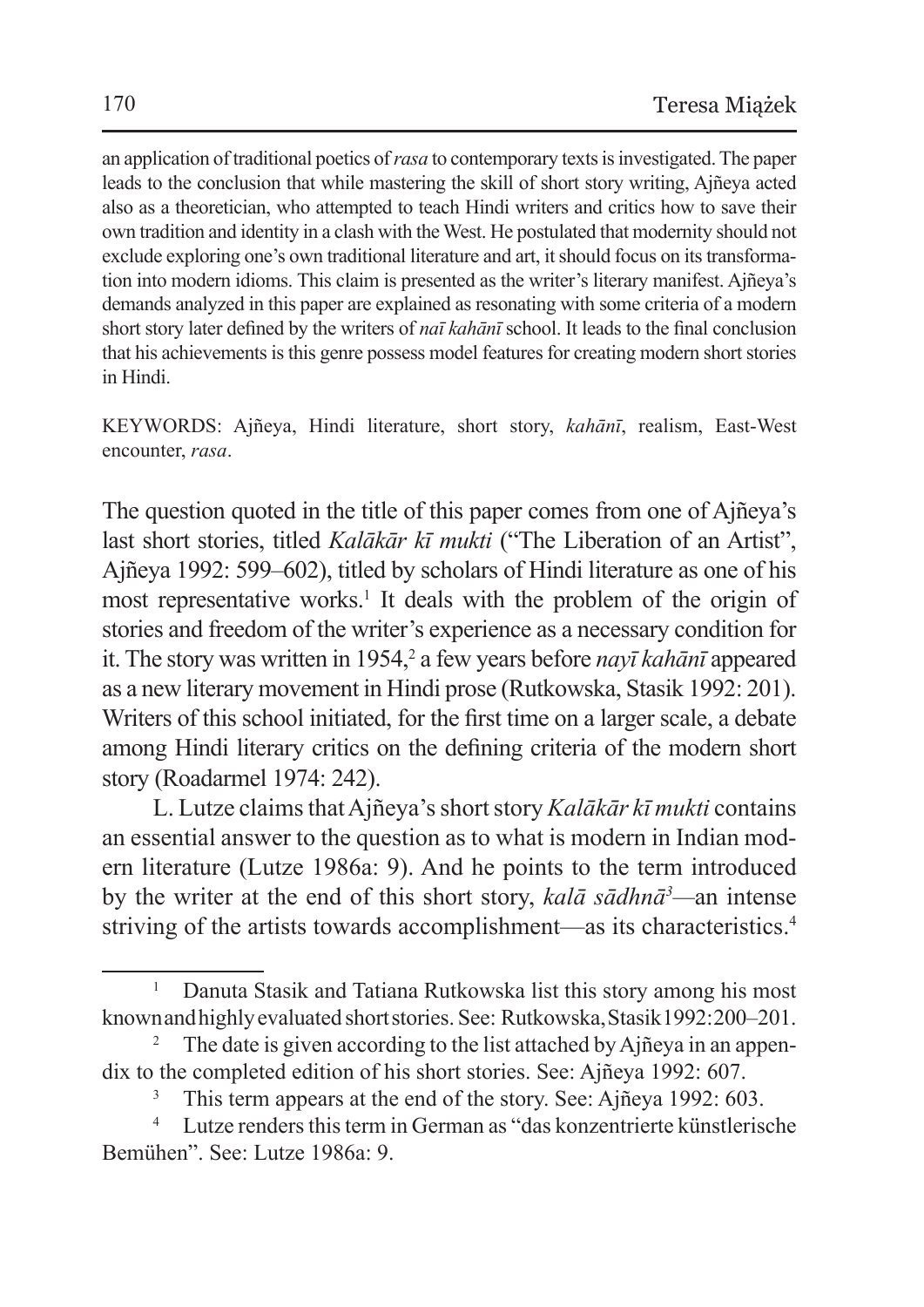In the opinion of this scholar Ajñeya's attitude towards all literary genres was experimental and many of his literary achievements have a model character for contemporary Hindi literature. (Lutze 1986b: 269) Ajñeya himself thinks that "a literary work is […] instrumental to self-analysis or self-introspection in the course of which the writer identifies the new or the right tendencies" (Rangra 1992: 123). His works discussed in this paper offer evidence that he includes in his own experience the accumulated or collective experience of Indian literary tradition. Ajñeya explains his experimental attitude towards tradition in the preface to *Dūsrā Saptak*, an anthology of Hindi poets edited by him in 1951 (Ajñeya 1970). The term *prayog*, "an experiment", became a motto of modern poets already in *Tār Saptak* of 1943 edited also by him. The experimental attitude consist of examining, exploring and adopting the sense of one's own tradition to one's self instead of simply rejecting or picking it up and carrying on.5 B. Lotz notices that he presented here an "apparently new theory of the experiment as an eternal quality of all poetry" and thus "a dynamic concept of tradition, in which the poet has to prove himself by creating his own form of expression, by shaping historical experience and tradition into contemporary idioms" (Lotz 2012: 132). Ajñeya demonstrates the same attitude in his prose, the short stories discussed in this paper should reveal it.

P. Gaeffke maintains that Ajñeya "gathered fellow-experimentalists, edited their poems and became himself the foremost poet in this group called 'experimentalists'. […] but from the start (1943), [his] theoretical discussions centered more on 'experience' than on 'experiment' and more on the poet's relationship to the modern world than on the autonomy of the poem itself" (Gaeffke 1978: 87). But in fact, free and personal experience as a source of creative inspiration was regarded by

<sup>5</sup> Cf. the following passage from his preface to *Dūsrā Saptak*: "Paramparā, kam se kam kavi ke liye koī aisī poṭlī bā̃ dkar alag rahī huī cīz nahī hai, jise vah uṭhā kar sir par lāḍ lekar cal nikle. [...] paramparā kā kavi ke liye koī arth nahī hai, jab tak vah use ṭhos-bajākar, toṛ-maroṛ kar, dekh kar ātmasāt nahī kar letā". See: ̃ Ajñeya 1970: 6–7.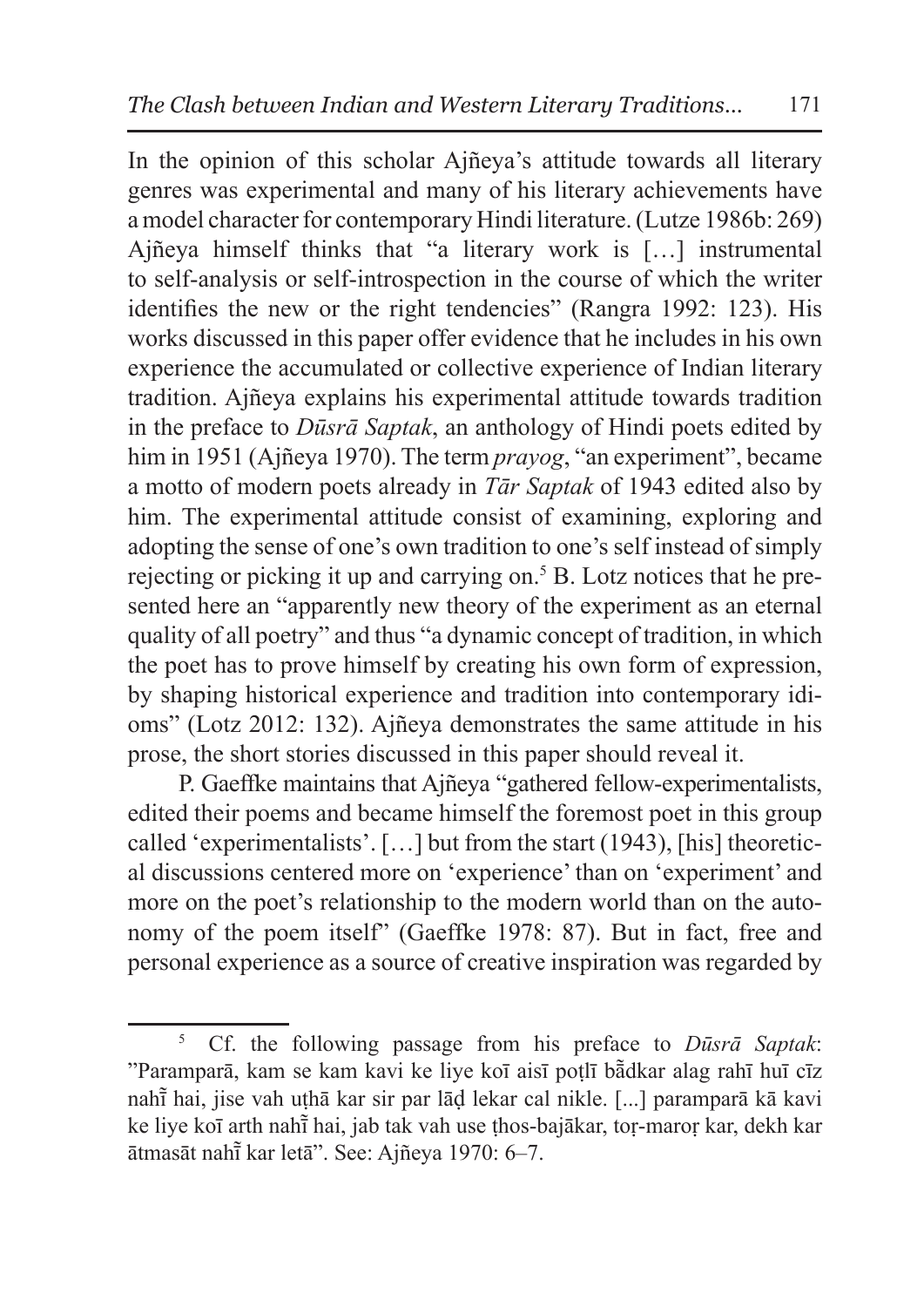Ajñeya as a precondition to the experimental attitude. He was aware of the shift which was taking place within the literary sensitivity of Indian readers accustomed to traditional means of evoking aesthetic experience designed by the poetics of *rasa.*<sup>6</sup> In his essays on "The Role of the Writer in Contemporary Indian Society" and "The Hindu View of Conflict and its Impact on Contemporary Indian Writings", Ajñeya explains how the contact with Western prose and its concept of realism resulted in the individualization of the reader's and writer's experience (Vatsyayan 1970; 1972). Ajñeya is convinced that the process of artistic creation is a two-way relation: "a literary piece also creates the author as much as it gets created by him" (Rangra 1992: 123). He maintains that while exploring his own tradition a modern writer re-creates his own humanity. The writer thinks that the aim of literature is to present "the possibility of perpetual renewal of mankind" (Vatsyayan 1972: 17). The reader, on whom the realization of writer's creation depends,<sup>7</sup> can participate in it.

The term *mukti,* "liberation", included in the title of Ajñeya's short story discussed in this paper, reflects his idea of unrestrained, personal experience as a source of his artistic creation. In an interview with R. Rangra of 1961 Ajñeya stressed the role of personal experience as the source of a writer's creative inspiration: "I believe, one's attitude to life results from one's experience in life. […] This interaction is the basic principle of life. This becomes more significant in the case of the creative writer as the imposition of such attitude can only curb his genuine approach. To any piece of creative writing an attitude can be relevant only to the extent it happens to be the outcome of that very experience, which urged him to write" (Rangra 1992: 122). The question is how in his own short stories Ajñeya attempted to liberate himself from rigid conventions and trends. The answer requires an insight first

<sup>6</sup> Sanskrit theory of aesthetics known as *rasa* was for the first time expounded in *Nāṭyaśāstra* , dated between 500 B. C. and 500 A. D.

<sup>7</sup> The awareness of a reader's role is well manifested by Ajñeya in his poem *Ek sannatā bunntā hū̃*, analyzed by me in another paper. See: Bigoń 1997.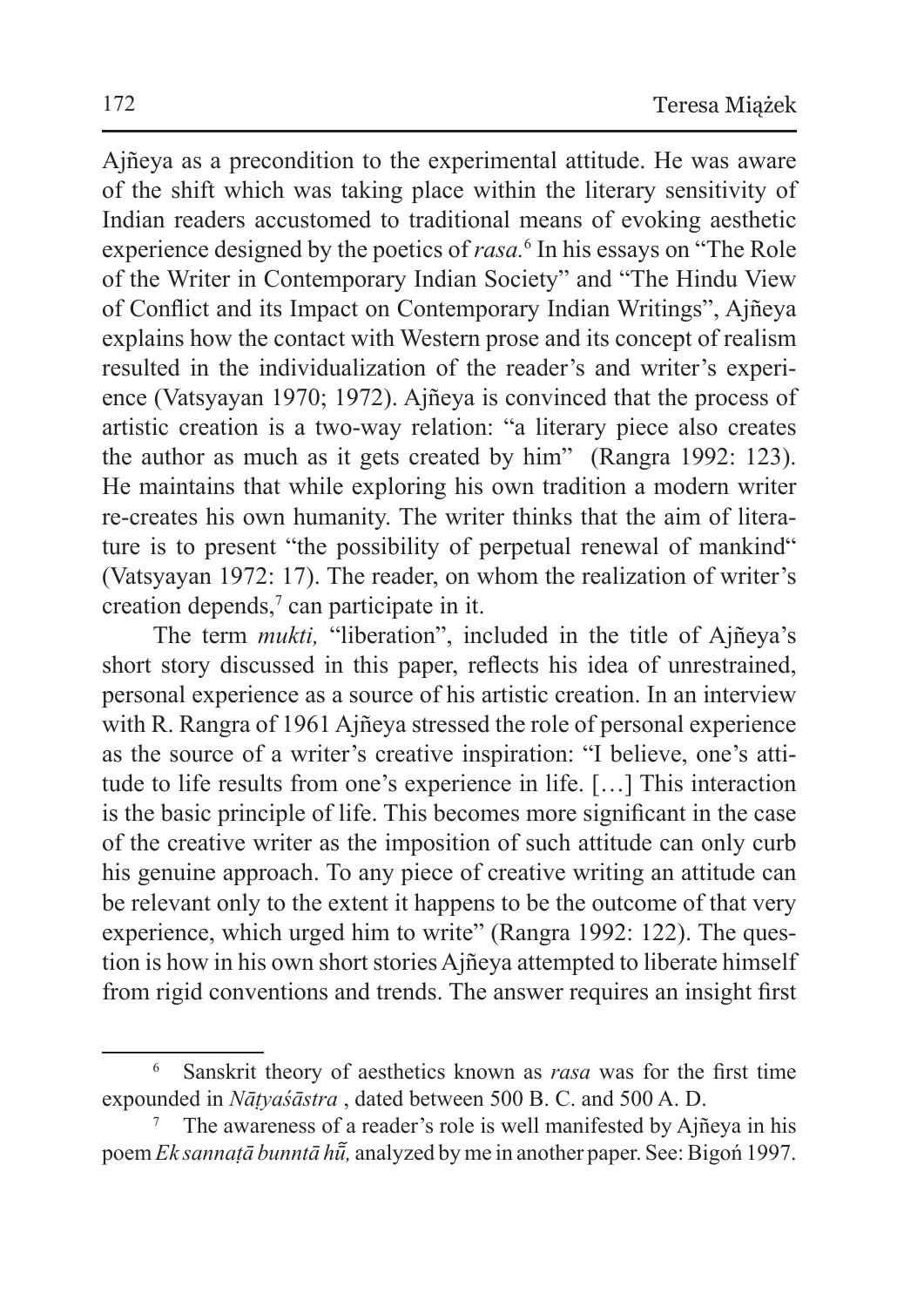into his place in Hindi literature and then into the tendencies prevailing in prose of his time and that previous to him.

#### **The place of Ajñeya and his short stories in Hindi literature**

The writer published his theoretical texts under his real name Saccidānand Hīrānand Vātsyāyan (1911–1987) but he used his literary pen-name, Ajñeya, for his artistic works.<sup>8</sup> His literary activity resulted in 6 novels, over 60 short stories, 19 collections of lyrics, many theoretical and memorial essays. He formed and initiated modern trends and schools in Hindi poetry and prose, edited literary magazines and anthologies of Hindi and Indian literature, and established literary and cultural circles.9 He acted as a translator—from Hindi and into Hindi. He rendered into English many of his own works, especially novels, $10<sup>10</sup>$ as well as works of other Hindi writers. He translated into Hindi works from Bengali and English.11 Ajñeya's position as a writer of short narrative works was acknowledged already in the year 1975,<sup>12</sup> when the first

<sup>8</sup> This pen-name was given to him by Premchand (1898–1936), the father of Hindi short story. See: Vishnu Khare's reminiscences of Ajñeya: Kimmig 1990: 67.

<sup>9</sup> From 1938 to 1940 Ajñeya worked as an editor in "Sainik" in Agra and "Viśāl Bhārat" in Calcutta; in the period of 1947–1952 he edited literary magazines: "Bijlī "in Patna, "Pratīk" in Allahabad; he re-edited "Viśāl Bhārat" and "Nayā Pratīk" in 1973; he edited anthologies of modern Hindi poetry: *Tār Saptak* in 1943, *Dūsrā Saptak* in 1951 and *Tīsrā Saptak* in 1959, which paved

<sup>&</sup>lt;sup>10</sup> *Islands in the Stream*, a translation of *Nadī ke dvīp* (Ajñeya 1980); *To Each his Stranger*, a translation of *Apne-āpne ajnabī* (Ajñeya 1951).

<sup>11</sup> Nicola Pozza stresses the importance of Ajñeya's translations of such works as: Tagore's *Gorā* and *Rājā* from Bengali and novels by Swedish writer Pär Lagerkvist through their English versions. In his opinion Ajñeya as a translator "helped to enrich Hindi literature". See: Pozza 2010: 129.

<sup>&</sup>lt;sup>12</sup> Lothar Lutze maintains that after this publication an interest of readers and critics towards Ajñeya's short stories grew. See: Lutze 1986b: 270.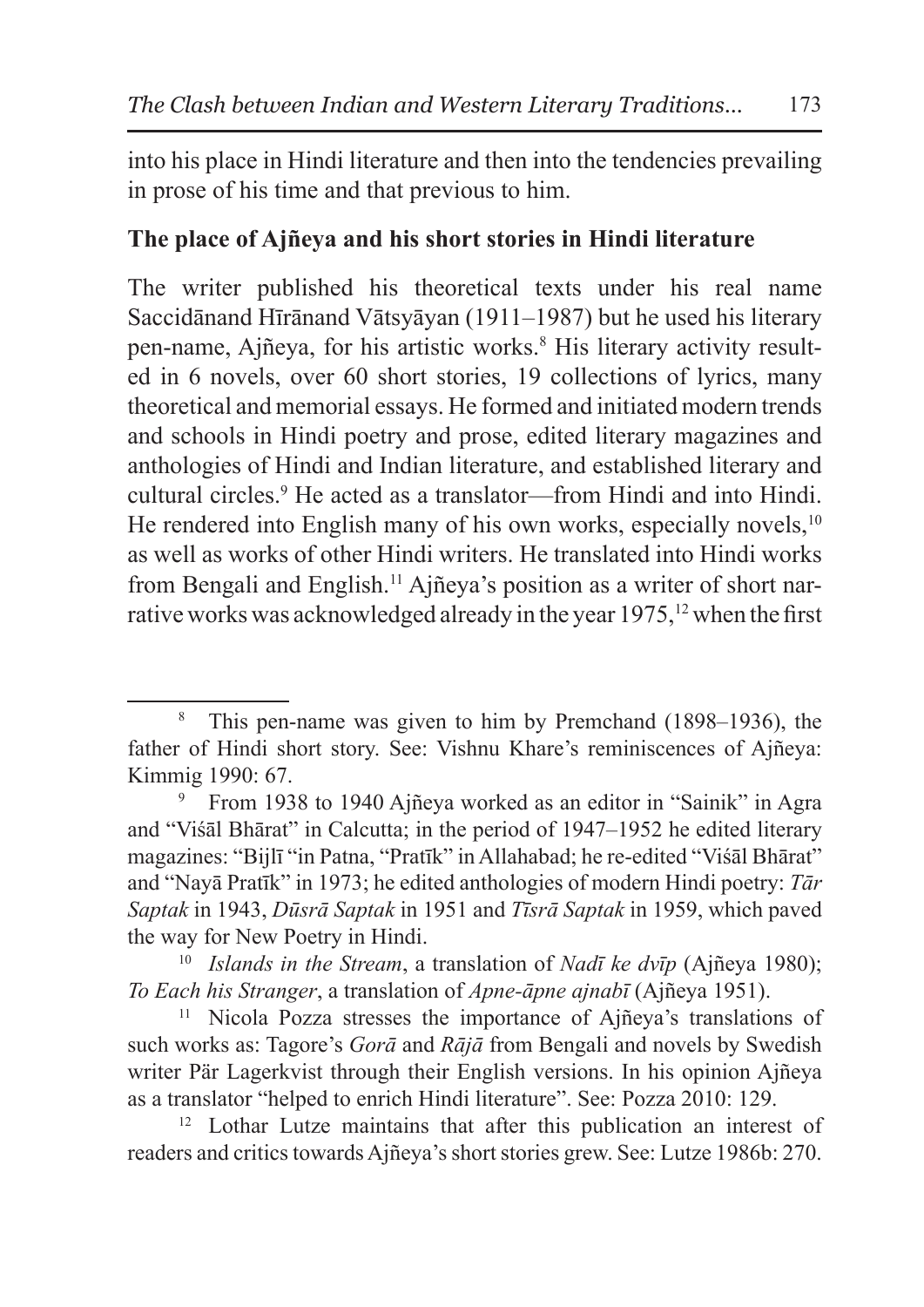complete edition of his short stories appeared in two volumes.13 In spite of receiving the most prestigious literary awards: in 1964 the Sahitya Academy Award and in 1978 Jñānpīṭh Puraskār, untill the end of his literary career he faced severe criticism from writers who opposed his experimental attitude in prose, such as the progressive writers of *pragativād*. N. Sinh, who criticized him for lack of realism and extensive individualism, only years later, on the occasion of the centenary of Ajñeya's birth in 2011, acknowledged him as a writer "greater than Nāgārjun" (Sharma 2012: 56).

Ajñeya's first short story *Jij͂ñāsā* of 1935 comes from the time of Premchand, the father of this genre in Hindi, the last ones published in the collections *Ye tere pratirūp* of 1961 and *Jij͂ñāsā tathā anya kahāniyā͂*of 1965, belong to the period of *nayī kahānī* as a literary school.

His short stories disclose a broad range of themes: the struggle for human dignity under the British rule (*Drohī* 1931,14 *Numbar Das* 1937, *Darogā Amīcand* 1938, *Puruṣ kā bhāgya* 1940), the sufferings of diverse ethnic groups during Indian Partition (*Badlā* 1947, *Leṭar baks*, 1947, *Ve dūsre* 1950, *Muslim-muslim bhāī-bhāī* 1947, *Śraṇadātā* 1947, *Hīlī-bon kī battakhẽ 1947*), the situation of woman (*Gai͂grīn* 1934, *Paramparā*. *Ek kahānī* 1939), the condition of poverty among Indian people (*Śāntī ha͂sī thī 1935*, <sup>15</sup> *Nayī kahānī kā ploṭ* 1936), the experience of art and beauty (*Taj kī chāyā mẽ* 1936, *Kavitā aur jīvan. Ek kahānī* 1934), the clash between Indian tradition and modern approach (*Kalākār kī mukti* 1954, *Paramparā*. *Ek kahānī* 1939, *Sikṣā 1954*), search for values (*Sikṣā 1954*)*,* trends in the development of a short story as a literary genre (*Nayī kahānī kā ploṭ* 1936, *Kalākār kī mukti* 1954). There are other possibilities of their classification

<sup>13</sup> With the respective titles: Vol. I: *Choṛā huā rastā* and vol. II: *Lauṭtī pagḍaṇḍiyā͂*. See: Ajñeya 1975.

<sup>14</sup> This short story has been translated into Polish by T. Rutkowska under the title "Wróg". See: Aggiej 1975: 396-399.

<sup>&</sup>lt;sup>15</sup> This short story has been translated into Polish by D. Stasik, see: Agiej 2012.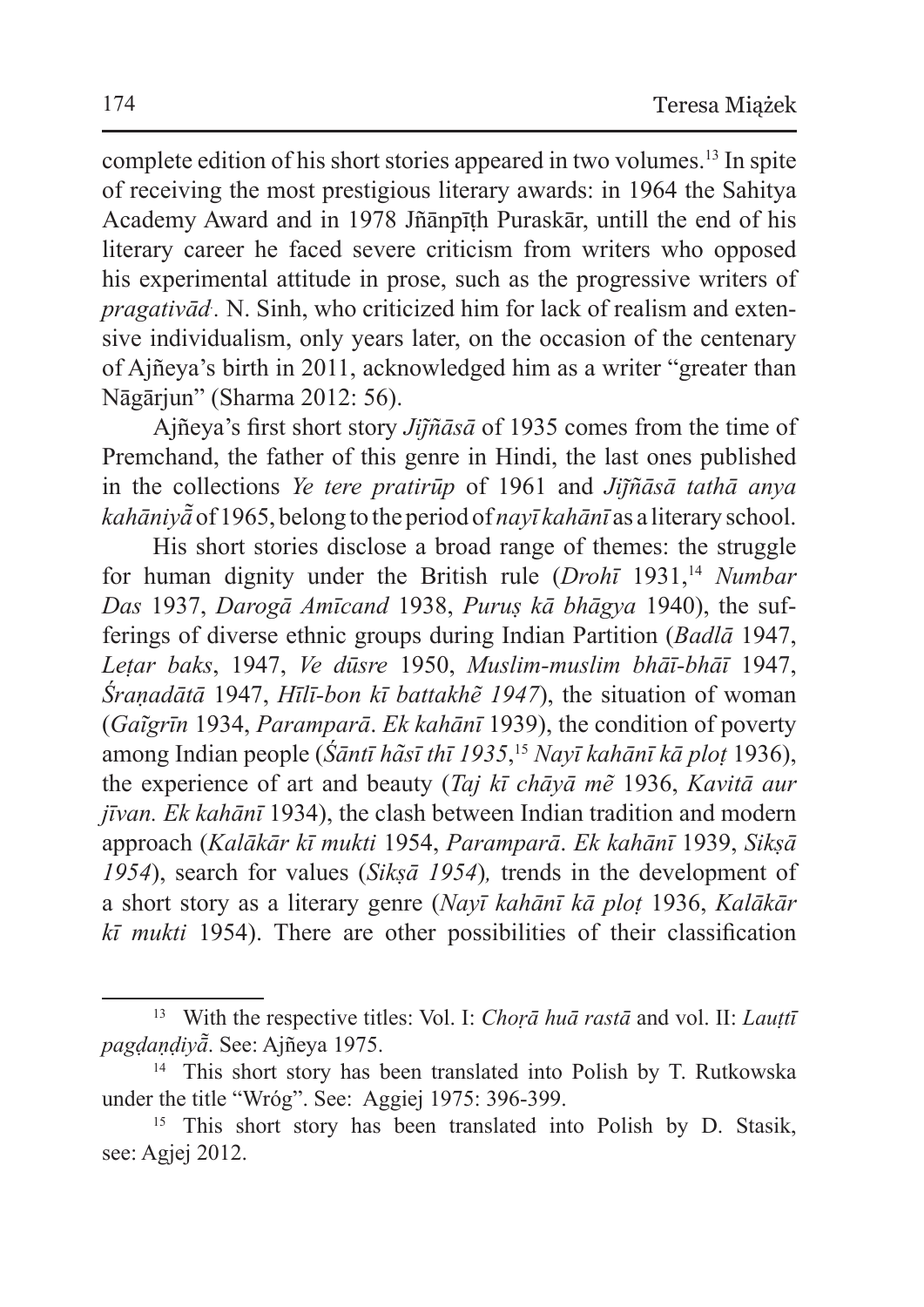as Th. Damsteegt suggests: stories about "violent revolution", "*hiṃsā*", "loneliness, lack of contact and communication" and "stories written to put forward some theory and philosophy" (Damsteegt 1986a: 219). Ajñeya's short stories illustrate their author's way from the period of youthful rebellion demanding the freedom of man in the society to the mature intellectual dialogue with other people and with oneself. They testify to his search of timeless values in literature; in his short stories Ajñeya quite often attracts the readers' attention to the theoretical problems of literature or art in general. This attitude of an art theoretician resonates with his understanding of the role of a writer in modern society. He explains: "In India throughout its history and tradition literature has been the primary art and it was *through the writer* that that there was any inter-flow of ideas about culture from the elite to the world of the artist. The writer stood in between the world of the artist and the world of the thinker or the religious leader" (Vatsyayan 1972: 6). He is convinced that a modern writer in spite of a decline of his position, which started with an advent of Western ideas on art in India, has to strive for such a role nowadays. (*ibid*.) Ajñeya himself strives to fulfill it. His short stories prove the author's awareness of various tensions which disturbed Hindi literary environment. They provide his deep reflections on diverse influences present in modern Hindi literature: native, Sanskrit and Persian, and foreign, Western. His short story *Kalākār kī mukti* and its claim of an artist's freedom towards art could be read in this context as the precondition of the origin of stories. The writer addresses such a demand towards modern Hindi writers in their encounter with Western literature, which changed their traditional attitude. His skill of writing short stories shows mastery in employing all narrative techniques accessible to him, both Indian and foreign. A study done by Th. Damsteegt proved that Ajñeya used well-structured plots, both linear with a climax as well as involute, applied symbols and suggestive language as well as similes and direct comments (Damsteegt 1986a, 1986b). L. Lutze admits that the range of stylistic means employed by Ajñeya in his short stories is astonishing, it stretches from traditional oral narration, through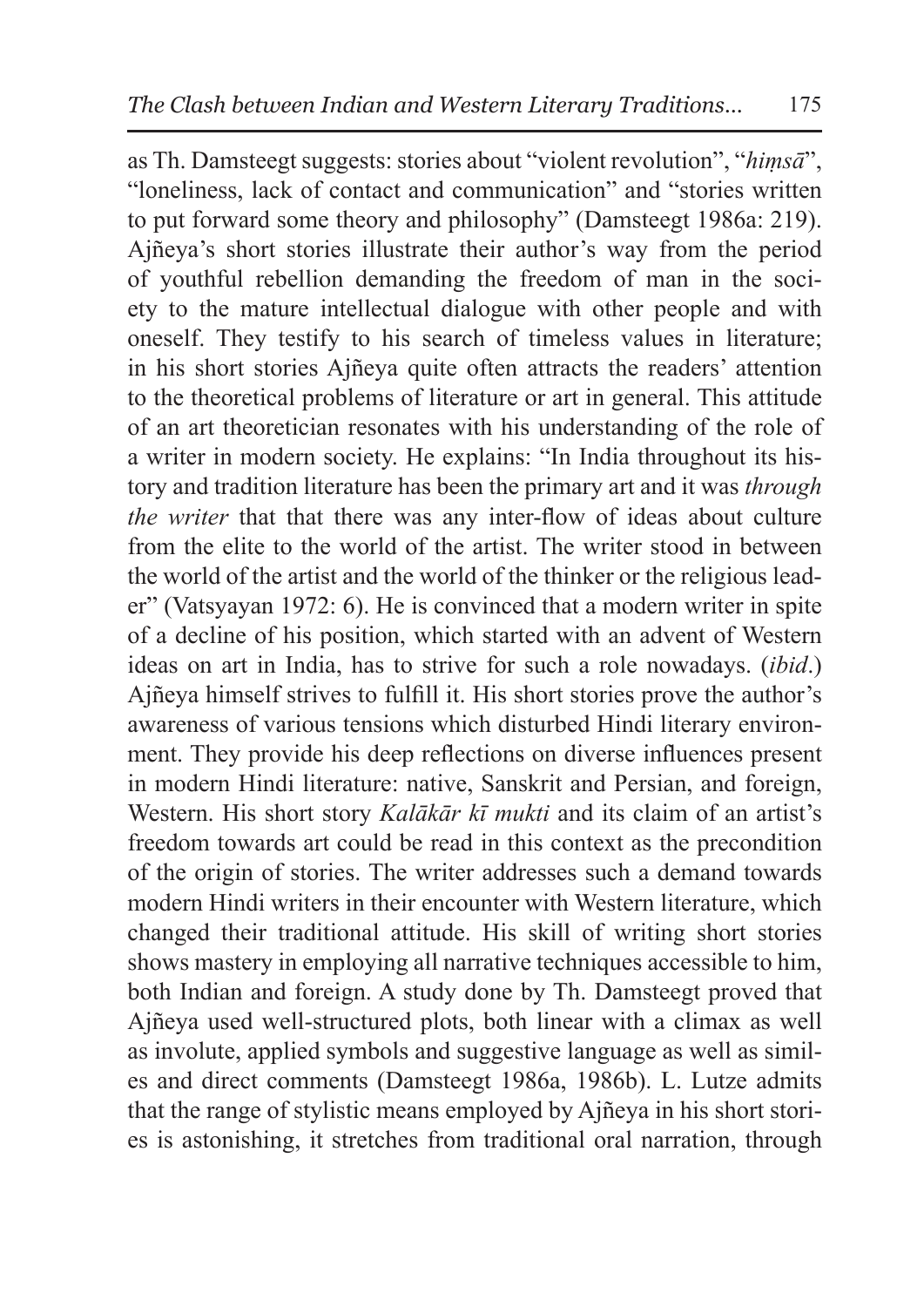normative rules of narration (like in *Darogā Amīcand*), to the ironical questioning or even dissolution of narration (like in *Paramparā. Ek Kahānī*).16 Ajñeya's tendency to emphasize the atmosphere of a story resonates with the tendency typical of "new short story" writers, but also with traditional poetics of *rasa* and its means of conveying emotional states. The standpoint of a theoretician, which he displays in his own short stories, leads to the debate on the development of this genre in Hindi prose in the 20<sup>th</sup> century.

# **Ajñeya's short stories and trends prevailing in Hindi prose**

Since the emergence of the genre of short stories in Hindi literature at the beginning of the 19<sup>th</sup> century, writers faced problems of the developing literary language and its limitations. The changing attitude of Indian literary audience and the dilemma of choice between traditional and modern means of appeal, which was related to it, created a problem too. The theoretical consideration of how the effects of this shift affected literary means of writing short stories had to be formulated yet. With an advent of Western prose and its popularity due to the press in India, the democratization process of Hindi literature had started and writers had to react to it.

One of the works aspiring to be called the "the first piece of prose fiction in Hindi",<sup>17</sup> *Rānī Ketkī kī kahānī*, written by Inśā Allāh Khān (b. 1818) was composed in Khari-bolī hindī. After a long tradition of literature, exclusively poetry, in Brāj and Avadhi, this dialect became the language of prose and its new genres: novels and short

<sup>&</sup>lt;sup>16</sup> "Überrascht die Spannweite der stilistischen Möglichkeiten dieses Authors: Sie reicht von der mündlichen Überlieferung herrührenden, mit Formeln versetzten Erzählenweise in *Daroga Amichand* bis zur ironisierenden Ingrafestellung, ja Auflösung der Erzählens in *Tradition: eine Geschichte*." See: Luzte 1986b: 270.

<sup>17</sup> This is an opinion of Ayodhyāsinh Upādhāyay (1865–1928). See: McGregor 1974: 64.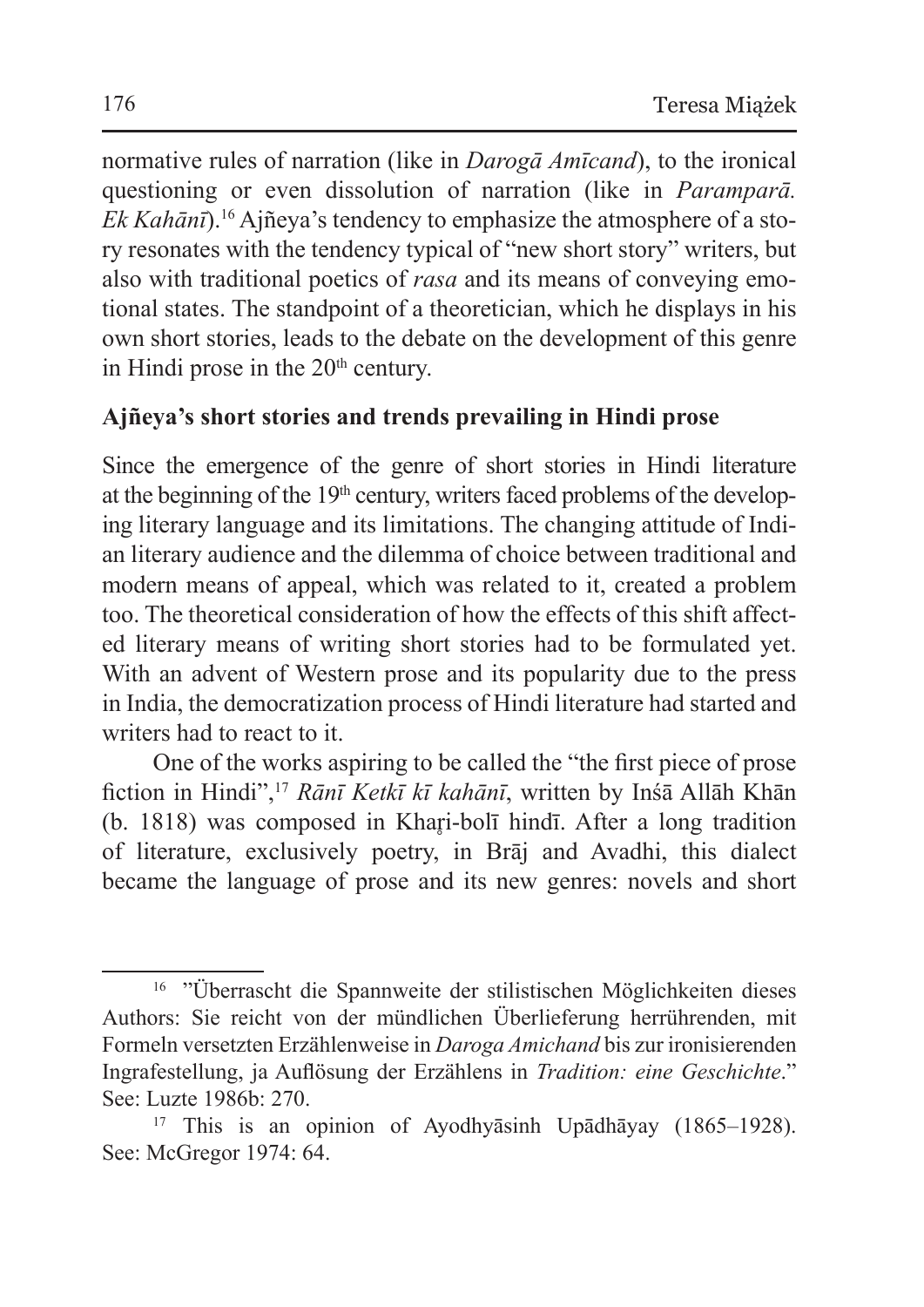stories.18 The theme of *Rānī Ketkī kī kahānī* and the structure of its plot, full of episodes of supernatural adventures and romances, reflected the traditional way of narration known either from bardic *rāso*<sup>19</sup> of early medieval Hindi literature, which was influenced by Sanskrit, or from Urdu romances known as *dāstān*, 20 influenced by Persian literature. The term *kahānī* used by Inśā Allāh Khān in a romantic story appeared as a name of a literary genre first in 1903 on the pages of literary magazine *Sarasvatī*, edited by Mahāvīrprasād Dvivedī (1861–1938). Also in *Sarasvatī* around this time appeared a short story of Kiśorī Lāl Gosvāmī *Indumatī*, regarded as the illustration of formal demands for the short story genre.<sup>21</sup> Its author, being an advocate of a didactic function of literature, at the same time filled this story with national and emotional tones. Inspired by the realism of Bengali writers, he stared the school of *yathārthavād,* or realism, in Hindi short story. In later development of this school illustrated by the works of Premchand, the realistic approach still melts with an idealistic vision of a writer. Writers previous to him had to face a choice either to comply with new formal demands offered by English narrative forms or to continue the tradition of romance story cycles known from Sanskrit narrative poems, folk songs or Urdu tales. A debate on formal demands of short stories had been influenced by a discussion, previous to it, of

<sup>&</sup>lt;sup>18</sup> The debate on what is the first story in Hindi literature is still vivid among contemporary Indian scholars and academics. Some see in this place romantic *Rānī Ketkī kī kahānī* or didactic *Indumatī of* Kiśorī Lāl Gosvāmī*,*  others patriotic *Ek ṭokari bhar miṭṭī* by Madhāv Rāv Sapre from 1901 or, full of love for national culture, *Usne kahā thā* by Candrdhar Śarmā Gulerī from 1915. See: Śukl 1997: 324 and Rastogī, Śrī Śaraṇ 1988: 128. See also an article presented online in: *The Tribune* (2000).

<sup>19</sup> The term *rāso* means "narrative poem, ballad, narrative song". The most popular of this kind was *Prthvīrāj rāso* of Cand Bardāī of the 12<sup>th</sup> century A.D. See: Rutkowska, Stasik 1992: 20–32.

<sup>20</sup> Term *dāstān*, f. noun of Persian origin, means in Hindi: a tale, story, a history. See: McGregor 1993: 493. As a genre it is discussed in: McGregor 1974: 112.

<sup>21</sup> See: Rastogī 1988: 127.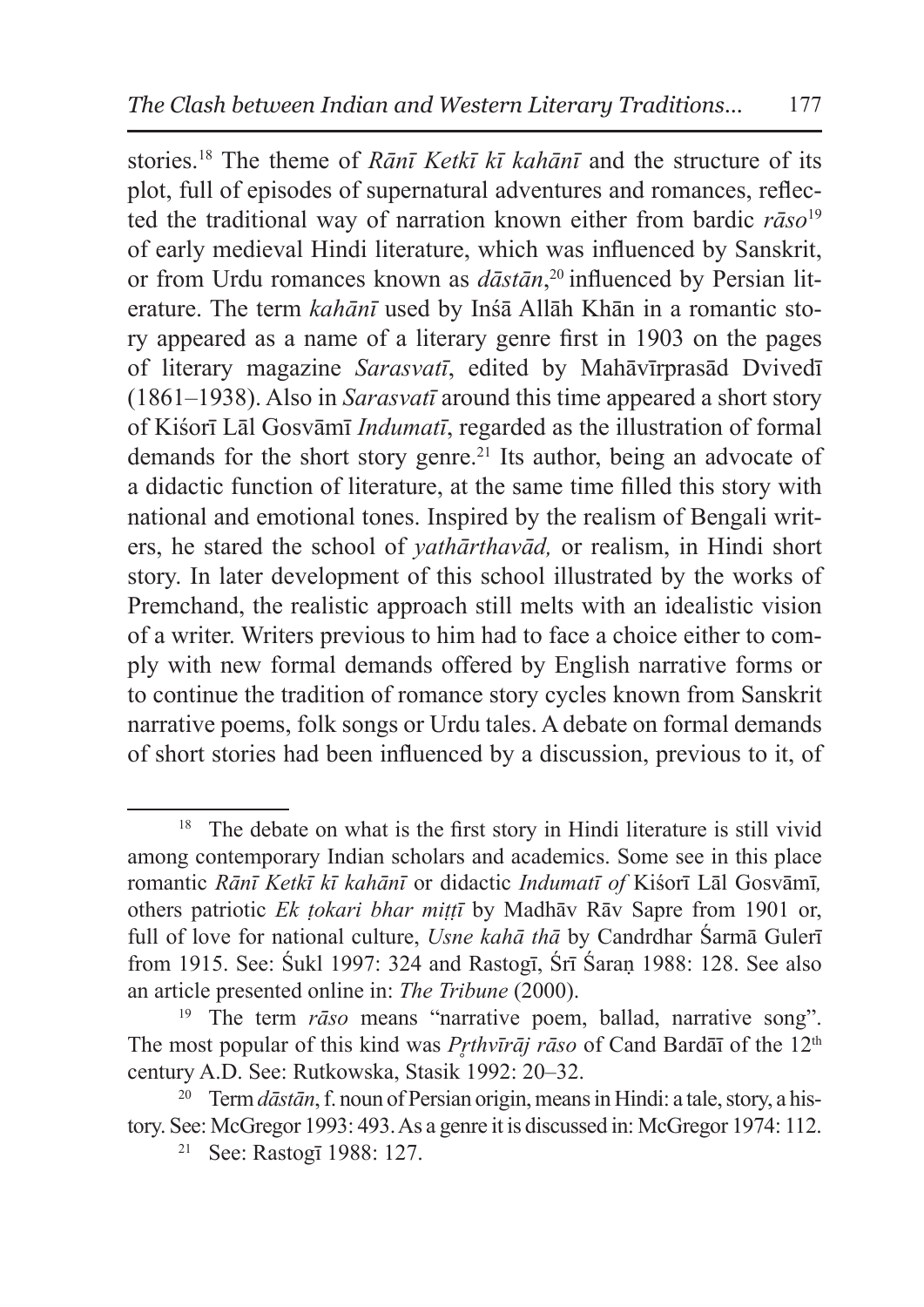a novel and its theoretic requirements.22 Two Hindi novels: *Parikṣā guru* by Śrinivās Dās (1850–1887) written in 1882 and *Candrakāntā* by Devakīnandan Khatrī (1861–1913) first published in 1891 provided different models (McGregor 1974: 94). The first mentioned work offered a Western structure of plot and serious didactic theme, the other—a romantic traditional plot and amusement. DevakīnandanKhatrī monopolized Hindi mass readers with mysterious plots of his novel and its simple style of language. He soon issued the sequels of *Candrakāntā*'s adventure saga. This novel was printed in pieces in the form of short episodes, which added to the popularity of short prose forms. Thus, the modern Indian literary public continued to dwell on traditional emotional plots of adventure romance and its spacious structure. In the 20<sup>th</sup> century readers' interest in *Candrakāntā* increased even more.23 Short stories were also popularized with the help of Hindi periodicals and literary magazines issued weekly and monthly. The press in English, on the other side, exerted strong influence on Indian society's elite, especially in Bengal.<sup>24</sup> Educated Bengalis eagerly read Western prose. This was not the case of intellectuals in North and Central India, in Lucknow and Benares there were fewer Western influences due to the popularity of traditional poetry in Brāj and Avadhī and Persian genres of *dāstān* and *quissa* (McGregor 1970: 144). In one of his essays Ajñeya admits that the first writer who noticed the conflict with the West and reflected it in his own fiction was Rabindranath Tagore, for whom: "the East-West confrontation was primary an aspect of India's emergent nationalism. Though he did attempt to put nationalism within the framework of a larger concept of brotherhood, as an artist his main concern was with the individual conscience and with the relation of

<sup>&</sup>lt;sup>22</sup> For the detailed analysis of the development of early Hindi novels see: Dubyanskaya 2003.

<sup>23</sup> D. Stasik mentions the number of 30 re-editions of *Candrakāntā* till 1961. Stasik 1992: 142*.*

<sup>&</sup>lt;sup>24</sup> In Bengal the East-India Company installed itself in the  $17<sup>th</sup>$  century and ruled for a hundred years until in 1858 it was taken over by the Queen.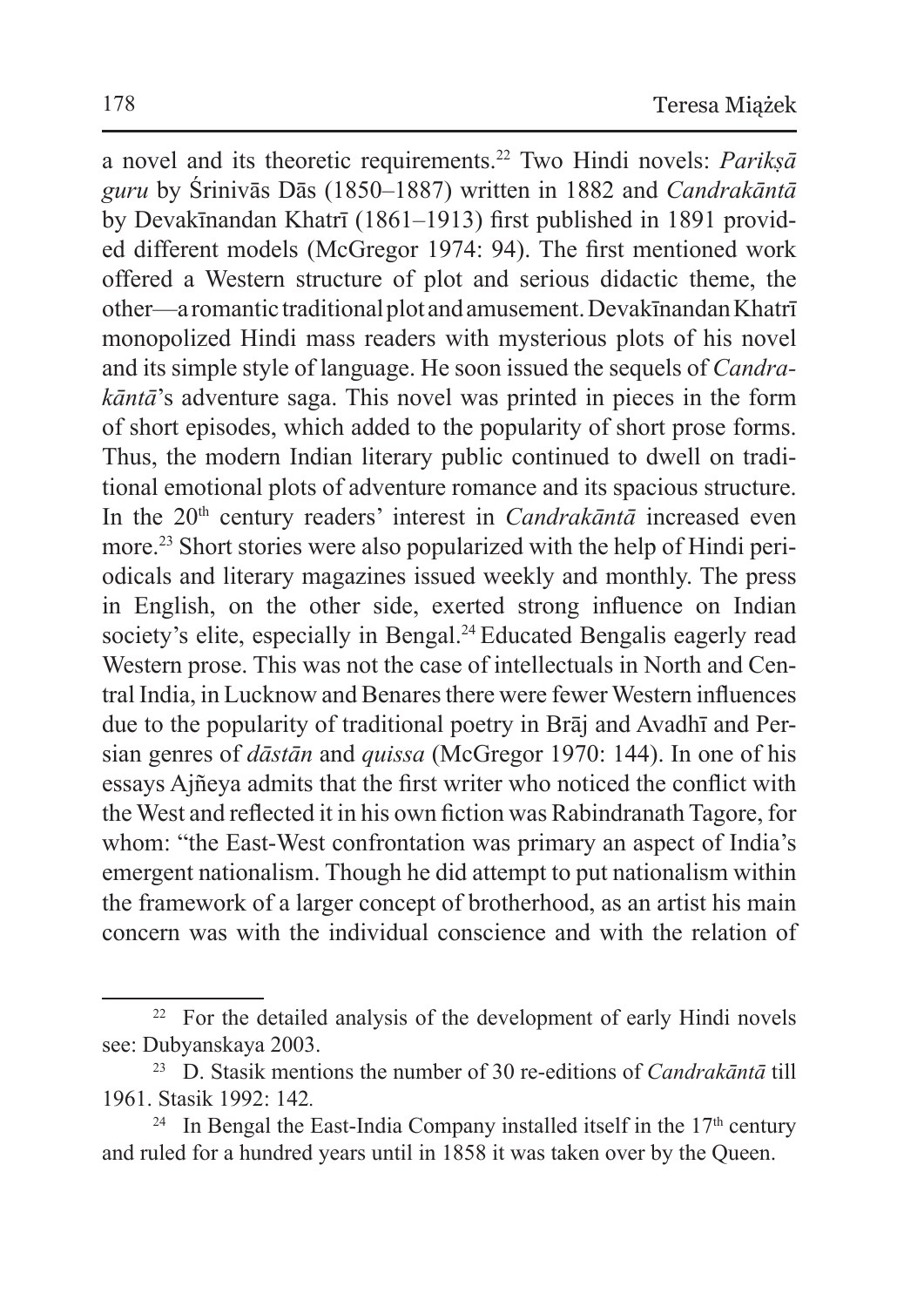the individual to All" (Vatsyayan 1970: 885). At that time, in the 1910s and 1920s, Hindi prose writers dedicated themselves to the theme of the socio-economic struggle, and later—to the ideas of socialist thinking. Their heroes were peasants, money lenders, workers, missionaries and colonialists—all depicted in a rather naive, stereotyped and, overall, unrealistic way. A more realistic fiction emerged in Hindi only with the last works of Premchand. The change on a larger scale took place only after the Second World War, when within decades new generations of writers sought to establish relations not only with the West, but with the world as a whole. For Ajñeya, this issue became necessary already in his early writings of the 1930s and 1940s. Apart from the conflict with the West he is attracted by the relation to his own tradition, he seeks to define his own writer's role in it. <sup>25</sup>

Ajñeya often directly refers to the question of the development of *kahānī* in his own short stories. He uses the term *kahānī*—which in Hindi means tale, story, story-telling, (McGregor 1993: 184) in some of their titles or places it within their narration. In most of those places he acts as a theoretician who wants to suggest something relevant for this genre.26 Like in *Kavitā aur jīvan. Ek kahānī,* where the narration starts with a statement:

I am not going to tell you just a story, but perhaps something more. Listen attentively – but lend me your heart more than your year. […] Moreover, if I begin to tell you "something more than 'a story' , should one argue about its content? The small things are usually proper for a story. (Ajñeya 1992: 457)

Nirmal Varmā (1929–2005), whose contribution to Hindi prose has been acknowledged world-wide, notices this attitude of Ajñeya's. He admits

<sup>&</sup>lt;sup>25</sup> He reflects it in many essays. See e.g.: Vatsyayan 1970 and 1972.

<sup>26</sup> F. Orsini analyses Ajñeya's short stories with the term *kahānī* in their titles and comes to the conclusion that they serve the writer as an *aide à penser*, help the reader to understand "what the short story form entails and who a writer is". See: Orsini 2012: 123.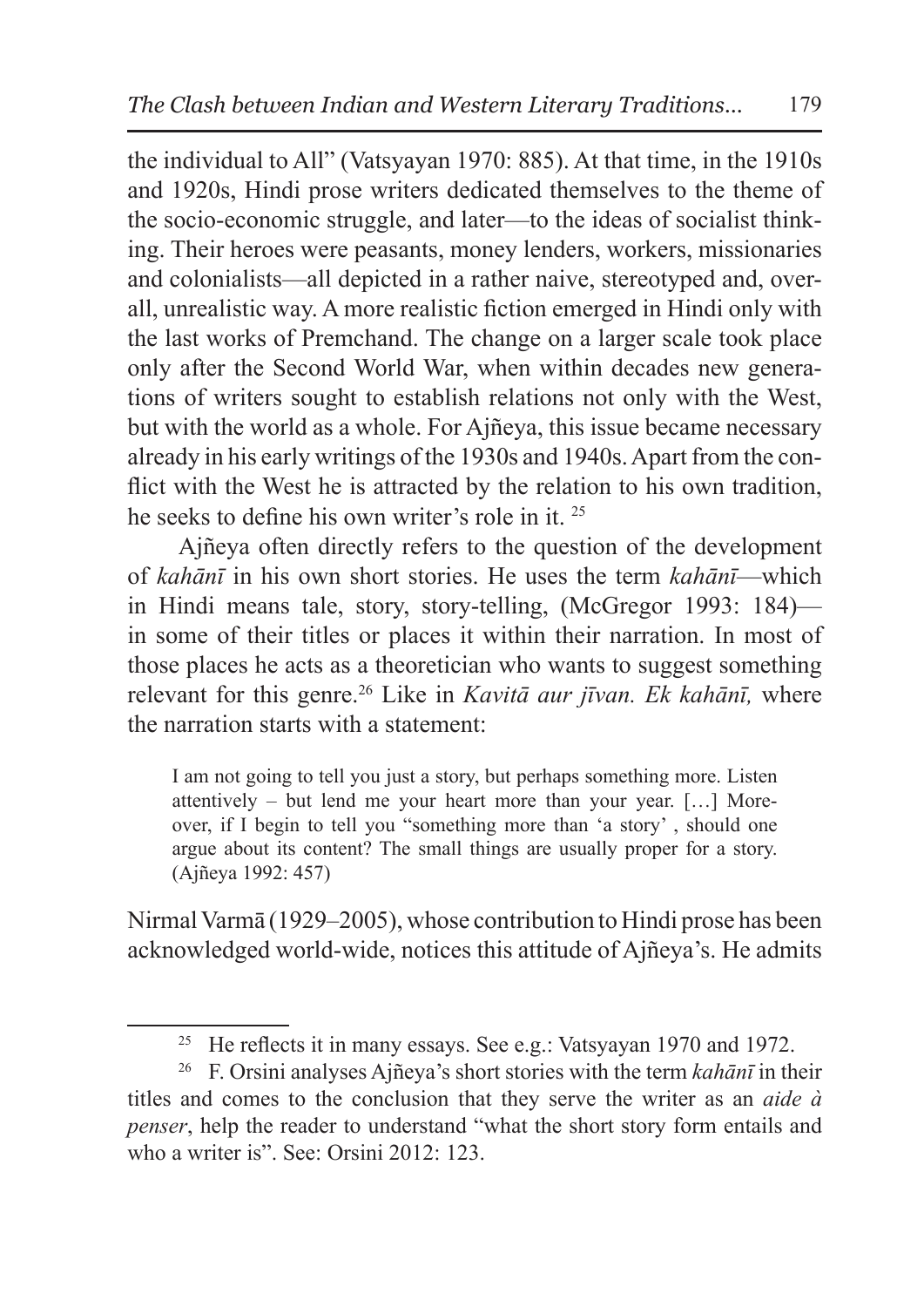that while reading most of his books one can feel their author's presence. He writes:

we see not only the view outside the window but also that 'eye', which transforms this view into an artistic experience. It seems like sometimes one feels to see a photographer – in place, where on the view from outside the shadow of [his] camera is seen (Varmā 1990: 109).<sup>27</sup>

N. Varmā concludes, that Ajñeya, so silent in his life, seems to speak in his works as if giving a hint that what one sees can have another form (*ibid.*). This statement throws light on the writer's continuous efforts to provide communication with his reader. Ajñeya defines art as "something that happens *between* the thing and the audience, or between the artist and the audience" (Vatsyayan 1970: 884). He explains it further with the reference to the Sanskrit concept of aesthetics, known as *rasa*:

The view on the aim of the artist, the function of art and the nature of the artist-audience relationship, developed in India some time before the beginning of the Christian era. Early theory concerns itself with drama primary with the dance; but since it recognizes poetry as the primal art, drama being but visual poetry, it would not be wrong to describe it in more general terms as a theory of artistic communication (*ibid*.).

Ajñeya's short story, *Hazāmat kā sābun*, listed as the last in *Pariśiṣṭ, an Appendix* to the complete edition of his short stories of 1992,<sup>28</sup> was written in1959—ayear before the literary magazine *Nayī kahāniyā͂* started to appear. This magazine, edited by Kamleśvar, provided theoretical foundations for writing new short stories supplied by Mohan Rākeś, Rājendr Yādav and the editor himself, the most representative writers of

 $27$  "ham sirf khiṛkī ke bāhar phailā paridr̥śya hī nahī dekhte, balki us 'ā̃ kh' ko bhī dekhte haĩ jo ek racnātmak anubhav mẽ pariṇat kar rahī hai. Kuch eisā lagtā hai, jaise kabhī kisī fotogrāf ko dekhkar lagtā hai—jahā̃ bāhar ke dr̥śya par chāyā bhī dikhāī de jātī."

<sup>28</sup> Compare the date with Ajñeya's *Pariśiṣṭ*, an appendix to the complete edition of his short stories. In: Ajñeya 1992: 605–607.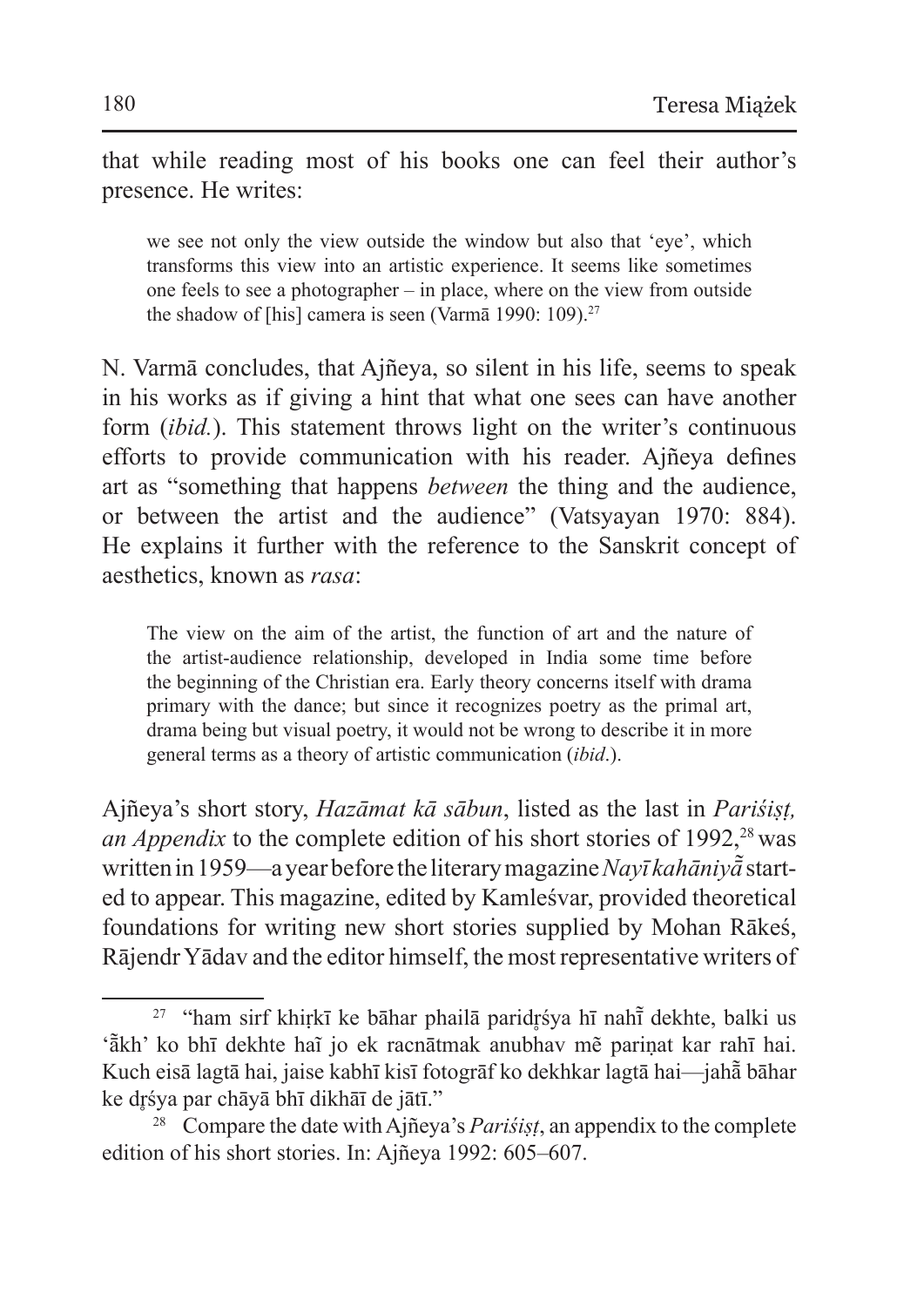this school (Rutkowska, Stasik 1992:201). But already in1954 anedition of the *Kahānī* magazine*,* issued for the first time in 1936 and closed during the Second World War, was restarted. The years between 1954 and 1956 are regarded by scholars (*ibid*.: 206.; Gaefke 1978: 86–87) as the most important for the development of the modern Hindi short story, later movements had no significant impact on its further shape. The term *naī kahānī* as the name of a school appeared in its issue from 1956 (*ibid*.). The demands of writers belonging to it were formulated under strong influence of *naī kavitā*—the school of Hindi "new poetry". D. Stasik and T. Rutkowska while defining the "new short story" write that it moved away from the white-black model of constructing protagonists. It stopped being a romantic or didactic tale, although some elements of romantics as well didactics were to be found in them. In the new writing the first plane became occupied with experience, self-knowledge of the surrounding world, the new type of perception *naī saṃvednā* (compare: *ibid*.: 202). Th. de Bruijn, while characterizing the "new short story" movement quotes the words of Sara Rai, who points to its "concern for genuineness of experience and an insistence on individual awareness and feeling" (De Bruijn 2010: 94). He also writes that Nirmal Verma's works present the highest development of modern literature in Hindi and this is done by "means of negotiation with Western literary forms, which were initiated in the 1950's by *naī kahānī* group" (*ibid*.: 87). In the context of thus defined highlights of modernity and "new short story", Ajñeya has to be acknowledged as the writer who called for it and proved it with his works already in the 1930s.

# **Plots and characters accessible to modern Hindi writers,** *Nayī kahānī kā ploṭ* **(1936)**

The short story *Nayī kahānī kā ploṭ* of 1936 illustrates Ajñeya's skill in constructing various types of plots and characters. It displays an outline of trends known to Hindi writers of short stories and suggests a new modern approach to them. Scholars who analyzed this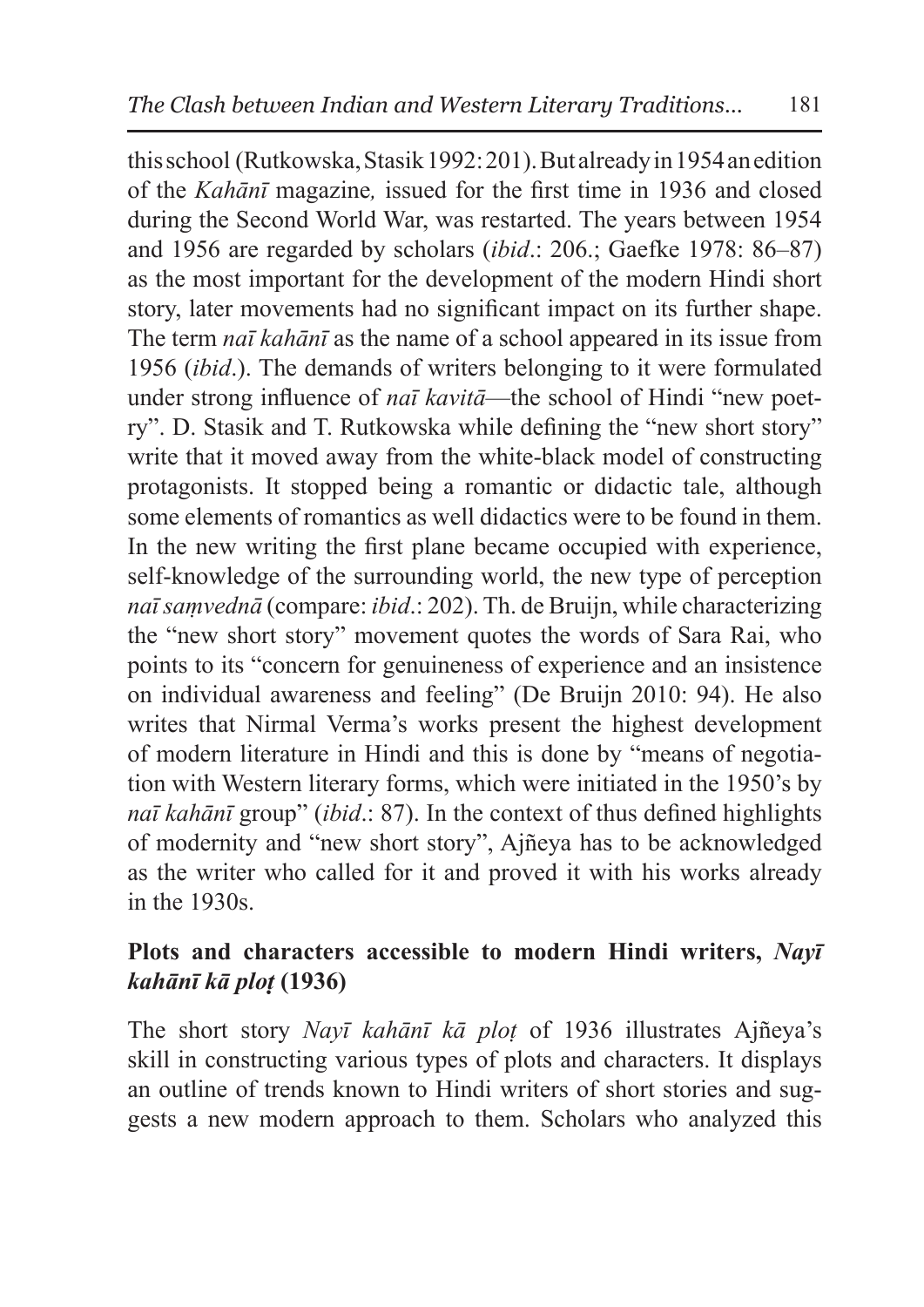work agree (see Damsteegt 1986a, Orsini 2012) that it discusses three types of stories: romantic, realistic and "about contemporary life"29 or "topical"30. Ajñeya combines here traditional themes and elements of structure with modern means of irony and contrast. The plot of the story isset in a very realistic environment of a big publishing house, where a new issue of a literary magazine is being prepared.

The main hero of this short story, Miyā͂ Abdul Latīf, is working as an assistant journalist. He is forced by a chief editor to write a story for the editor's column and got for it one night. Neither chief editor nor other journalists were eager to write a modern story. Miyā͂Abdul Latīf, supposed to be familiar with Urdu as his name suggested, had no other choice but to accept this task. He started to write three different stories, one after another, but was not satisfied with any of them. First he began to write a story with a romantic plot, his heroes got the names of Latif and Madālsā. Unsatisfied with it, he soon gave a new name to his hero: Citrāṅgad, which added some heroic touch to the atmosphere of love. When the story of his and Madālsā's love turned out to be tragic, the plot became more realistic and the lovers, now married, got new names again: Kisso and Citrāṅgad.31 At the moment when Kisso started lamenting over the cut neck of her lovely cock, Abdul Latif stopped writing the short story. He decided to compose a story on a topic which is up to date. He started to write a story which was English in its style and topic—about the war in Europe, slavery in the world and hunger in India. The scenes followed quickly, changing like in a movie, but the writer fell asleep while imagining them. When he woke up, the story was ready and he liked it. But the chief editor tore it into pieces. Here the narration of the stories within Ajñeya's short story

<sup>29</sup> Th. Damsteegt translates thus a Hindi term *samayik*. See: Damsteegt 1986a: 225.

<sup>30</sup> Orsini proposes this equivalent to the Hindi term *samayik.* See: Orsini 2012: 109.

<sup>&</sup>lt;sup>31</sup> F. Orsini suggests that this story resembles Guleri's style. See: *ibid*.: 108.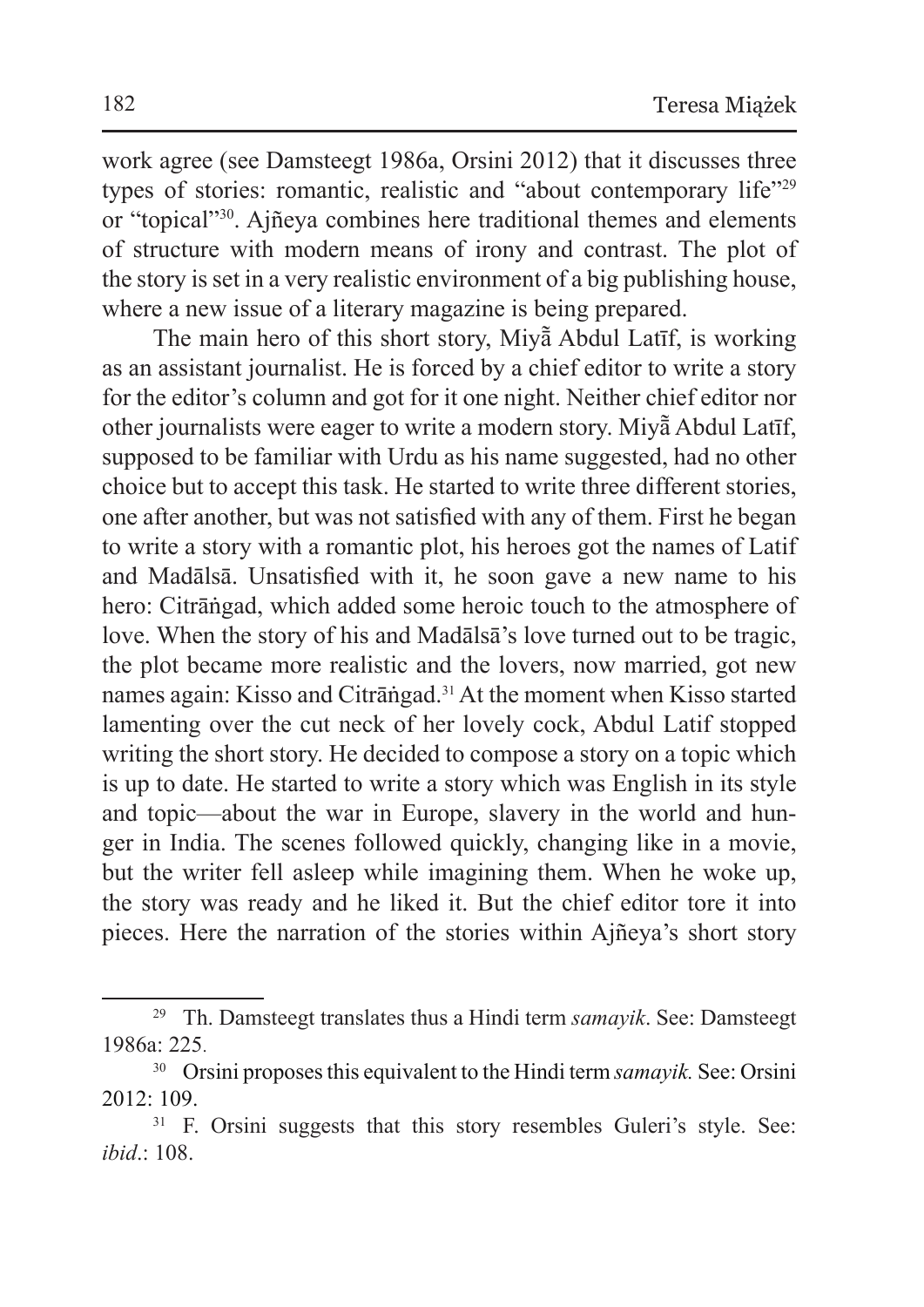stops. But the Añjeya' short story was created. It showed a traditional muster of many plots woven into the narration, proceeding one from another, all narrated in the third person. All plots, though unfinished, were structured in a dynamic way with many unexpected turns. In fact, all dialogues and episodes took place in the imagination of the main hero, in his stream of consciousness, like a monologue with himself. The short story is full of subtle irony and auto-irony. The lack of ending is only illusory, the message Ajñeya intended to convey was suggested by the omission. While exploring diverse techniques of writing short stories in *Nayī kahānī kā ploṭ*:—romantic, realistic and contemporary—Ajñeya suggests how to create an experimental one. He displays a variety of possibilities accessible to modern writers, from Indian and Western traditions, but he encourages to create from one's own experience. The whole story is woven around a personal experience of his main protagonist, a writer. It was written almost twenty years before the school of *nayī kahānī*, which postulated that themes of modern stories should relate to the writer's personal experience. It would be justified to say in this context that the new short story (*nayī kahānī*) originated in Hindi literature already with Ajñeya.

The short story *Nayī kahānī kā ploṭ* bears evidence of his awareness of the tension between tradition and modernity as well as between Indian and Western literatures. As demonstrated in it, this tension affects themes as well as structural elements of the short story, its plot, narration and presentation of characters. According to Ajñeya the most significant change in modern literature took place within the Indian concept of reality and it happened due to its encounter with the West (Vatsyayan 1970: 884). The claim of personal experience as a source of artistic creation was postulated by Ajñeya again in the short story discussed next, belonging to the period of *nayī kahānī.*

### **A claim for the liberation of the modern writer,** *Kalākār kī mukti*

The plot of the short story *Kalākār kī mukti* provides, in my opinion, an answer to the question asked in the title of this paper. It deals with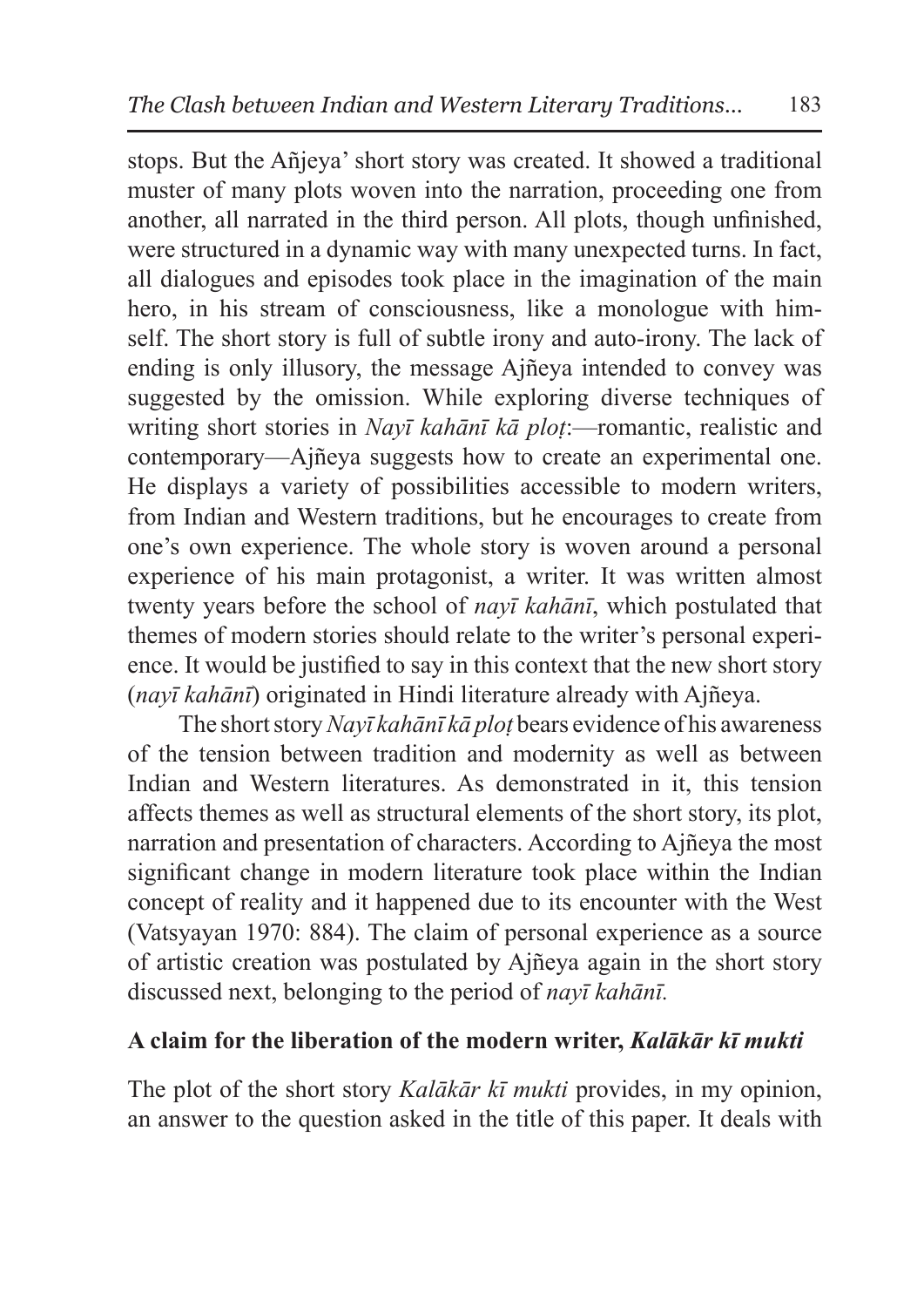an episode from the life of "the great artist from Cyprus",32 Pygmalion, a sculpture. This episode came to be a turning point in his attitude towards the creation of art.

Ajñeya puts the story of Pygmalion in a narrative frame, typical of Sanskrit *kathā,* a tale33. This frame provides a kind of introduction and conclusion to the plot. In the beginning the narrator, in the first person, turns directly to the reader with the above-mentioned question:

I do not tell any story. I am not even in the mood, and truthfully, I cannot tell stories at all. But as I read and hear more and more stories, I became more curious how, after all, do the stories originate?!<sup>34</sup>

At the end of this short story he repeats almost the same words and again, addresses the readers:

I did not tell a story. But I am curious about how stories originate, after all. […]

Do the truths of the ancient myths never change? Is there never any growth in the collective experience? Has the sensibility of an artist failed to touch a new truth? (Ajñeya 1992: 602)

Those questions appeared to be fundamental for Ajñeya in his attitude towards art creation in general and precisely towards the creation of literature. He refers to Hindi writers of short stories, but also to their critics. They all, in Ajñeya's time, found themselves in a clash between

<sup>&</sup>lt;sup>32</sup> See: "Śpr dvīp ke mahān kalākār Pigmālyan". In: Ajñeya 1992: 599.

<sup>33</sup> A framed narration is typical of Indian tradition. See: L. Sudyka's study of *Kathāsaritsāgara*. See: Sudyka 1998: 26–29.

<sup>&</sup>lt;sup>34</sup> All English translations of Ajñeya's short stories quoted in this paper (*Kalākār kī mukti*, *Alikhit kahānī*, *Kavitā aur jīvan, Ek kahānī*, *Taj kī chāyā mẽ*, *Parmparā, Ek kahānī, Gai͂grīn*, *Darogā Amīcand*, *Nayī kahānī kā ploṭ*, *Hīlī-bon kī battakhẽ*) are the effect of my work carried out during the studies at the University of Zürich with later modifications introduced during my further work onAjñeya carried out at Wrocław University. The selection of short stories was explained by me in: Bigoń 1994 and 1997. Their original texts in Hindi, apart from printed collections, are accessible at: www.hindisamay.org.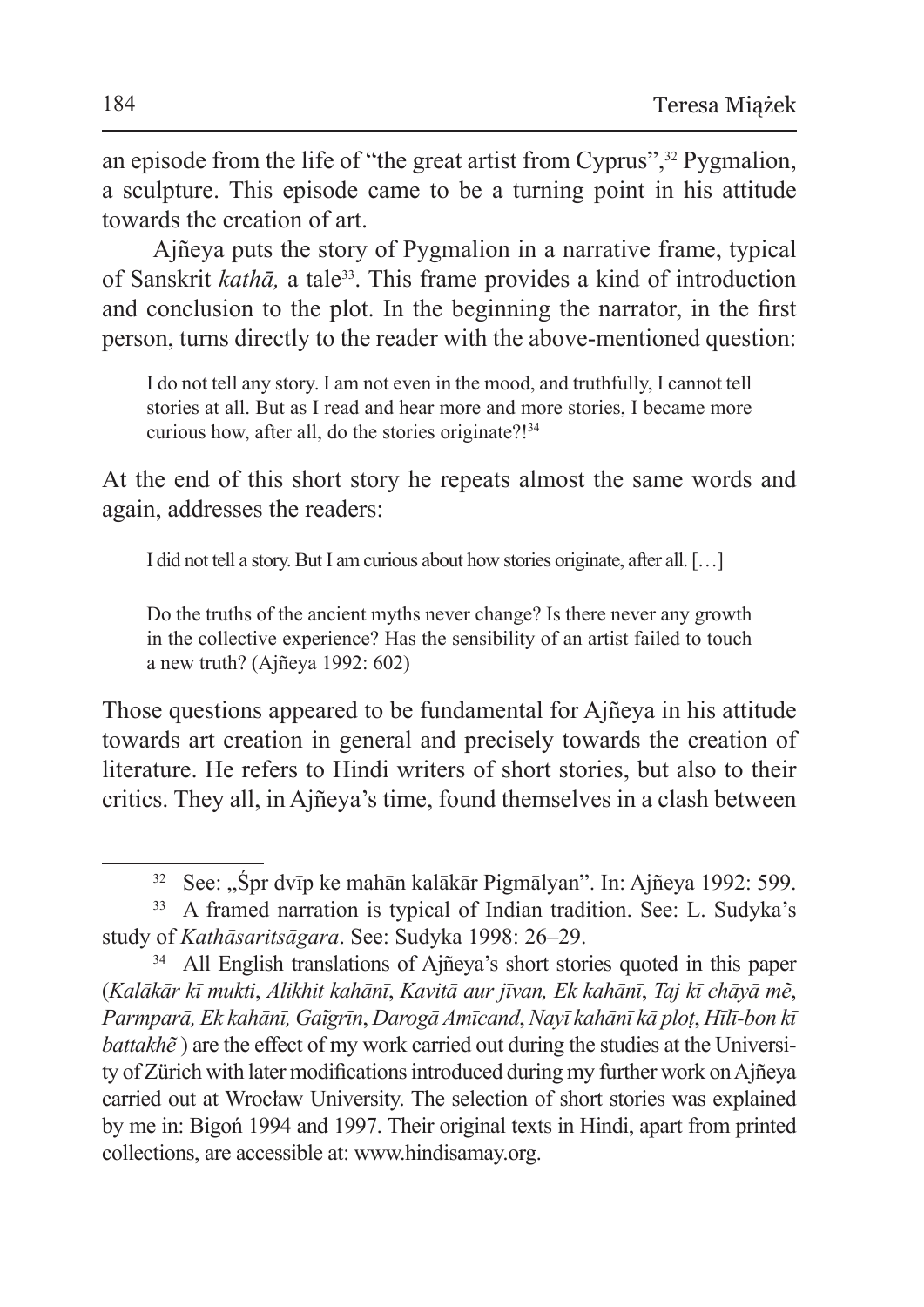Eastern and Western art.35 The main protagonist of *Kalākār kī mukti* is an artist, not a writer. The explanation isto be found in one of Ajñeya's essays, where he notices that the new ideas from the West "were not being developed by the writer, they were being developed by the artist, the painter. […] This reversal, is […] linked with the growth of art as the personal expression" (Vatsyayan 1972: 6). In Indian tradition the role of the writer was more influential. By introducing in *Kalākār kī mukti* the main heroes with names taken form Greek mythology: the famous sculptor Pygmalion<sup>36</sup> and goddess Aphrodite, Ajñeya refers also to the Western tradition of art and literature.

The story narrates the episode which took place in Pygmalion's room, when he was about to finish his most beautiful statue. Goddess Aphrodite appeared in front of him and expressed her appreciation for the sculptor's work. She transformed a statue into a beautiful woman as a gift for him. But the artist rejected the grace of the goddess. He did not want to subdue his art to the rules of life and death. She accepted it and again transformed the woman into a statue. Pygmalion decided to liberate himself from the bonds of goddess Aphrodite<sup>37</sup> and in an act of heroism, after a long struggle with himself, broke his best statue to pieces. He destroyed his best achievement, his art, which the goddess wanted to make real. Prior to the significant act of his own liberation, the artist used to follow the hand of the goddess. She visited him frequently and her inspiration created a necessary impulse for his work.

<sup>&</sup>lt;sup>35</sup> The writer admits it in his theoretical essays. See: Vatsyayan 1970: 884; Ajñeya 1972: 15.

<sup>36</sup> Aphrodite was the embodiment of an ideal woman, a naked beauty, the most popular symbol of love and desire (see Grafton 2010: 53). Pygmalion—a legendary sculptor—used to be ashamed of real women and sought to create an ideal one. According to the myth, goddess Aphrodite decided to enliven the statue after the artist fell in love with his art. As a result, Pygmalion married the woman. See: *ibid*.: 795.

<sup>37</sup> In Ovid's narrative poem *Metamorphoses* in Latin, Pygmalion married the sculpture transformed by Aphrodite's blessing and had a son by her. (Morford 2007: 184)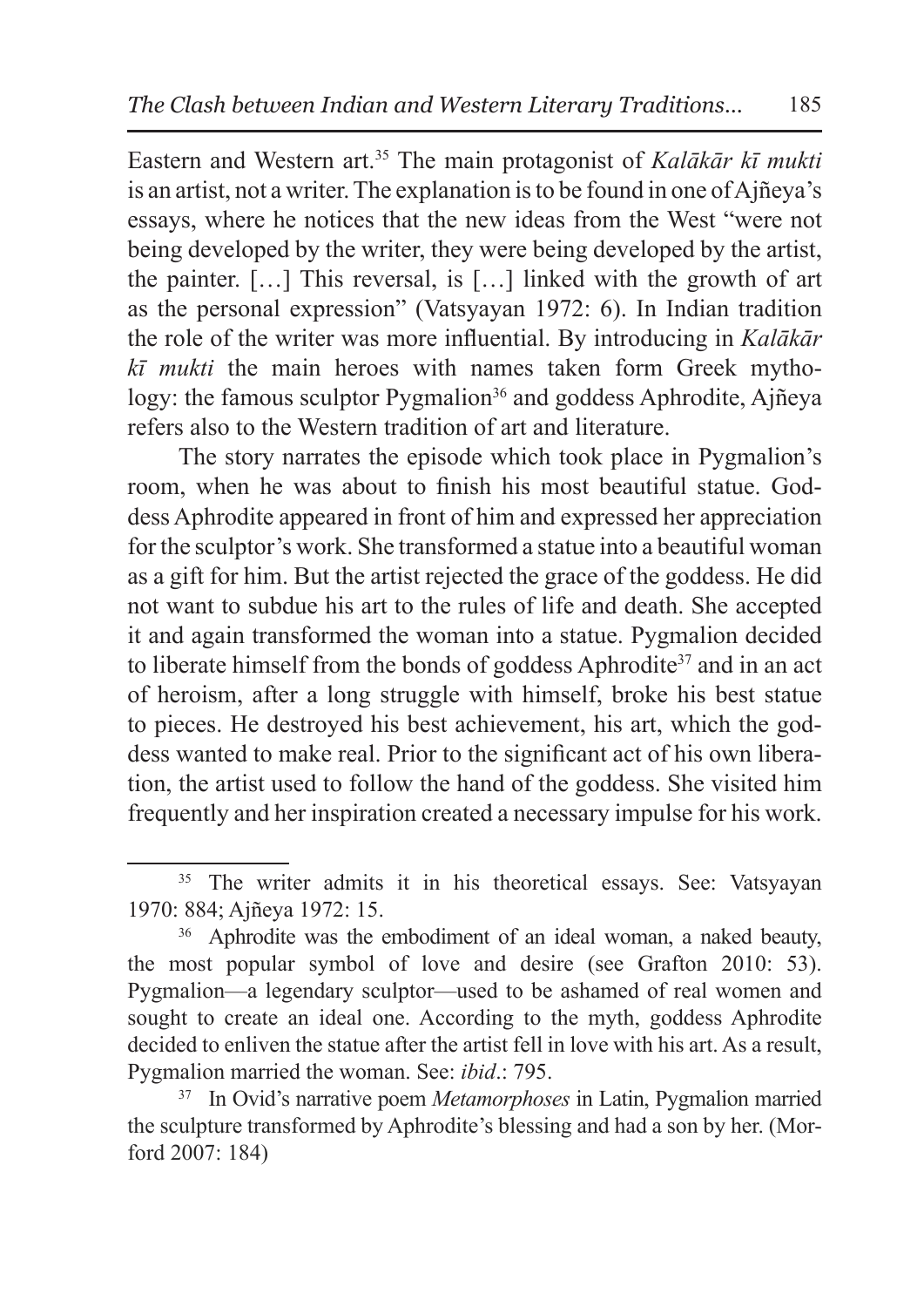The following passage includes a dialogue between Aphrodite and Pygmalion when he hesitated to accept a beautiful woman. It throws a significant light on Ajñeya's understanding of the function of art:

In the evening when, as on the previous day, the sunlight started to fall inside the room coloring the air, goddess Aphrodite appeared and saw that Pygmalion was standing with wide-opened eyes in the very same place and the beauty was sitting listless on the stand. Seeing this unexpected scene the goddess said:

-What do I see, Pygmalion? Didn't I grant you the boon of unequaled happiness?

As if suddenly awakened Pygmalion said:

-O Goddess, what have you done?

-Why?

-You have subjected my immortal and non-decaying art to the necessity of the old age and death! I didn't ask for the pleasure and enjoyment of happiness—I have learned that the bliss of art is everlasting.

The goddess burst out laughing: O silly Pygmalion! But all artists are silly. You do not understand what you are asking for, what you have got, and what you are discarding. But if you want, think of it again (Ajñeya 1992: 601).

Ajñeya refers thus to the question of the aim of art and its essence: should artistic work lead to "the bliss of art" or just to the pleasure of entertainment? Same as Ovid in his *Metamorphosis* (see: Grafton 2010: 53). Ajñeya reflects here on the problem of the creation and reception of art. Pygmalion from Ajñeya's short story is longing for "bliss" (*ānand*), which according to the Indian understanding of  $art^{38}$  was the highest award for the participants of the process of its creation: for an artist and for recipients of his work. Pygmalion from Ajñeya's work, who sought immortality, the highest bliss, has destroyed his art to liberate himself

<sup>38</sup> Sanskrit theory of aesthetics, the concept of *rasa,* since the time of Abhinavagupta—a philosopher and theoretician of Sanskrit poetics adhered to Shiva, lived around 10<sup>th</sup> A.C.—stressed the religious context of the philosophy of art in India.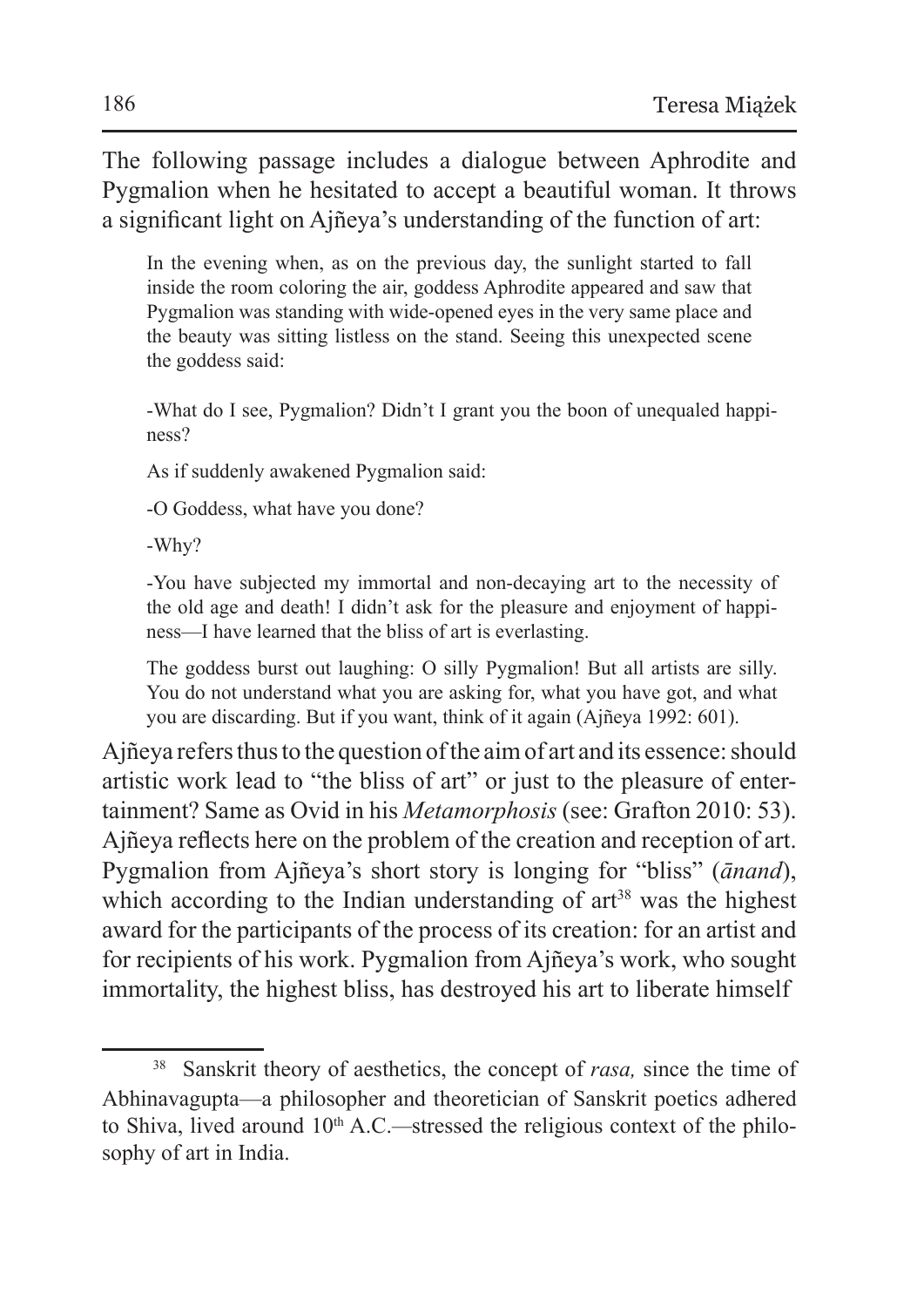from any bounds. The Western myth of Pygmalion was employed by Ajñeya, with the aim to explore within his own Indian tradition of art, the understanding of its essence and the role of the artist.

What happened to Pygmalion serves also as an answer to the question about the origin of modern short stories. Ajñeya encourages Hindi writers to struggle for their creative freedom in the way the artist from Cyprus did. To free themselves from rigid conventions one has to get rid of all one's attachments.39 While employing a myth, even if belonging to Western tradition, Ajñeya turns to his own Indian tradition of the art of story-telling. Exploration of myths was a very popular technique in Sanskrit epics and classical literature as well as in medieval literature in Hindi dialects. Ajñeya perceives myths as a vehicle of "ultimate truth" or "ultimate reality", *satya* (McGregor 1993: 977). He introduces this term, derived from Sanskrit, in the context of "liberation", *mukti*, which means in Hindi: "release, deliberation, freedom, emancipation" (*ibid*.: 819). He employs these two terms quite frequently in his stories and poetry, they serve as the important key-words of his philosophy (Kimmig 1990: 73).

The liberation of Pygmalion from the guidance of goddess Aphrodite symbolizes an artist's freedom from any dictate supernatural or mundane, native or foreign, local or global. In the time of Ajñeya it could refer to the diverse environment of rulers, politicians, scholars and critics, as well as to the values carried by Indian or foreign civilization.40 The narrator of the story seems to reveal the author's conviction that: "To be alone in the struggle of creating art in fact suggests a striving for accomplishment" (Ajñeya 1992: 599). One should read this short story as Ajñeya's literary manifesto, which also served

<sup>&</sup>lt;sup>39</sup> The legend tells that Pygmalion accepted a gift of a beautiful woman from Aphrodite. A jney a introduced a different ending.

<sup>&</sup>lt;sup>40</sup> As V. Dalmia proved in the context of *Nadī ke dvīp*, Ajñeya's novel, that the writer was absorbed a lot by the question of "civilization" and its influence on individuals. See: Dalmia 2012: 97–100. See also: F. Orsini' analyses of Ajñeya's short story *Sabhyata kā ek din* in: Orsini 2012: 119–122.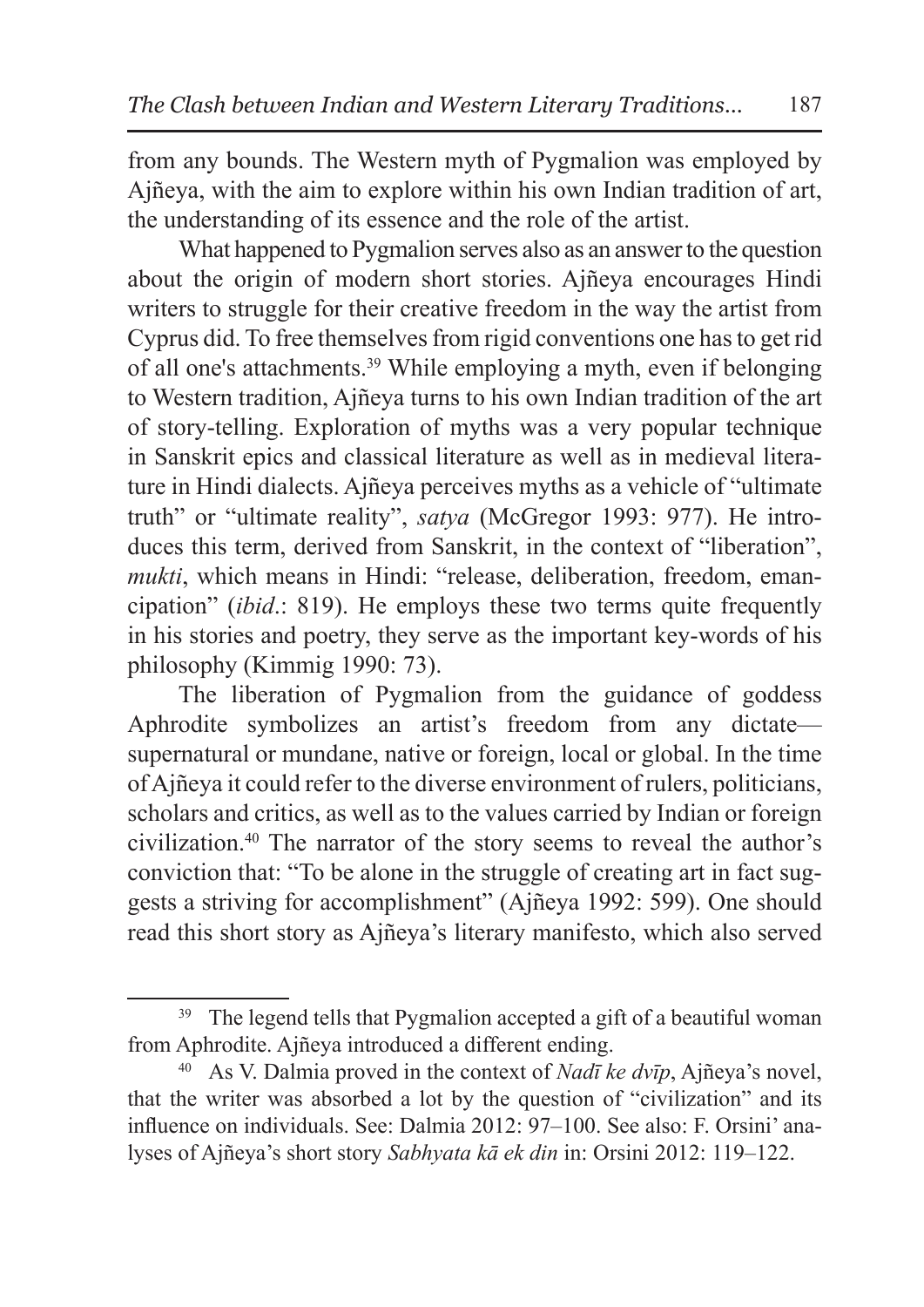as an inspiration for his contemporary and coming generations of Hindi writers in referring to the topic of *mukti.*<sup>41</sup>

The idea of liberation of the artist presented by him in the short story *Kalākār kī mukti* implies that art should originate from one's own, personal experience; in the case of literature—from own experience of a writer. The version of myth presented by Ajñeya alternates from the Greek myth of Pygmalion and Aphrodite. According to the version known to Western readers, Pygmalion married the statue (see: Morford 2007: 184; Graffon 2010: 793). At the end of Ajñeya's short story, the narrator informs readers about the fact that Pygmalion married the statue and even had a daughter by her, who later established a town of Paphos. Thus he admits that the text itself presents in fact the classical version of the myth as being incorrect. Then again he makes a turn to his own version:

…in fact, the wife of Pygmalion did not originate from the stone. After he broke his fetters, Pygmalion realized that he was free of hate too and married a virtuous girl. For a long time he kept the pieces of the broken statue as a reminder of his liberation. […] and created his real art only later. The statues that brought him lasting fame were all created after this episode (Ajñeya 1992: 603).

Thus by questioning the classical version of the myth Ajñeya suggests a reflection on "deeper reality", on this what is real and in which context. He seems to be convinced that a writer should be free in his approach to reality, but the perspective should be examined by him thoroughly before he accepts it.

### **The search for** *satya* **within different layers of reality,** *Alikhit kahānī*

The analyzed short story *Kalākār kī mukti* provides, in my opinion, an ending, which is lacking in another Ajñeya's work: *Alikhit kahānī* ("Unwritten Story"). Its title suggests that the story has not been finished. The story is narrated by a Hindi writer, whose plane of narration

<sup>41</sup> The motive of *mukti* has been applied eg. by V. Cauhān, in his short story *Mukti* a hero seeks to kill his mother. See: Gaeffke 1978: 76.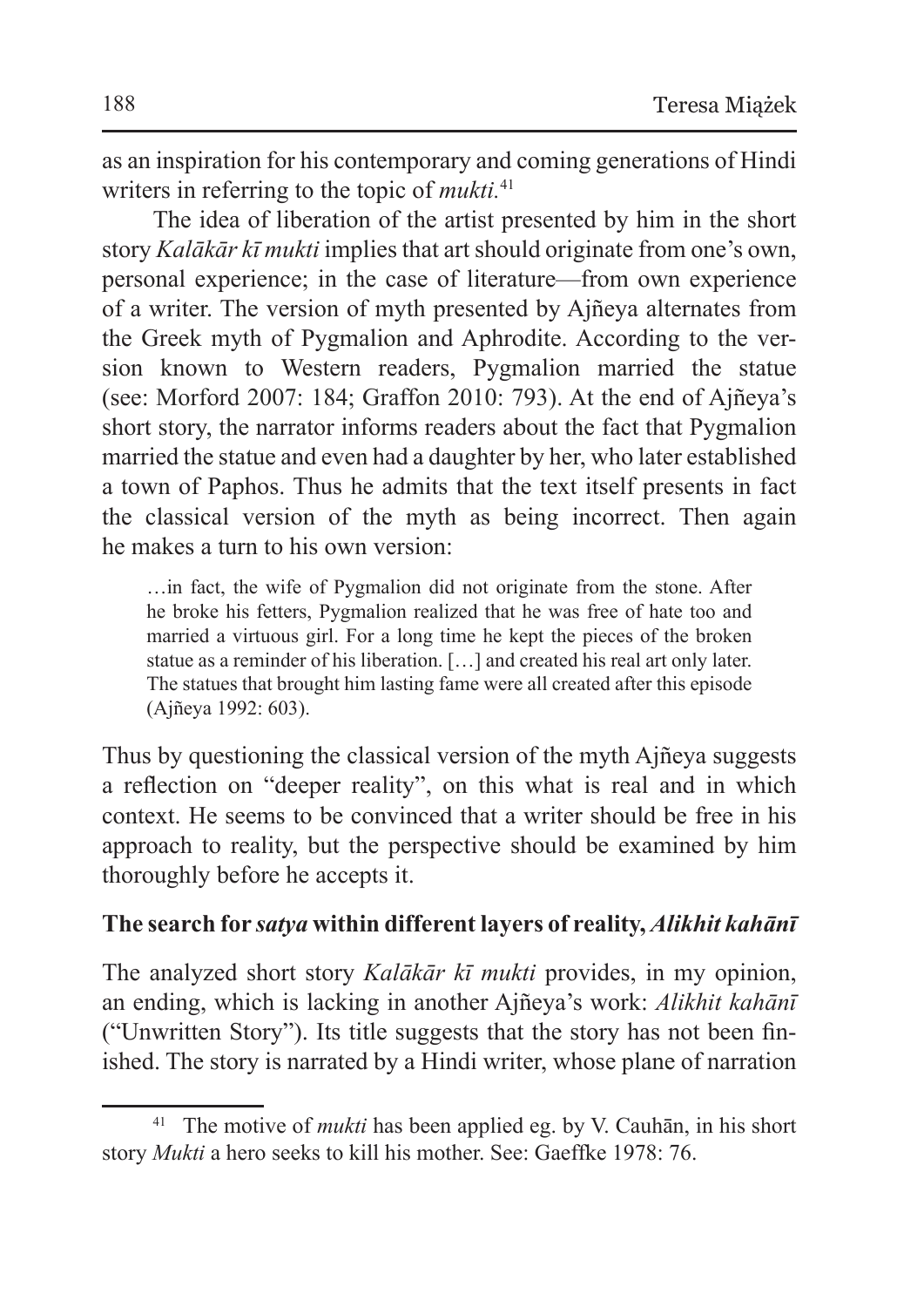constitutes a frame to the story of two young men, Tulsīdās and Tulsū. After a quarrel with his wife the narrator, a Hindi writer, wanted to console her and went to the kitchen. But there he was reproached by his wife for disturbing her at work. He came back to his working desk and fell asleep while thinking on Tulsīdās, $42$  a great Hindi poet, who was cursed by his wife as well. The story of Tulsīdās and Tulsū appeared to him in a dream, although the narrator pretends to read a book about the great poet. In his dream both heroes lived somewhere in a town belonging to a fable reality. The structure of the story within a story reflects the traditional way of composition typical of epic and classical Sanskrit literature. The perspective of the reader shifts from the realistic plane to the fable reality and to the deeper reality of dream. The art of story-telling known from oral tradition and legends is applied in the narration. Tulsīdās and Tulsū had almost the same experience in life until one day after they got married, their wives cursed them. The only difference between them was in their social status—one was rich and the other poor. Both young men could not resist a desire to meet their wives who went to visit their mothers' houses. So they visited them and insisted on their coming back home. They had been cursed for such improper conduct. In this turning point their story shifted from the fable reality to Benares. Tulsīdās, being separated from his own wife, settled in this city, dedicated himself to God and started to compose the "great poem", *mahākāvya*<sup>43</sup> and thus became a famous poet. Tulsū couldn't behave in this way. He decided to write some unworthy hymns or poems to earn money and help his parents. His wife, whom he brought back home, abused him for losing his talent. Finally Tulsū committed suicide. The happy end of Tulsīdās' story has been juxtaposed with the tragic end of Tulsū's history.

<sup>42</sup> Tulsīdās, a great Hindi poet who lived probably between 1532–1623 in Benares, an author of *Rāmcaritmānas*. See: Rutkowska, Stasik 1992: 84–95 and Stasik 2000: 160.

<sup>43</sup> The analysis of *Rāmcaritmānas* and its genre is provided in: Stasik 2000: 170–182. For the definition of Sanskrit *mahākāvya* see: Sudyka 2004: 38–39.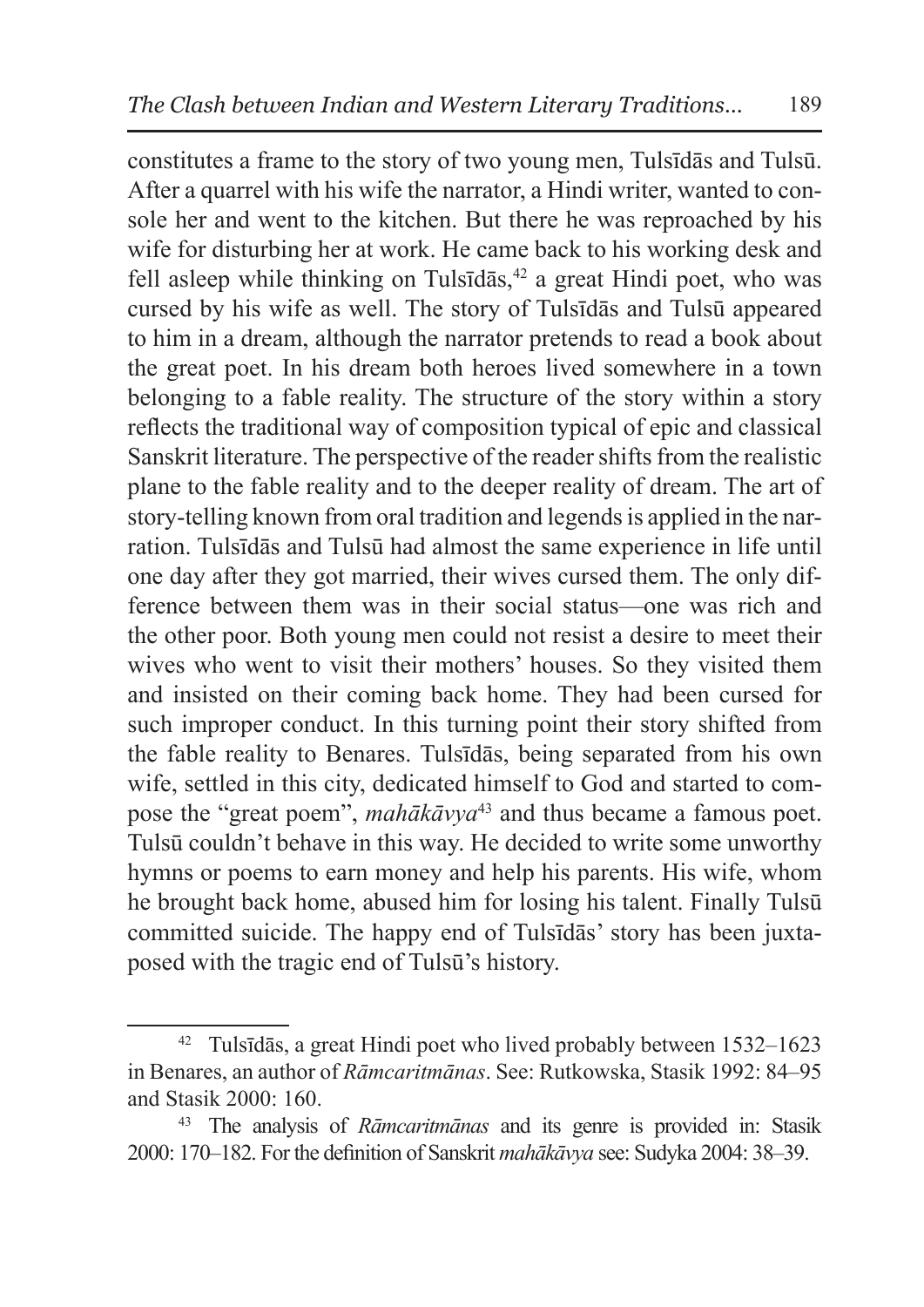The narration, constructed as a frame to the main plot or rather two parallel plots, begins as follow:

To write a short story which is nothing but fiction in a way that makes it ring true is easy. But to give such a quality to a story written to reveal some mysterious truth of life is not only difficult. It is simply impossible (Ajñeya 1992: 232).

Ajñeya combines in this short story two planes: fabulous and realistic, adding to it the reality of a dream, which is the mixture of both of them. In the end he convinces the reader:

The whole world is not material as Benares and not imaginary as fiction. In the world they are both realities. [ ...] If I selected and narrated only the common ones than my work would be called "realistic", but it would be as different form reality as a "romantic" work, which is simply an accumulation of improbable events… Truth is a mixture of both, in towns in a fairy tale have as much reality as Benares (*ibid*. 237).

The story of Tulsīdās and Tulsū, told by the narrator in the first person, constitutes one plot, which soon splits into two stories. While narrating stories of their lives, Ajñeya presents the possibility of their transmission in an oral way. People who had heard the story of Tulsū started to spread it from mouth to mouth as a tale. On the other, realistic plane, the narrator, a Hindi writer, refers to his own condition of being cursed by own wife. As in the case of both protagonists, his impulse to write a story came from his own experience of being detached from his own wife due to her curse. In a very skillful way, full of humor, Ajñeya binds three heroes of this short story—all of them are in fact writers. Tulsū and Tulsīdās lived somewhere in a fable reality similar to a fairy tale, then they were shifted to realistic Benares. Their stories as well as the narrator's life and his dream belong to the world of fiction. Thus Ajñeya attracts the reader to the concept of depicting reality in literature, he made him reflect on what is real and true. The localization shifts from the realistic plane to dream, to the Benares of oral stories and legends and then to the realistic plane again. The whole story could be called unrealistic and realistic at the same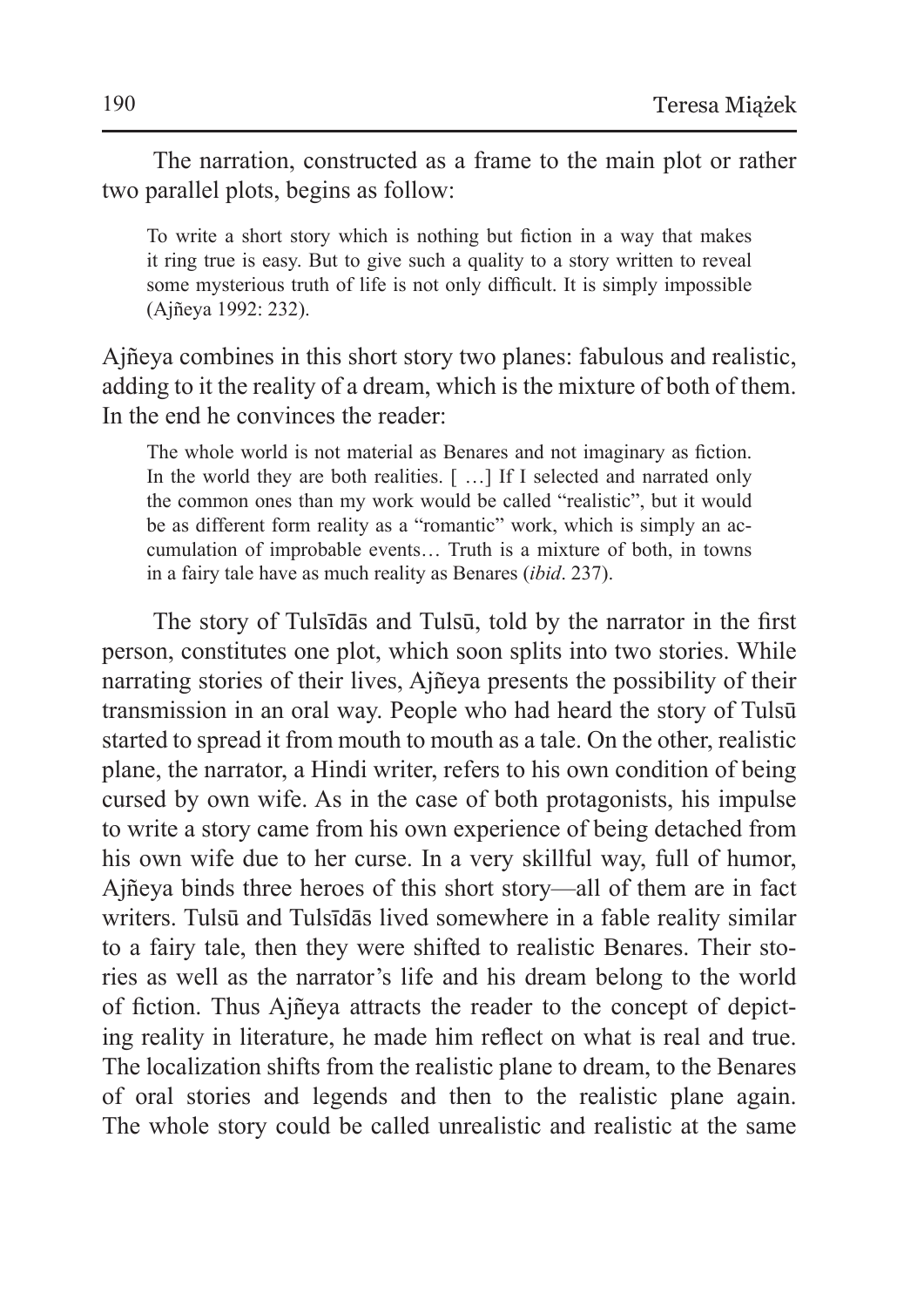time. The narrator represents contemporary life. Thus, Ajñeya again presents three perspectives: romantic or fantastic, realistic and contemporary. The motif of a curse, popular in Indian tradition of literature, was employed by him to serve as an impulse for the story to start or to turn in another direction.

Ajñeya argues in his essay on the concept of reality in Indian literature that an important shift in it happened in the encounter with the West:

In Hindu thought … the concept of the world as the 'causeless sport' of the divine made aesthetic identification difficult, permitting only a religious one. The classical dramatics had led from the stage presentation of reality to a greater reality (which encompassed the presentation), with the new metaphysics the dramatist had to lead from the stage presentation to the illusion, and a causeless one at that, to the reality of very different proposition. […] From this beatific vision one came awake with rude jolt to find oneself in modern world (Vatsyayan 1970: 884).

He refers this "new metaphysics" to the realistic approach in literature in accordance to Western prose. Ajñeya seems to look for a solution which could allow both perspectives, Indian and Western, without rejecting or diminishing any of them. His *Alikhit kahānī* seems to convince that real is what experienced in a personal way, what became a part of the writer's own experience. Its 'truth' could be carried by ancient myths, legends or *mahākāvya*s as well as by contemporary life, but it has to become a part of someone's own experience to be real and true.

# **The role of inner perception and modern** *sahr̥daya***,** *Śikṣā, Paramparā. Ek kahānī***,** *Tāj ki chāyā mẽ*

Ajñeya's short story *Śikṣā* (*"*A Lesson", 1954) depicts the way one should search for *satya*, or "knowing the truth". The story deals with the traditional way of education in India, where a student learns from his master (*guru*) how to discover the real truth. A young student who came to his master has to undergo a test. He has to watch a beautiful bird again and again until he recognizes the truth about this living being (Ajñeya 1992: 599). The guru argues that the true knowledge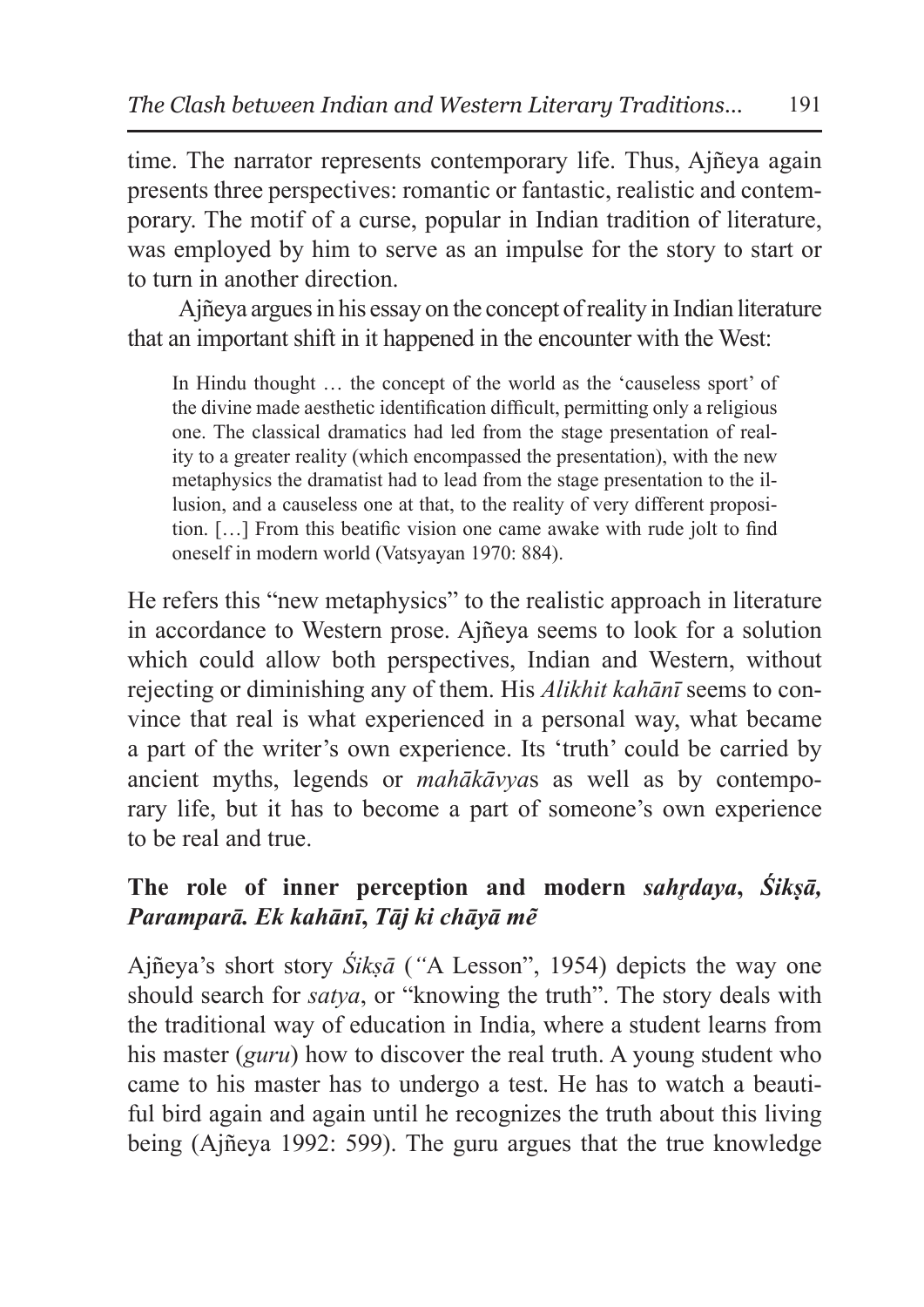about the world can be perceived only with the help of one's own inner perception. The Hindi term *unmeṣ* is employed here in this context and means "an inner eye". "Everything in the world can serve as its impulse (*nimitta*)",<sup>44</sup> repeats the teacher to his student, the *guru* only gives an impulse for it. Ajñeya stresses here the role of inner perception as the essential condition for recognizing the truth about the world. The inner perception is relevant in the context of experiencing art and literature.

In the short story *Paramparā. Ek kahānī* Ajñeya examines the modern realistic approach against traditional expectations of Hindi readers. The mass receiver of modern Hindi literature of the 20<sup>th</sup> century was not necessarily trained in literary conventions asthe connoisseur of past literary periods. His experience usually took place in solitude and not in a public situation like before. Ajñeya makes a distinction between Indian literature of the past, permitted mostly in the oral way by a poet untill the end of the  $19<sup>th</sup>$  century, and modern printed writings of the  $20<sup>th</sup>$ century. According to him, the first belonged either to the whole community or to nobody because it expressed "a time, …, a society, … a literary theory of a certain time …, but never a person". In contrast with it, a modern, printed poem is "essentially and primary the expression of one man" (Vatsyayan 1972: 11).

The inner perception of readers in modern times is even more important than earlier, because their situation is different from spectators of ancient dramas or listeners of medieval poems. Mass readers need more imagination than *sahr̥daya*, the connoisseur of Sanskrit literature, to experience literature "with the heart". While reflecting on this changing situation, Ajñeya notices: "the concept of artistaudience relationship did not change in its essentials, nor did the idea that the poet-artist must lead the audience to reality, which was at the core of reality the innermost sheath of *ānanda*". What did change was the concept of reality itself (Vatsyayan 1970: 884).

<sup>44</sup> *Nimitta,* n. in Sanksrit means: "mark, sigh, omen", and also "cause, motive, ground, reason". See: Monier-Williams 1997: 551.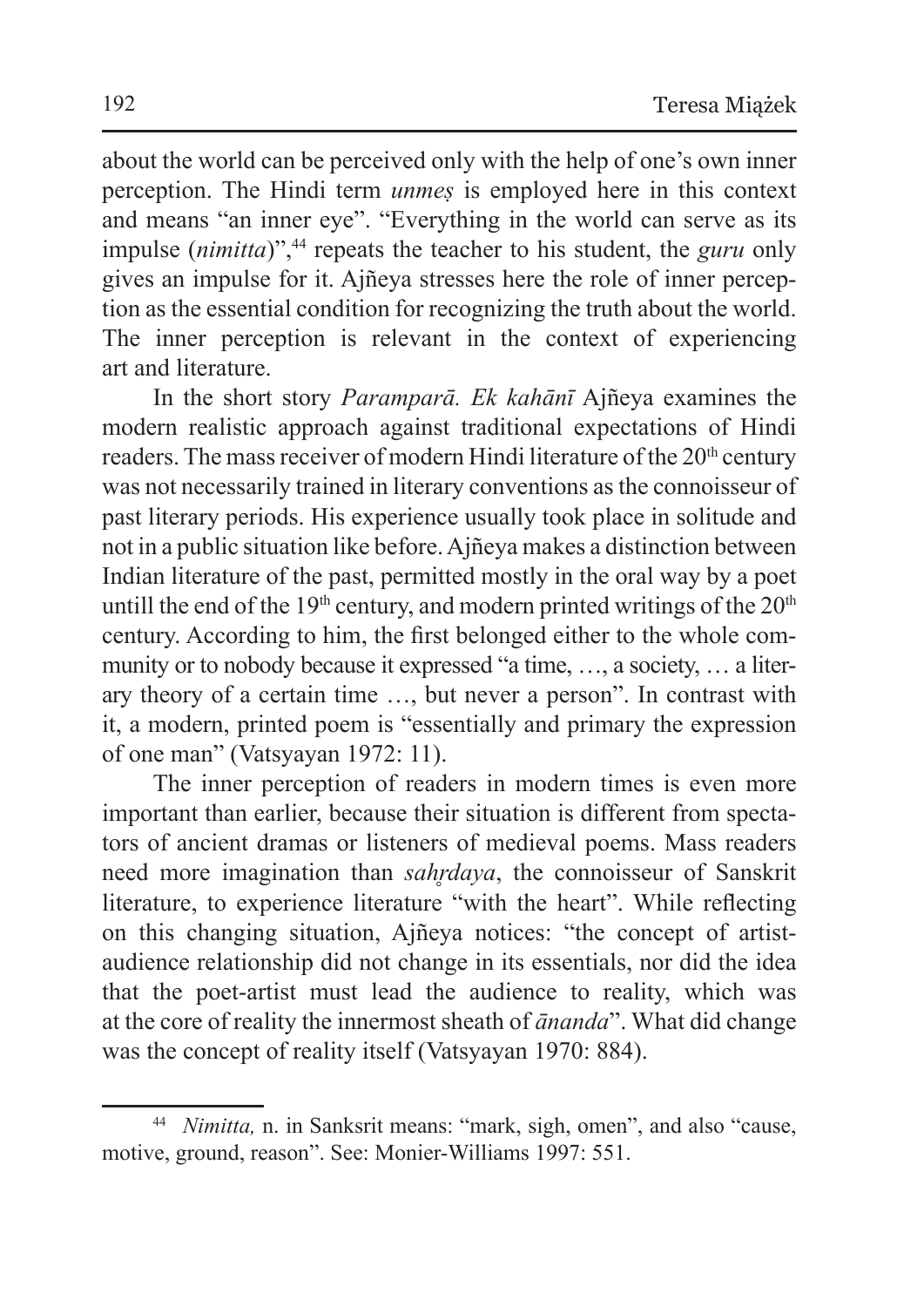The situation of modern *sahr̥daya*, the one "with the heart", has been portrayed by Ajñeya in the short story *Tāj ki chāyā mẽ*  ("In the Shadow of Taj") of 1936*.* The story deals with Anant, a poor young man who came to snap a photo of the Taj Mahal's beauty in the light of the full moon. He reflects on his own position of experiencing art: "I either know the means of self-expression nor how to use them" (Vatsyayan 1972: 11). But while being engrossed in experiencing the everlasting beauty of the Taj, he could feel immortal together with his companion Jyoti. But Anant's experience of 'bliss" was destroyed, when he realized that he had forgotten to snap the photo.

In the Indian traditional environment the writer used to present typical heroes, their conventional adventures, sequences of descriptions depending on the dominant aesthetical taste (in Skt. *rasa*) of the literary work—love (*śr̥ṅgār ras*) or heroism (*vīr ras*).45 The tradition of Sanskrit aesthetics continued in Hindi literature written in medieval dialects in works belonging to the *kāvya* genre of literature, and even in the  $20<sup>th</sup>$  century in poetry.

Ajñeya refers to the question of traditional audience also in his short story *Paramparā. Ek kahānī* ("Tradition. A Story", 1933; see: Ajñeya 1992: 464–467) and he does it in the context of very realistic events. The story relates the history of Khelavan, a poor man, who married the righteous girl Māyā, the daughter of a prostitute. Her life as a prostitute until her marriage with Khelavan is narrated without any digressions, parallel plots or involute chronology. The story ends with Khelavan's death at the day of the birth of his first child. The main hero rushed into the street and was run over by a truck while running for a doctor who would treat his wife giving birth to their first son. A very

<sup>45</sup> Sanskrit theoreticians of *mahākāvya* Bhāmaha (500/600 A.C.) and Dandin (700/800 A.C.) defined the structure of literary works of the classical Sanskrit period in their treatises: *Kāvyālaṅkāra* and *Kāvyādarśa.* See: Sudyka 2006: 23, 38–39. For the analysis of the sequences of descriptions typical of Sanskrit *mahākāvya* see: Trynkowska 2000: 40. The aesthetical taste of literature has been elaborated earlier in *Nāṭyaśāstra* (since 500 B. C.).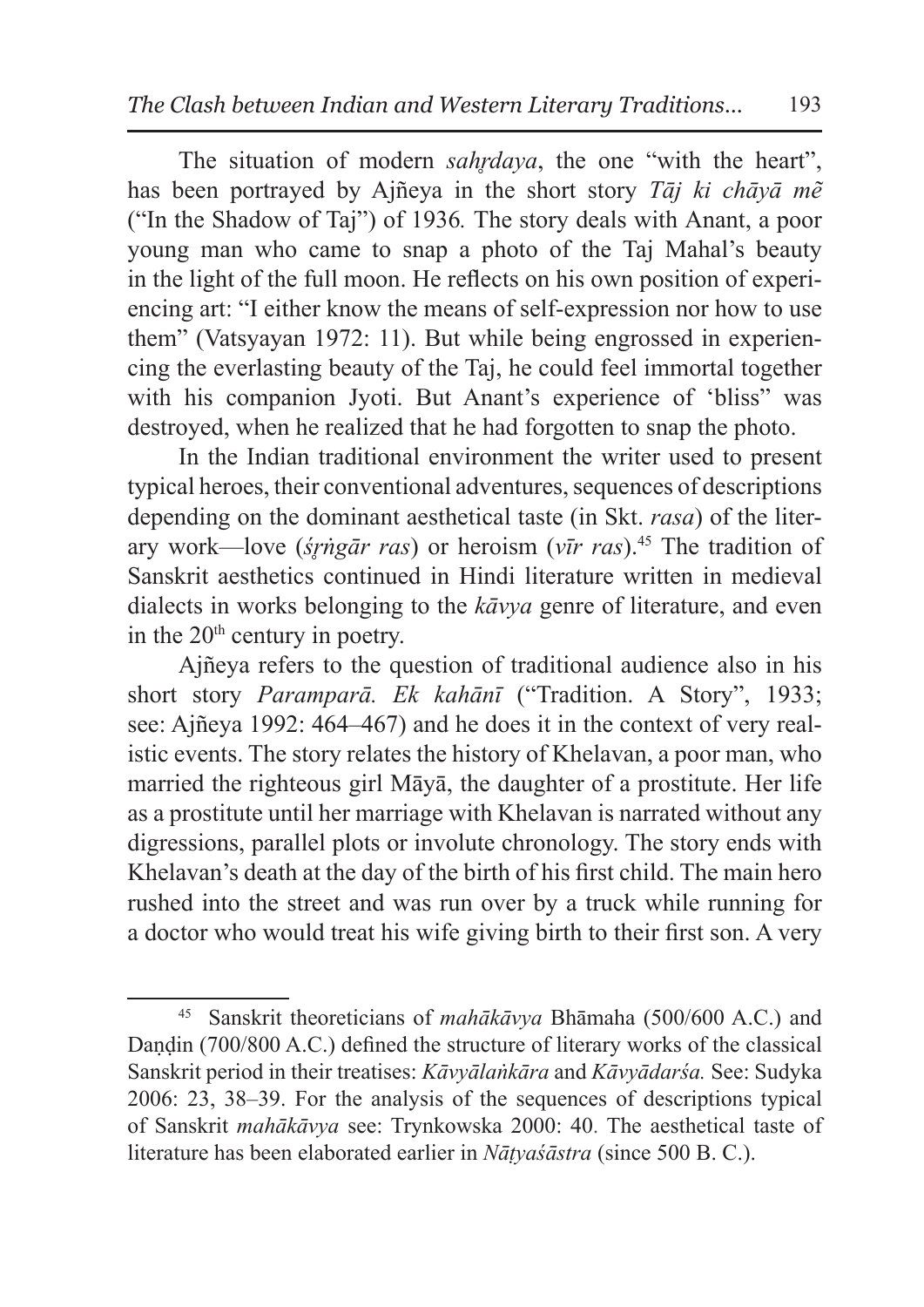realistic approach and a concise plot with its dynamic structure reflect the new Western art of story-telling. Ajñeya suggests that it will shock an Indian reader accustomed to the traditional way of experiencing literature. The narrator concludes at the end of the short story:

It's a very nice story! If one tells it so that every moment of it can be savored. making each portion of the story exciting and juicy (*ek ek bāt se rasa lenā*), if that evokes the sweetness of passion or light pain of dissatisfaction, this story will become an example of art for art's sake. But if one tells it cynically along with disgust and anger, the story will be the symbol of progressive art. Keeping the dispute between the public and the Lord aside, the story clearly reflects the uninterrupted tradition of mankind, the unobstructed flow of life, so one has to believe that in whatever way it may be told, it is real art, a great story (*ibid*.: 466).

The term *ras*, meaning in Hindi: juice, sap, taste (McGregor 1997: 855), used in the original Hindi passage refers again to the Sanskrit theory of experiencing art, *rasa*. 46 Could such a realistic story be the matter of art and its experience in the Indian context? Ajñeya seems to ask this question in reference to the literary tradition of depicting noble heroes and conventional topics. In his opinion, a modern artist, a modern writer has to add new truths and emphasize new or yet not explored tastes in literature, which could better evoke the atmosphere of contemporary life. The question arises how to communicate new "tastes" to a modern reader? Should the use of traditional means be rejected for the sake of the elaborated literary theory of Western literature depicting realism?

# **Means of adding to the collective experience—***Kavitā aur jīvan. Ek kahānī*

The experience of literature must reveal "something more" as Ajñeya explains in another short story *Kavitā aur jīvan. Ek kahānī* (*Poetry and Life. A Story*, 1937; see: Ajñeya 1992: 457–463). In the short story *Kalākār kī mukti* discussed above the narrator addressed

<sup>46</sup> A concise exposition of this theory see: Sudyka 2004: 63–64, Stasik 2000: 136.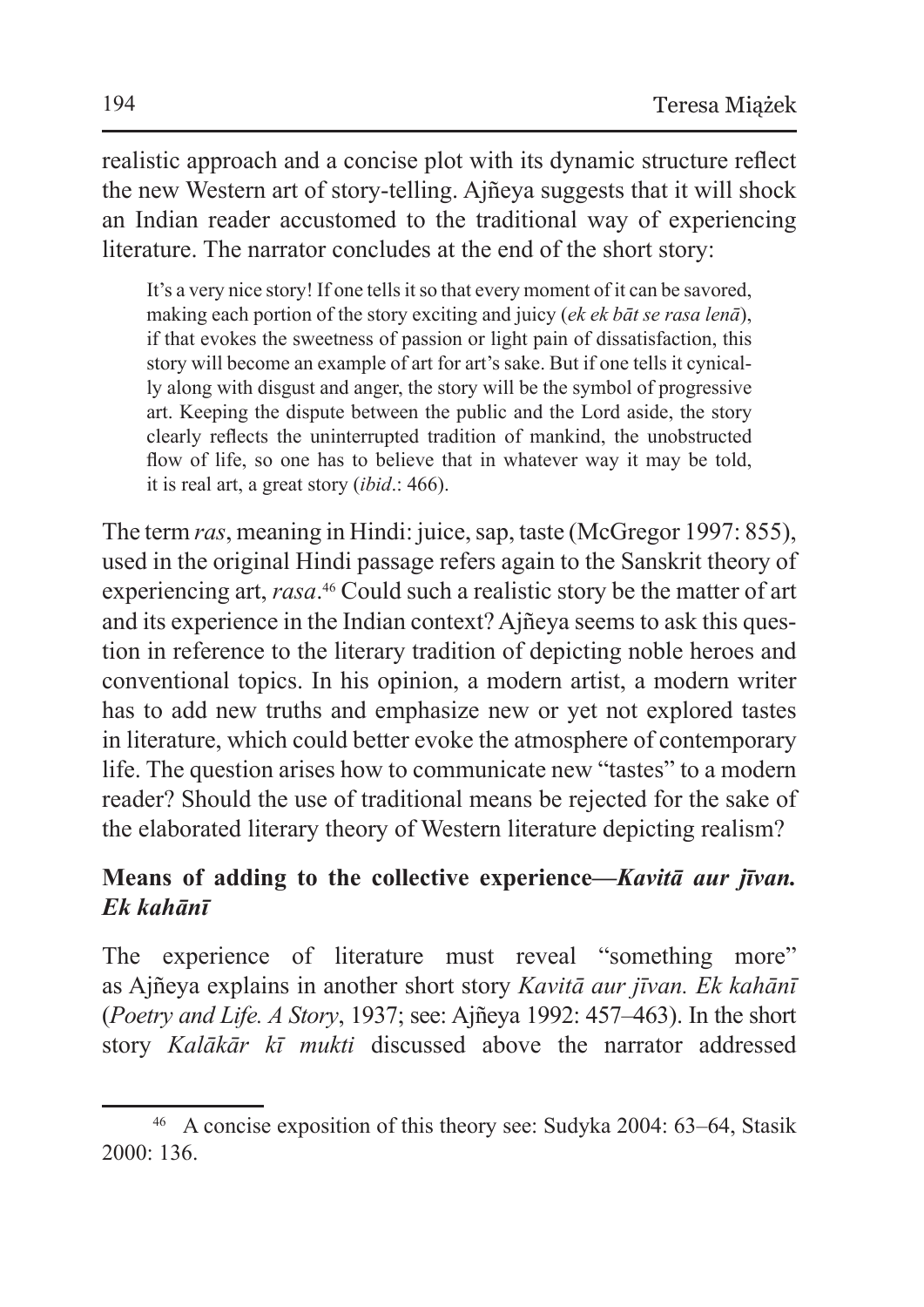the readers directly with the question on collective experience versus life. He asks if it would undergo any change or growth:

Reaching this points it seems as if a new window opens so that the heroes of the ancient myths appear in a new light. This window is like the one which opens onto the stage of life: one can see actors through it, not as their stage character, but in their natural appearance before the play. Or imagine that the director leaves actors on stage without any instructions, then we would see them as they perform spontaneously. Don't we have to admit, that this play, in which actors appear before us, live, without the director's guidance, is more true (Ajñeya 1992: 599).

Ajñeya in his short stories acts as a stage director from the above quotation but he does not instruct or give simple answers. He leads to the truths of life not in a direct way but only by "the means of suggestion", which could be in accordance with the traditional literary technique known as *dhvani.*47 Ajñeya criticizes the usage of traditional conventions such as *rasa* or *dhvani* only if they are used exclusively for the sake of the artist's or reader's pleasure. Whenever he employs traditional elements he usually endows them with irony and contrast. As in the mentioned story, where the main protagonist Śivsundar, a poet himself, looks for inspirations to write poetry. First, he searches in the natural environment at the desolated place close to the river's bend in Haridvar. Then in the more crowded place near a temple in this city. After long trials he fails: his own experience becomes as bitter as the truth of discovering a withered plant, which he has found instead of jingling anklets of *abhisārikā*, "a young lady going for a tryst".48 An empty plant serves here as a symbol of realistic life. The truths of life presented by modern literature may taste bitter, but the writer has to reveal them. All eight emotional states regarded by theoreticians of Sanskrit poetics49 as leading to the aesthetic experience—*rasa—*should

<sup>47</sup> This theory was formulated by Ānandavardhana (850–875) in his *Dhvanyāloka*. See also ananalysis of *dhvani* by Trynkowska (Trynkowska 1993:131).

<sup>48</sup> One of the types of heroines of classical *kāvya* literature. 49 The eight tastes are known as: *śr̥ṅgāra* "love", *hāsya* "comism",

*karuṇa* "pathos", *raudra* "wrath", *vīra* "heroism", *bhayānaka* "terror",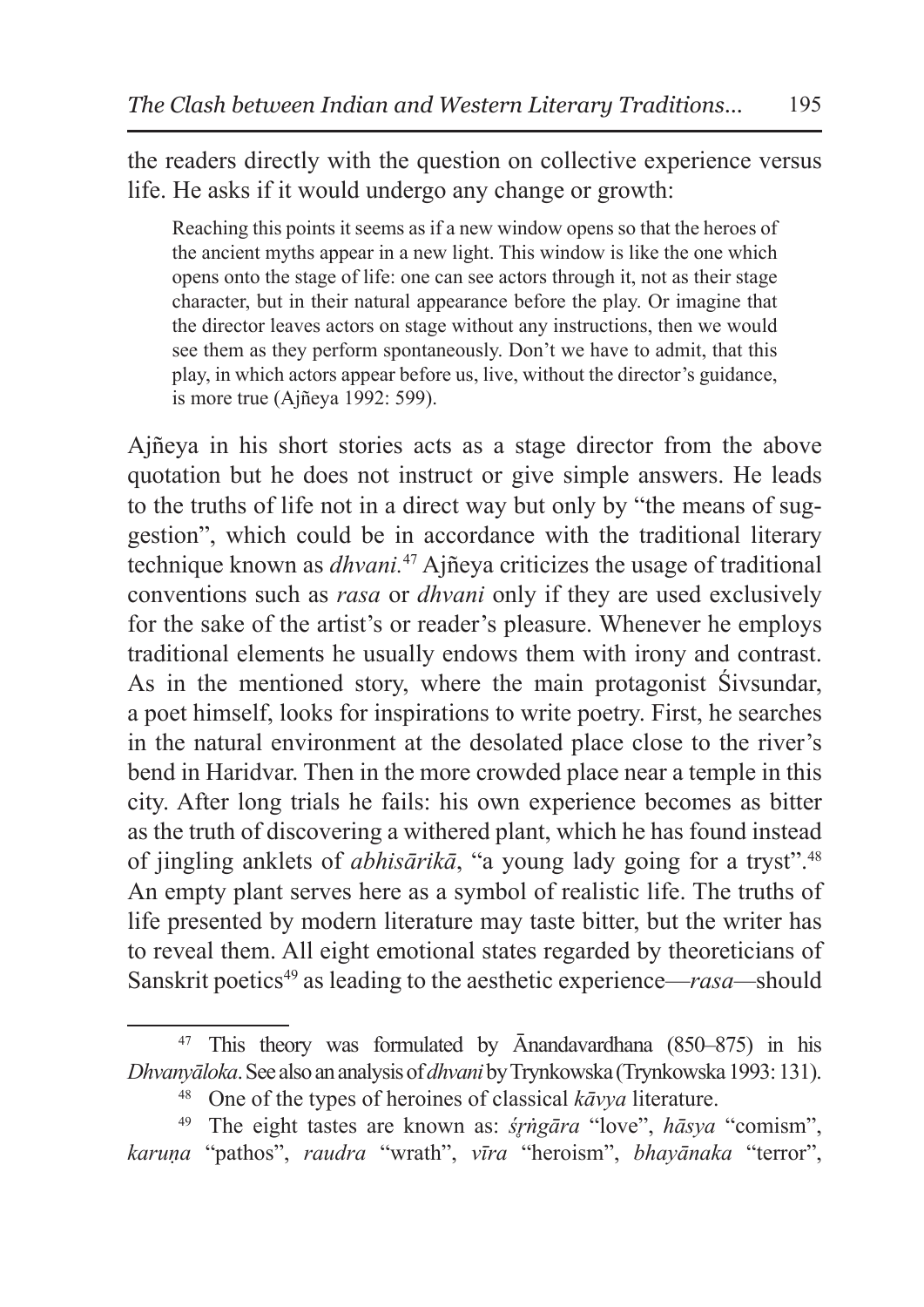be always pleasant for a recipient of literature. The narrator in *Kavitā aur jīvan. Ek kahānī* ironically pleads for the end "with sweetness" (Ajñeya 1992: 463) but the story ends with a "bitter taste of pride and sour taste of work": *abhimān kā tikht aur karm kā kaṣay ras.* (*ibid*.) Untill the beginning of the  $20<sup>th</sup>$  century the recipients of literature created well-defined audience involved in the situation of a collective experience of typical plots, characters, descriptions. The employment of Western literary means created a conflict. Ajñeya reacts to it quite early with his writings. But the tension is evident also in the 1970s, when Ajñeya's publishes his essay on "The role of a writer in contemporary Indian society". One of the reasons of this tension within Hindi prose could be seen in the lack of well-established theoretical rules for constructing such a modern literary genre as a short story in India. Hindi critics refer to it most of all as *kahānī*, some of them use also the term *kathā,* borrowed from Sanskrit, meaning *"*a story, tale, legend" or "narration" (McGregor 1997: 163). This is evident even in the way critics refer to Ajñeya as a short story writer, calling him either *kathākār*<sup>50</sup> or *kahānīkār.51* The author of *Hindī sāhitya kā itihās*, R. Śukl, while presenting a short story as a genre and its development in India mentions the terms:*ākhyāyikā*, *kahānī, choṭī kahānī* (Śukl 1997:323–324). One of the contemporary literary critics, K. Ayyappa Paniker, admits that India has created one of the greatest treasure of narration in the world but has

*bībhatsa* "awfulness", *adbhuta* "wonder". See: NŚ.6.44–45. Abhinavagupta in the 11<sup>th</sup> century has added the ninth taste: *śānta*, " the calmness" to the Sanskrit poetics. Later on in the medieval Hindi dialects Rūpa Gosvāmī has transformed tastes of literature into his theory of *bhaktirasa* "the taste of divine love". During the next period of Hindi literature, *Rīti* , the *rasa*s of Love and Heroism, well-known from Sanskrit, again dominated as literary themes. The possibility of applying the *rasa* theory to modern Indian literature provides Gerow, 1974. See also: Miążek 2013.

<sup>50</sup> Compare terms used by Om Prabhākar or Vijay Mohan Singh in: Gaefke 1970: 50. See also the usage of the term *kathā* in this context by Rāmsvarūp Caturvedī in: Ajñeya 1992: 626.

<sup>51</sup> See for instance: Sonavane, Ransubhe 2011.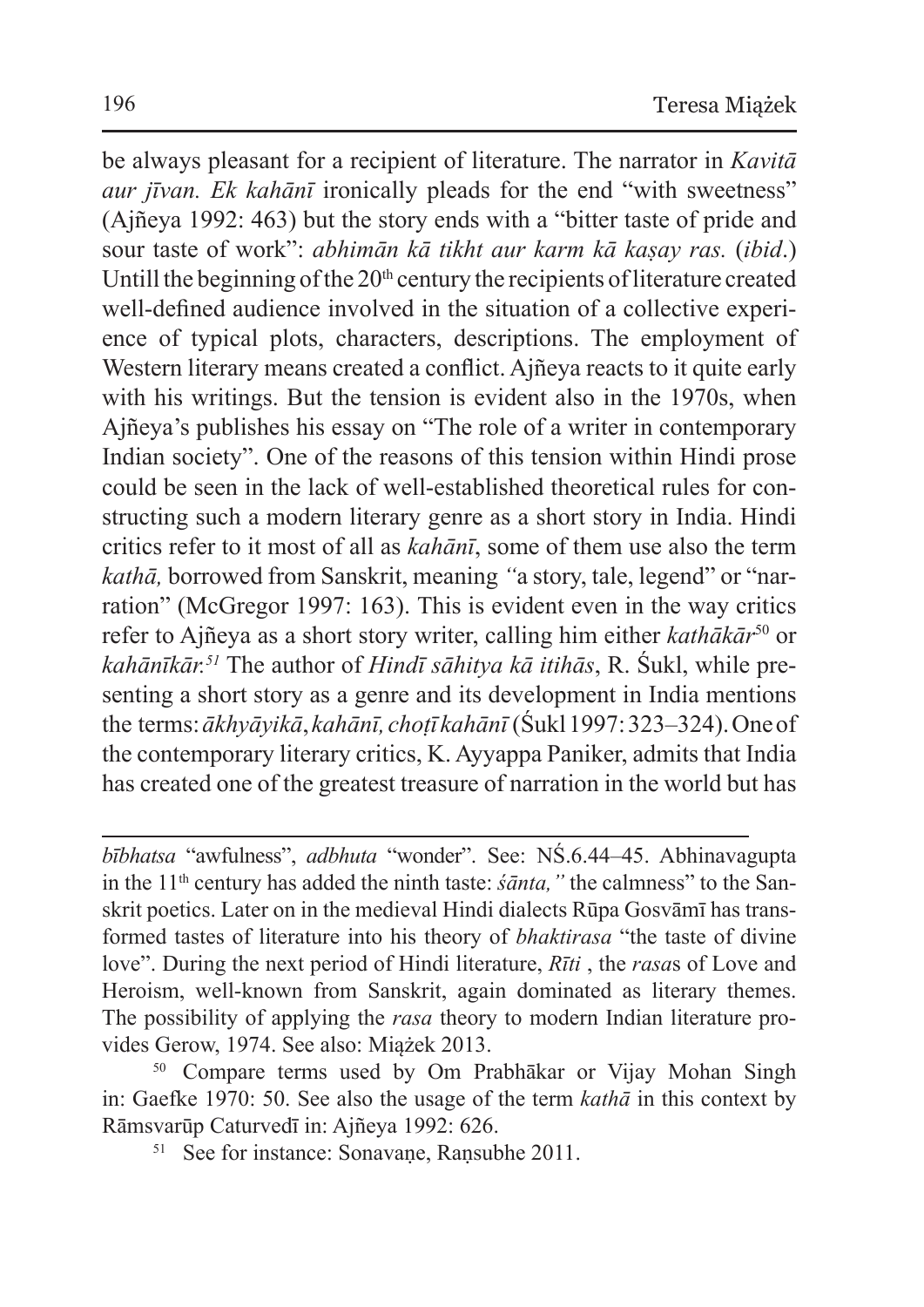neglected its evaluation in modern times and the debate on *"*the art of story-telling".52 Ajñeya sought to explore Indian tradition of narration within his own short stories and as a theoretician initiated a debate on the development of this genre, but for a long time he remained misunderstood by many of Hindi writers and critics.<sup>53</sup>

# **Means of building the atmosphere in Ajñeya's short stories**

Ajñeya's answer to the question stated above of how to communicate the writer's creative experience to a modern reader could be answered with an insight into technical means which he uses in building up the atmosphere of his short stories. He renders a lot of attention to the climate of the story. Examples which follow prove that sometimes he refers directly to the "mood" of his works by introducing the Hindi term *vātāvaraṇ* into the narration*,* a masculine noun with the meaning: "an atmosphere", "air-covering" (Monier-Williams 1993: 913), or the English term "an atmosphere". The narrator often starts to relate the story of his protagonists with the announcement that there is no "climate" in it, no taste (*ras*), or that there is emptiness. Whenever Ajñeya employs the Hindi term *ras* in his works he refers to the traditional way of conveying "mood" or "taste" of literature. And he starts to experiment with it by adding new *rasa*s such as alienation or bitterness. The emphasis on the atmosphere of a story has been accepted by some scholars as characteristic of the "new short story" (Damsteegt 1986a: 217). Some regard it even as a typical feature of the Indian short story of the 20<sup>th</sup> century. (Byrski 1980: 116) Ajñeya reflects on it already in his early works, e.g. in *Gaiṅgrin* (Ajñeya 1992: 207)*—*known also as *Roz* and *Alikhit kahānī* (*ibid*.: 230), both written in 1934. Also his later

<sup>&</sup>lt;sup>52</sup> He finds it strange that Bhoja in his *Śrngāraprākaśa*, who names "24 varieties of poetic composition or *śrāvya-kāvya*, (…) does not consider narrative as the basis of the definition". See: Ayyappa Panikar 2010: 1–2.<br><sup>53</sup> F. Orsini recalls Phanisvarnath Renu, who called Ajñeya an "uknown,

unvisible, unique, strange" or "masked writer". She points at his misunderstanding of the idea of *satya* in Ajñeya's writings. See: Orsini 2012: 117–118.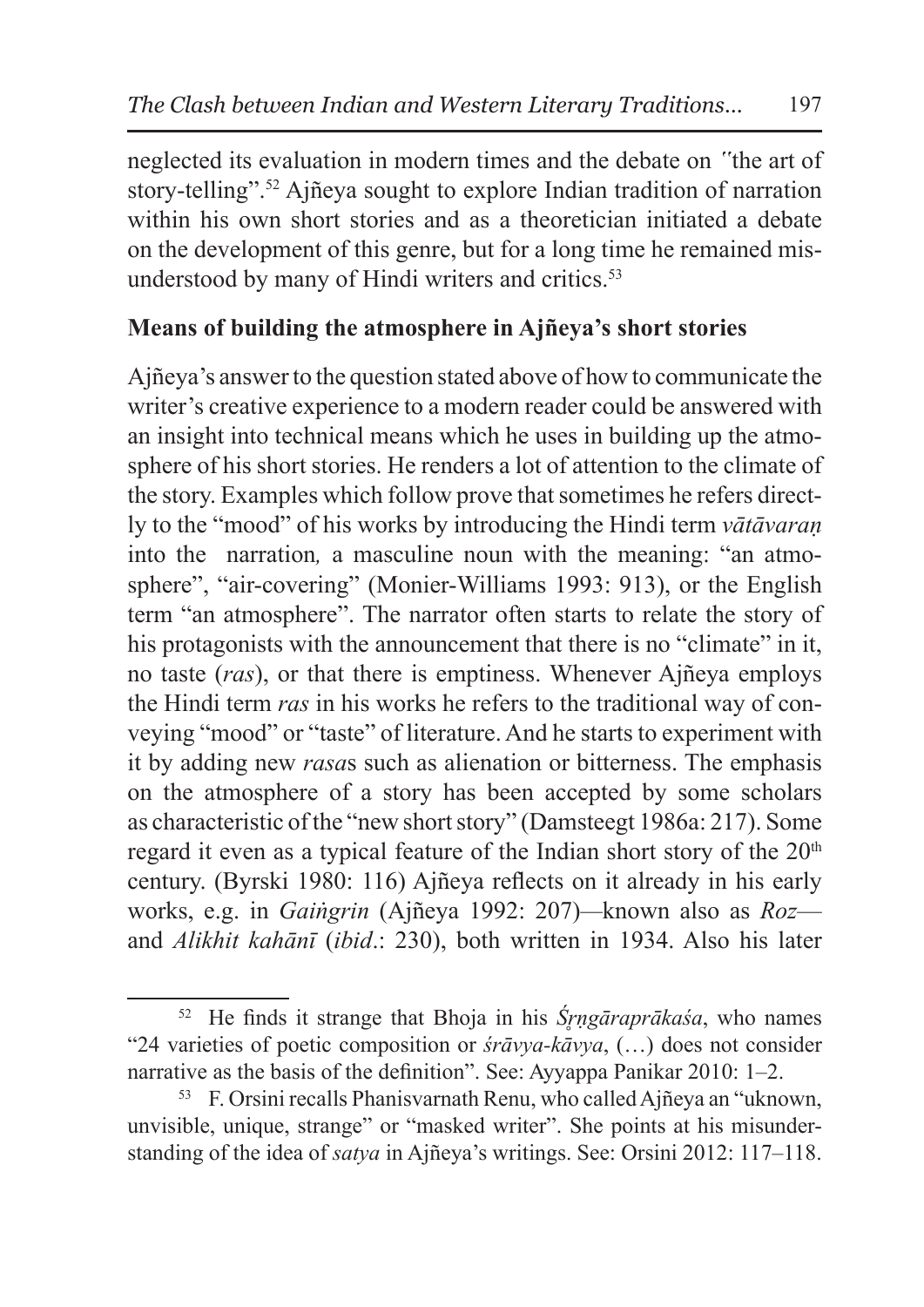works bear evidence of it, like *Hilī-bon kī battakhẽ* of 1947 (*ibid.:* 536). He contrasts the modern English term "atmosphere" and Hindi noun *vātāvaraṇ* with the traditional term *ras* in *Paramparā. Ek kahānī* of 1939. Already by introducing those tree terms of different origin he creates the situation of conflict (*ibid*. 466). In this very realistic story Ajñeya seeks to provoke Hindi readers and critics to reflect on the situation of conflict itself. He also uses other Hindi terms: *nīras* and *nīrastā as* the means of attracting readers to the idea of conflict; they refer to the traditional means of appeal in India and seem to negate them. They serve as antonyms to *ras* with their meanings: "without sap", 'without taste" for *nīras*, adj. (Monier-Williams 1993: 577), and "dullness" or "emptiness" for f. noun *nirastā* (*ibid*. 578). Ajñeya introduces them in the sense of "the lack of the atmosphere", "the lack of experiencing feelings", or simply "boredom". Thus he prepares the place which he next fills with "an atmosphere" of his story.<sup>54</sup> He locates both terms *nīras* and *nīrastā* with this function usually at the beginning of a story, like in *Alikhit kahānī*, *Kavitā aur jīvan. Ek kahānī* or *Gaiṅgrin* (Ajñeya 1992: 230, 214, 207). Ajñeya seems to introduce them with the function of removing all the emotional obstacles which could disturb the reader's aesthetic experience. The following passage from *Alikhit kahānī* reveals this approach, experimental for Hindi literature:

After a quarrel with my fortunate spouse (*gr̥hlakṣmī*) I went to my reading room and was sitting there annoyed. […] I am a writer of Hindi short stories. And this fortunate spouse is the good fortune (*Lakṣmī*) of the house of a Hindi writer. What other good fortune does a Hindi writer ever get to know? The life of the two of us is totally without spice (*nīrasa*). It could not be otherwise. So our quarrels are inevitable… […] For this reason I sometimes attempt to remove the boredom (*nīrastā*) accumulated in our lives by the 'atmosphere' in my stories. But my wife cannot do this, her life is so constrained by boredom (*nīrastā*) of in the ordinary daily household that she can't even budge (*ibid*.: 230).

The terms *nīrasa* and *nīrastā* rendered in this passage as "without spice" and "boredom" introduce the mood of the story suggested

<sup>54</sup> The terms were discussed by me in another paper, see: Miążek 2014.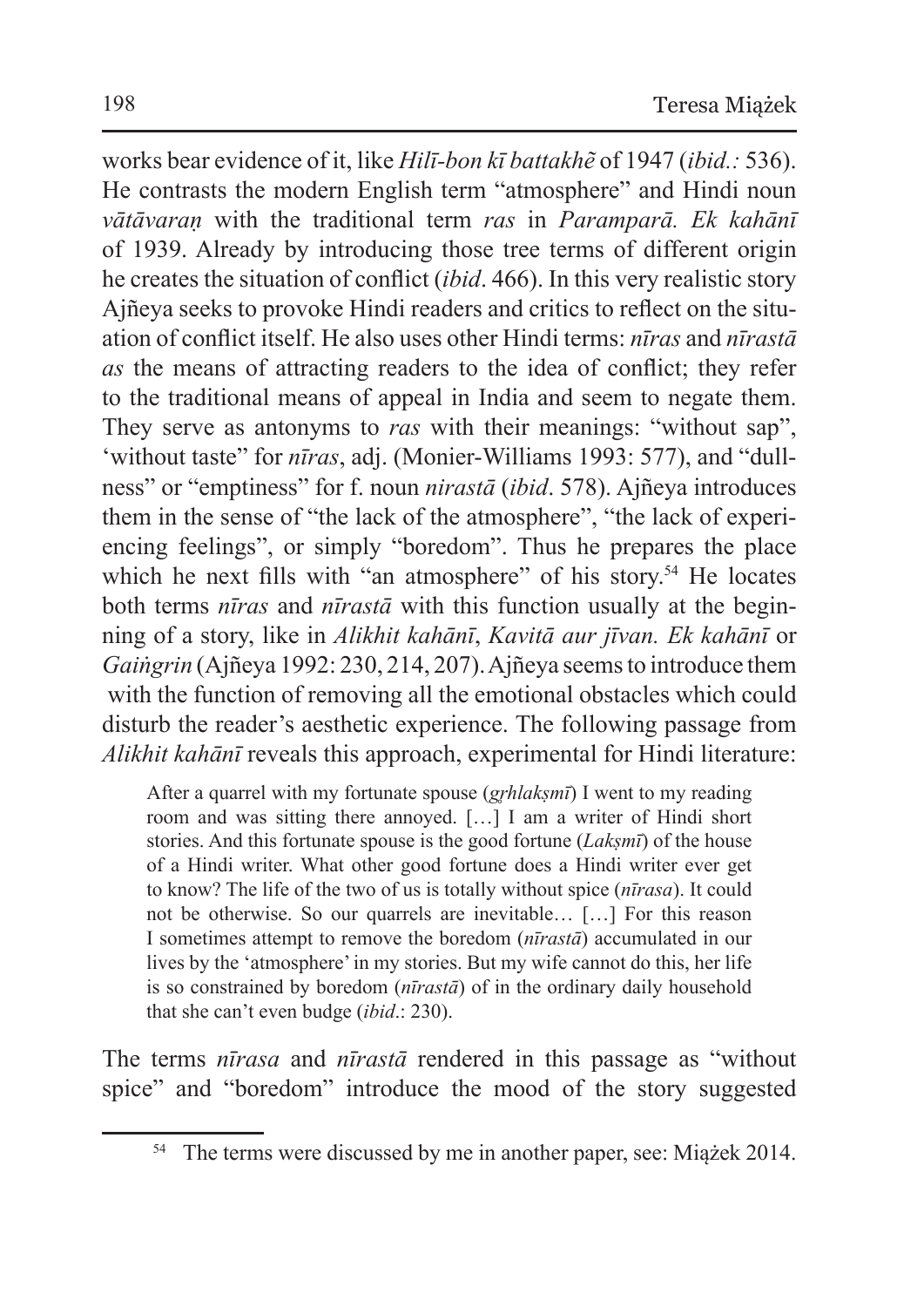by the English term "atmosphere". One should expect no *rasa*, no traditional treatment of feeling, and maybe a rather new Western realistic approach to it. But the whole passage is full of irony. And further in the story some elements of traditional approach to reality will be applied. The passage quoted suggests the theme of the story: detachment and alienation as the experience of a modern Hindi writer, his lack of fulfillment.

Apart from both of the above-mentioned terms, in his works Ajñeya employs also other terms which belong or refer to Sanskrit poetics. Among them: *abhisārikā* "a woman going for a tryst" (Ajñeya 1992: 458) and *tirchī citavan* ,"side-long glances", a Hindi equivalent of the term *kaṭākṣā*, the amorous gesture known from Sanskrit classical literature<sup>55</sup>. In *Kavitā aur jīvan. Ek kahānī* they serve as symbols and have to suggest eroticism known from the poetics of *kāvya-ras* (Ajñeya 1992: 461). In this short story Ajñeya contrasts poetical truth with the realism of life*.* The main protagonist of this story, a poet, left Calcutta, because he could not find there any inspiration for writing poetry. In his search for it he moved to the romantic environment in Haridvar at the edge of the river. Next he searched for it in a place more crowded, the most important stairs (*ghāṭ*) in Haridvar, *Hara kī paṃrī*. In both places he faced only disappointment—no love, no inspiration.

In the same function of suggesting an "atmosphere" Ajñeya uses the terms denoting colors. He often employs their symbolic meaning known from the *rasa* aesthetics. The best evidence of it provides the short story *Dārogā Amīcand* ("Supervisor Amicand") of 1938. At the beginning of it, the narrator, and the main protagonist in one person, introduces names of colors. He is Amīcand, a Sikh prisoner, who has been sent to a colonial jail in Punjab. The narrator informs about his situation:

<sup>55</sup> The term *kaṭākṣā* is mentioned several times in *Meghadūta* of Kālidāsa, a masterpiece of classical Sanskrit "messenger poems". This term was analyzed by me in the context of flirtatious gestures in Hindi *Meghadūta*, see: Miążek 2014: 106–108.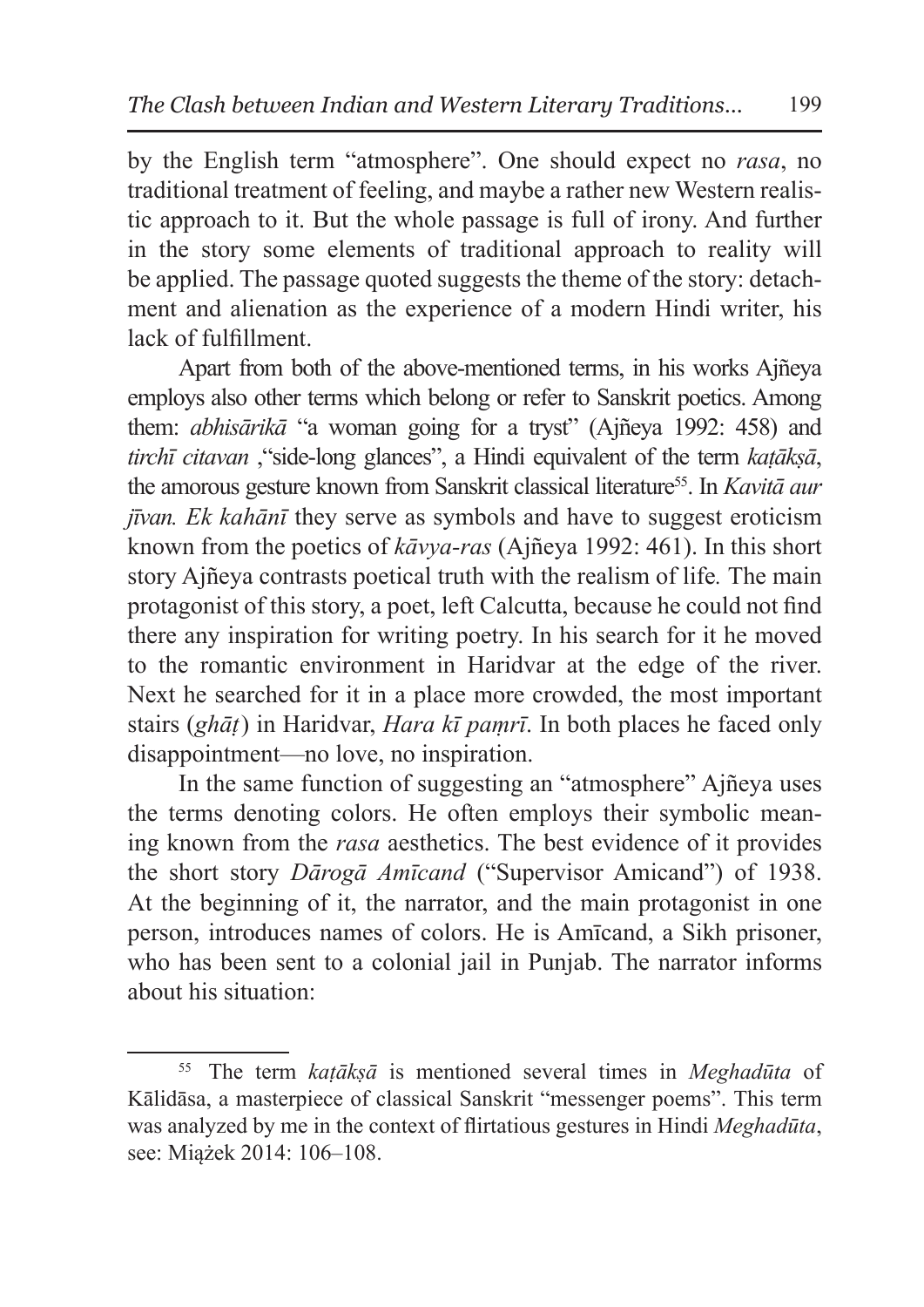Once, because I was bored, I caused an argument and got category 'C'. So I was sent to Hazara jail in Haripur. I thought, never mind, my comfort is gone, but the emptiness will also disappear; some activity will come to my life, for sure there will be some color in a big jail like Hazara. There probably will be more black, but there should be hints of radiant red and orange as well. I was not disappointed in it (*ibid*.: 182).

 Ajñeya uses Hindi nouns denoting the three mentioned colors: *syāh* for "black", *lāl-ujalā* for "radiant red" an*d nauraṅgī* for "orange". Their meanings resonate with Sanskrit terms: *kr̥ṣṇa*, *rakta*, *gaura*, which were ascribed as symbols to certain *rasas* or tastes of literature, as mentioned in *Naṭyaśāstrā*.6-42-43.56 They refer to the taste or experience of terror (Skt. *bhayānaka*), wrath (*raudra*) and heroism (*vīra*) respectively. They serve as the means suggesting three emotional threads of this story with the stress on heroism.

As the last example of Ajñeya's techniques of building the atmosphere of the modern short story examined in this paper, I refer to the descriptions of nature and modern environment of the city, which intensify the main "mood" of the story. The first example is taken from the short story *Hīlī-bon kī battakhẽ* ("Hili-bon's Ducks", 1947) and is the description of the natural beauty of mountains, valleys and a river. The second comes from *Paramparā*. *Ek kahānī* and is a description of an avenue in a big city. The first story deals with the life of a middle-aged woman from the Khasi tribe living her solitary life in the mountains. While describing the natural environment surrounding Hīlī-bon in the evening, when the darkness comes, the narrator seeks to reflect her inner feelings:

Hili was watching, the bunches of the rhododendron flowers, single or in pairs, have vanished somewhere in the darkness, while the contours of the cedar trees only now could be recognized separately. Why then does the color extinguish first, the flowers disappear first at the moment when the uniformity of things around originates?

<sup>56</sup> According to the *Naṭyaśāstra*, each of eight fundamental tastes of literature (*rasa*s), and their corresponding emotional motives (*sthāyibhāva*s)*,*  have a certain color ascribed to them. See: Nagar 2009: 297.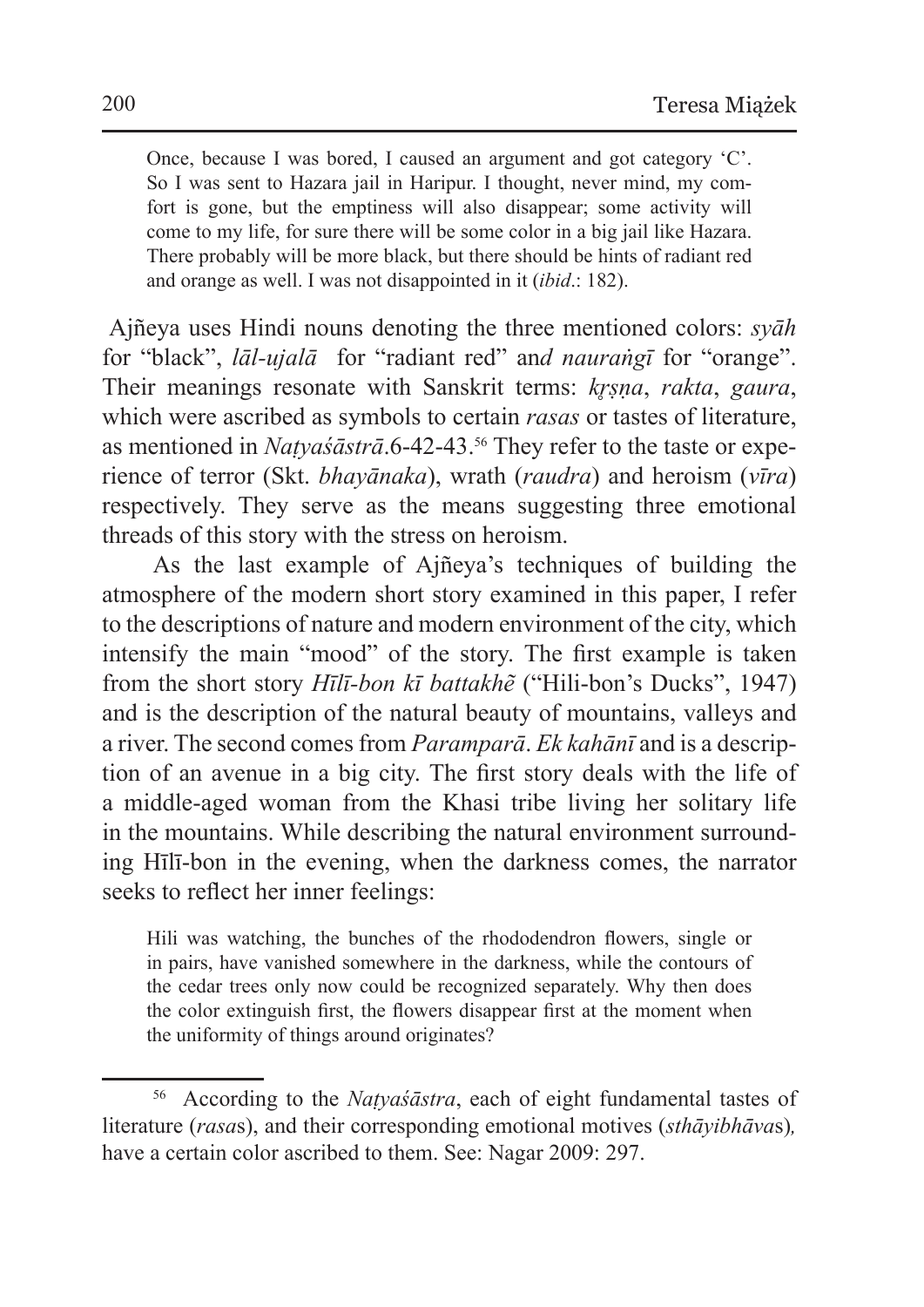Hili felt forlorn, her mind withdrew. The beauty of the mountains around Nan-thlem spread in front of her, vaporized and was lost. The rhododendrons and the cedar trees, the rocks, the memorial stones of ancient people standing or fallen around, the waves of grass like mounds, the coppery-red mirror of the hilly river down in the valley, the paths gleaming like the silky threads in a velvet coverlet – every visible shape was driven back. With her eyes open, Hili looked inwards where feelings had a real form and impressions their material shape (Ajñeya 1992: 538).

The uniformity of all natural environment, its disappearance, resonates with the emotional condition of Hīlī—her desolation and emotional emptiness caused by her previous experiences in life.

Another example comes from *Paramparā*. *Ek kahānī* and is the description of an avenue in Calcutta:

The avenue of the head of the bend, spread across the large town as if the bed of a giant, melting with heat, glittering with lights, bristling to the full… (*ibid*.: 464).

It reflects the emotional condition of the main protagonist Khelavan, a poor man who became a father and ran through the city to find a doctor for his wife.

He was unable to contain his joy at the birth of his first child […] He soared with happiness. He kept moving towards the avenue without seeing or hearing anything… […] A bit ahead of the bend, a truck, making its way from a side of the street, ran him over. The sheet of that bed of a giant stiffened as if with a red-colored starch (*ibid*.).

At the end of this short story the narrator reveals that the picture of a bend of the alley is a symbol of a new "civilization", which is "overexcited by the happiness at the birth of the first child, [is] blindly running outside to be crushed under a crude, devil mechanism; under a lifeless machine loaded with millet!" (*ibid*: 467)

The narrator also addresses readers and critics with a supposition that they would not like such a "tragic end". Ironically he names the "bitter taste" (*ibid*.) of this story as an "epic quality" and contrast this English term with the Hindi one—*karuṇā*—f. noun meaning "compassion, pity" and "aesthetic experience of pathos"known from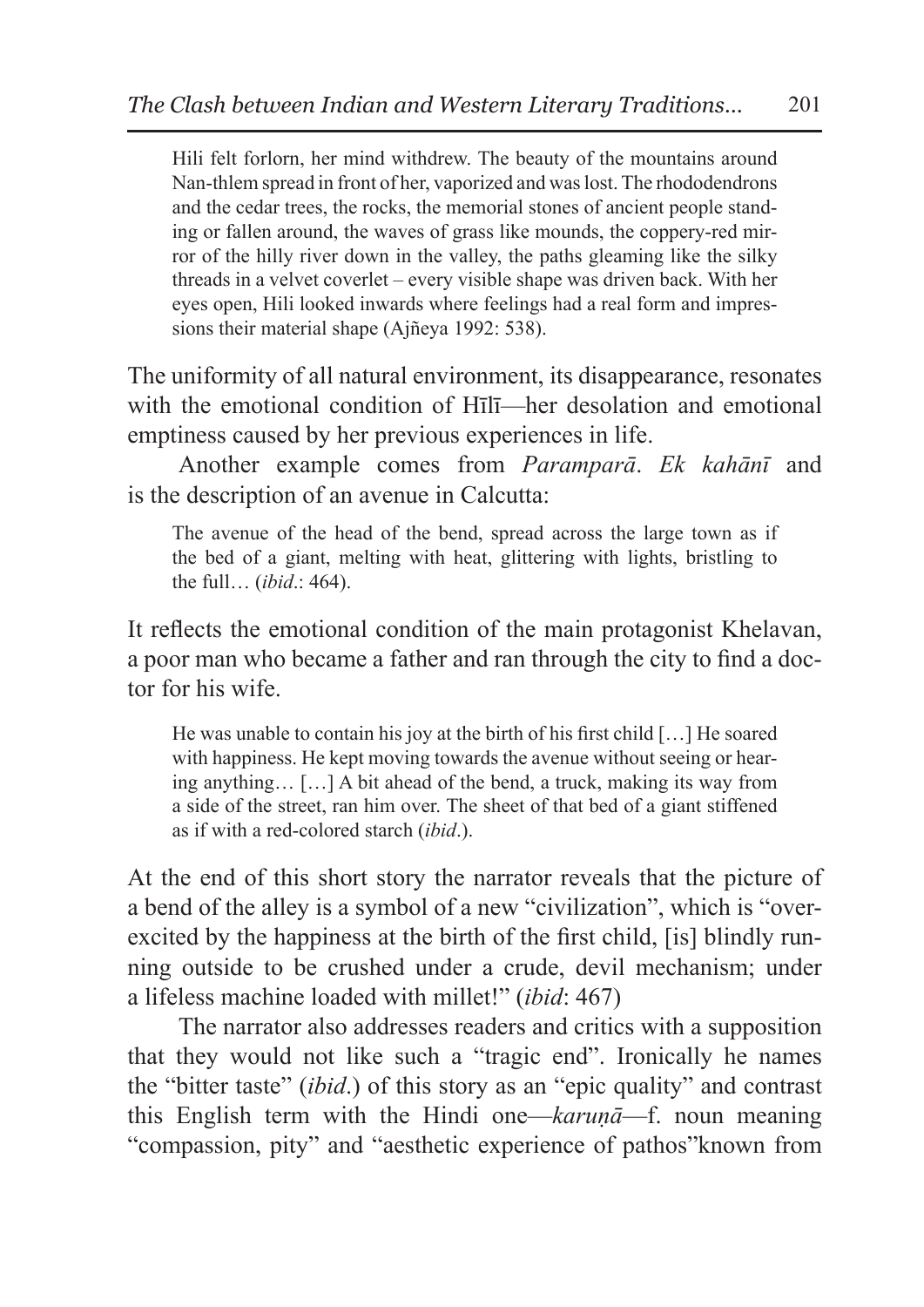Sanskrit concepts of *rasa*. The plot of the story is very short, dynamic and its topic very realistic. Ajñeya seems to criticize such a realistic approach in the art of telling. The description of the bend of the alley symbolizes the clash between Indian and Western literary tradition, the conflict experienced personally by Hindi writers.

In one of his theoretical essays Ajñeya defines literature as a "unique individual expression of a unique culture" (Vatsyayan 1972: 16) and maintains that "if there is no Indian literature in India, there is no literature in India" (*ibid*.). Ajñeya, although skilled in Western art of story-telling, defends his own Indian attitude of a writer who takes advantage of traditional Indian means and transforms them to modern usage.

#### **Conclusions**

Ajñeya's short stories discussed in this paper illustrate his modern approach towards *kahānī* as a literary genre. His modernity encompasses the writer's personal attitude towards the creative process as well as the "newness" of his skill of writing. He does not hesitate to employ all the techniques accessible to him: traditional and modern, Indian and Western, rooted in the written and oral traditions of literature. The employment of contrast and irony should be regarded as the most effective means of his method of suggesting the message of the story. Foreign and traditional elements juxtaposed in one short story create an effect unusual to Indian readers and thus serve to express conflicts, which arise from the clash of Indian and Western literary concepts. It has been illustrated with examples from the short story *Kavitā aur jīvan. Ek kahānī*, where the poetical approach is contrasted with the realistic environment and the poetry with life. The writer mixed the means of Sanskrit and medieval poetics with modern means of irony. In another short story, *Alikhit kahānī*, the reality of oral tales and legends has been faced with the reality of the dream and the realism of everyday life. Thus technical elements of Ajñeya's short stories reflect his theoretical considerations about their genre. They illustrate his reflection of the shift within the concept of reality in Indian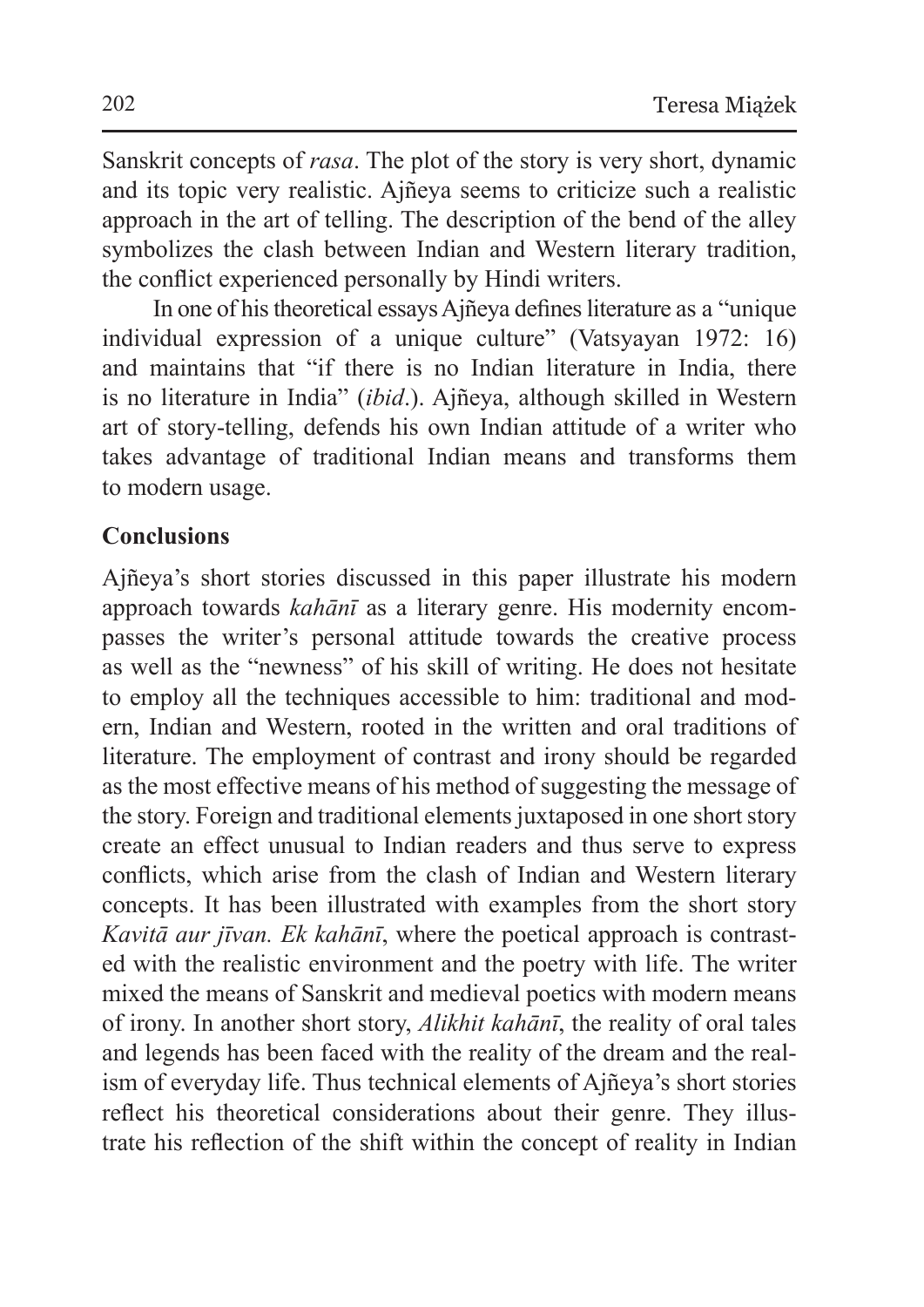literature and the change of the attitude of Hindi literary audience. The employment of irony and contrast serve to convey the deeper truths of life to the reader. The suggestive language of his short stories consists of symbols and questions addressed directly to the reader, who can partake in the search for their answers. Ajñeya appeals also to Hindi writers and critics, who should strive for "truths" of literature while enriching the experience accumulated in their own literary tradition by examining it by their own personal approach. The truths conveyed by myths, legends and means of traditional poetry undergo in Ajñeya' short stories a constant examination. His seeks to transform traditional literary means and values of literature to modern idioms. He shows the same attitude towards the values and means of Western literature. The writer does not deny the place of elements of *rasa* as well as Western aesthetics in modern Hindi prose, but they have to undergo the writer's and reader's experience due to their inner perception.

Although he teases the readers of his short stories, as in *Kalākār kī mukti*, that he "cannot tell stories at all" (Ajñeya 1992: 599) or convinces critics with irony that, if he is going " to write something more than a short story than why to quarrel on a plot and narration" (*ibid*.: 457), he pays a lot of attention to technical aspects of his works. He introduces myths, legends, lyrical verses as well as direct questions addressed to the reader without ready-made answers. He employs with the same good effect suggestive language and symbols (like in *Sā̃p, Sikṣā*) or direct questions and comments (*Paramparā*. *Ek kahānī*), often allowing both ways of presentation in the same work (as in *Tāj kī chāyā me͂, Gaĩgrin*).

Also the range of themes and motives of Añeya's short stories includes both traditions, Indian and Western. He is convinced that "small histories are good for short stories" (*ibid*.), as he admits in *Kavitā aur jivan. Ek kahānī* of 1937. This attitude resonates with the remark which Nāmvar Siṃh made in his evaluation of the development of Hindi short story during the period of *nayī kahānī*: modern writers of this time picked up an insignificant subject, which was neglected by older generations of writers as non-sufficient for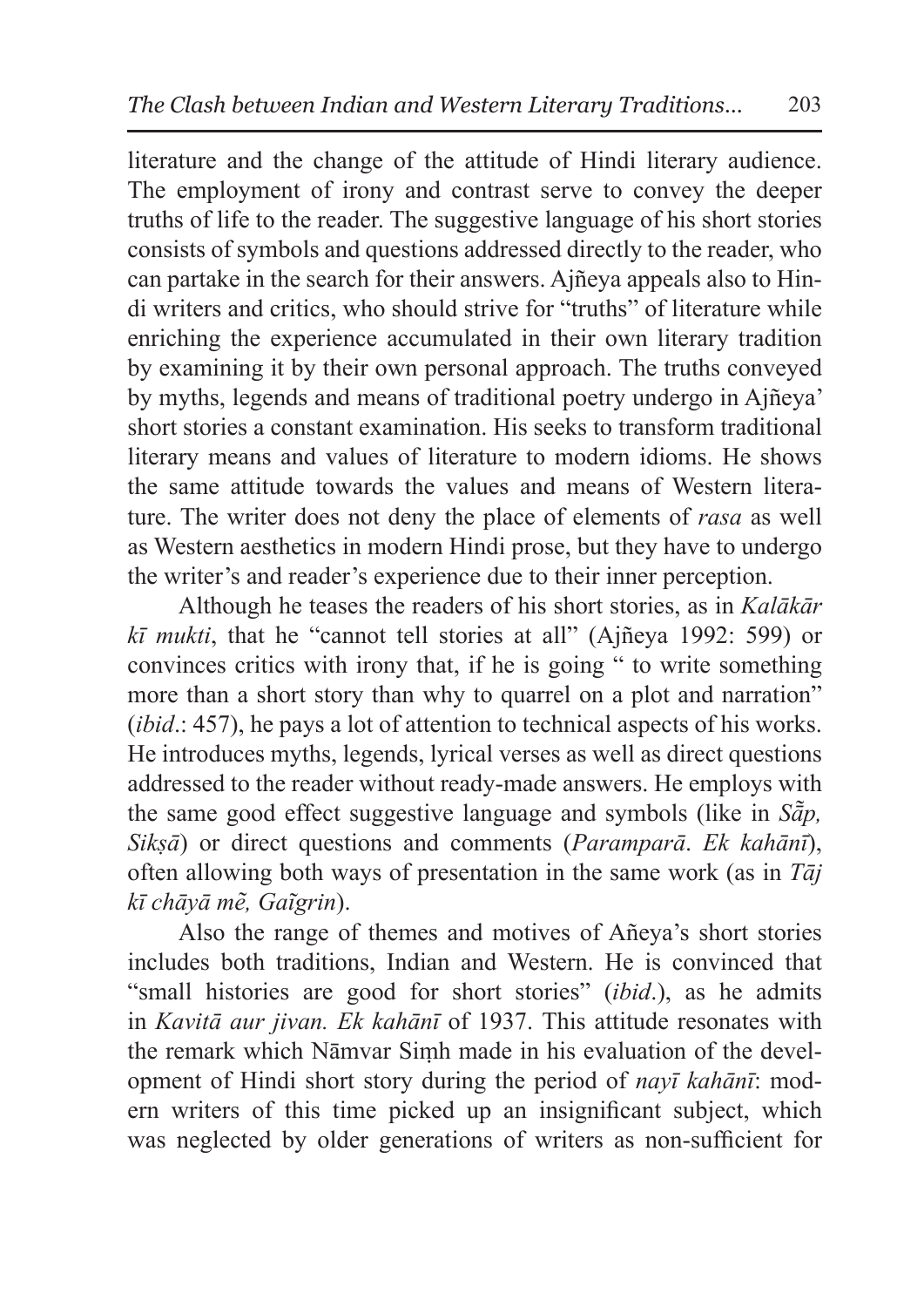literature and accepted it as sufficient for a short story and developed it in various ways of narrative art.<sup>57</sup> Out of "small histories' Ajñeya has made master-pieces of short narrative prose, such as *Alikhit kahānī*, *Gaiṇgrin*, *Darogā Amīcand* and many others.

Ajñeya's modern attitude was best manifested in *Kalākār kī mukti,*  where he considers the situation of an artist, who is indebted to the goddess for his skill. The writer refers in this story to the religious and mythological context of art and its influence on the creative process of an artist. He calls for the artist's freedom of making choices in art. It should be the precondition of his personal approach to literature. The artist's struggle for liberation symbolizes in this short story the situation of a Hindi writer in modern times and the tension he has to face in the encounter of his own literary tradition with the West. His choice for personal experience as a source of his art points at the origin of the short stories in modern times.

Ajñeya's writings and ideas influenced many of his younger colleagues, who later became acknowledged writers, such as Nirmal Varmā, Mohan Rākeś, Kamleśvar, Raghuvir Sahāy, Mannu Bhandārī and others. All of them were attached to the school of "new short story" (*nayī kahānī*), linked by the idea of individual experience in the approach to creation of literature.<sup>58</sup> Thus it is justified to admit that Ajñeya with his modern style and ideas prepared the ground for the *naī kahānī* movement and later writers of short stories.

An important feature of modern Indian writing, according to Ajñeya, is "the awareness of a tension […] operating at several levels" (Vatsyayan 1972: 15). Such characteristics of a writer's modern attitude resembles to some extent the criteria of the "reflection on a modern consciousness"

<sup>&</sup>lt;sup>57</sup> N. Simh wrote: "Jo choṭī-sī bāt purāne kahānīkārõ ke liye aparyāpt thī, usī ko naye khānīkārõ ne kahānī ke liye paryāpt mān liyā hai aur phir uske bhitar se unhõne kahānī ke kathānak kī vibhin simāõ tak vikās kiyā". See: Siṃh 2006: 14.

<sup>58</sup> Many other names could be added to this list of *nayī kahānī* writers. See: *ibid*: 201–201.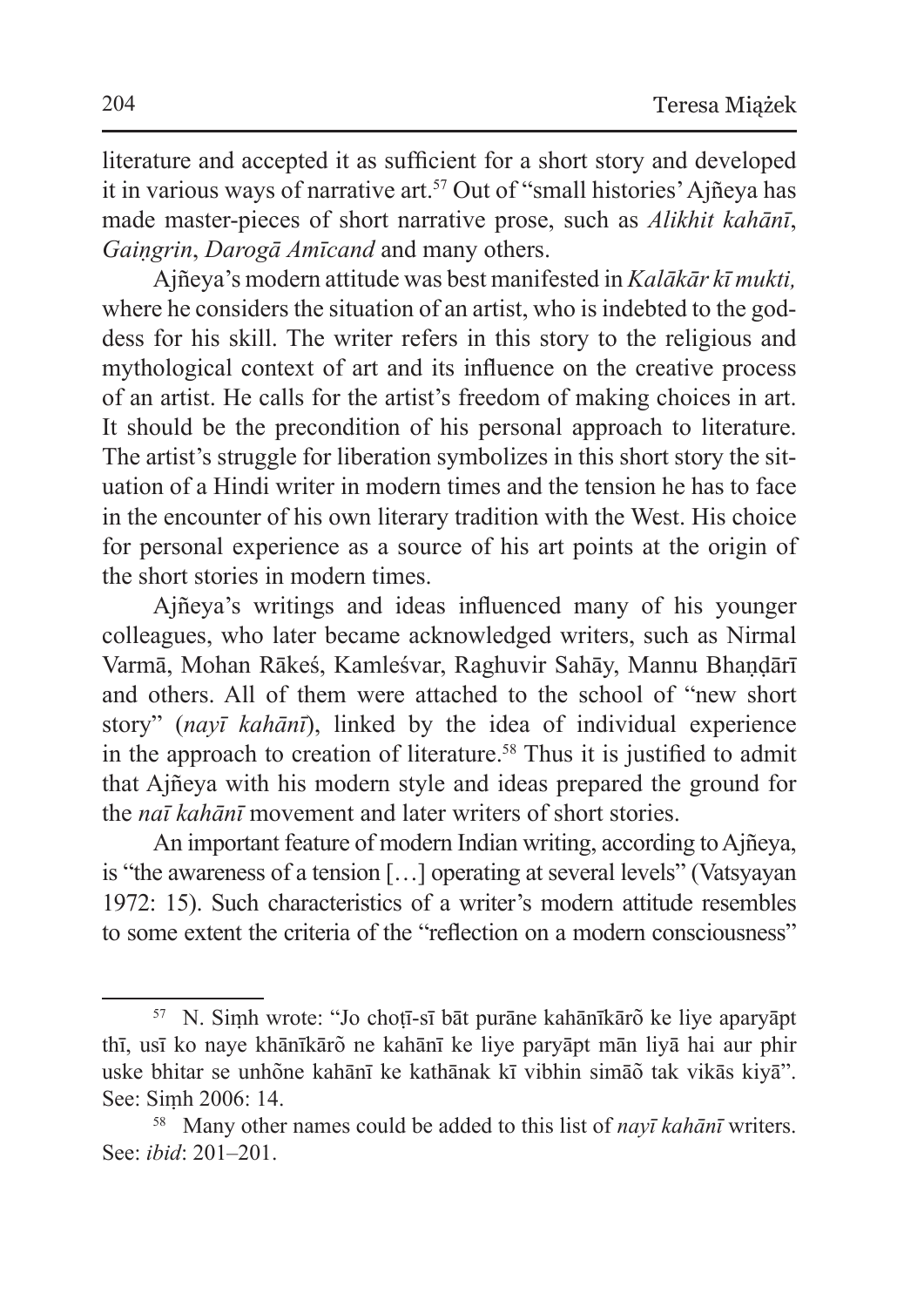and "authenticity", which Theo Damsteegt, after C.G.Roadarmel, includes into the definition of "new short story" writings.59 Greg Goulding notices that modernity of Ajñeya's model of aesthetics "emphasized the possibility of a work of art that would transform the concerns of artist into something distinct" (Goulding 2012: 158–159). Ajñeya, out of the tension between personal and collective experience, between tradition and modernity, the Indian understanding of reality and the Western attitude to it, constructs his own "principle of coherence", "this what holds him together" (Vatsyayan 1972: 4–17). The writer perceives himself as "a tight-rope walker" (*ibid*.: 15), who like a dancer from his poem *Nāc*, 60 is "responsible for seeing that the rope remains taut", and ensures "that the rope is there" (Vatsyayan 1972: 4–17). Some scholars admit that Ajñeya's works "represent a continuous dialogue between India and Wester cultures" (De Brujin 2010: 87), and even the ideal synthesis of Indian and Western philosophy.61 Ajñeya with all his contribution wished to be "a bridge" between what happened in Indian literary past and the future of Hindi literature. He admits this in his poems *Mai͂ yahā͂ hũ* and *Jo pul bānayẽge*,<sup>62</sup> but also in the essay discussed in this paper "The Hindu view of conflict and its impact on contemporary Indian writings" (Vatsyayan 1970). N. Pozza notices that Ajñeya built and crossed himself the "cultural *bridges*" between "India and other cultures", between "Sanskrit tradition and avant-garde literary movement he led…"63 in the Hindi literature.

<sup>59</sup> Th. Damsteegt mentions among them: "the reflection of a 'modern consciousness". See: Damsteegt 1986a: 217.

<sup>&</sup>lt;sup>60</sup> The original script of this and its translation into German was published by L. Lutze in: Vatsyayan 2011: 60–61.<br><sup>61</sup> This is the opinion of L. Lutze, who maintains: "in seinem umfang-

reichenn und vielschichtigen Werk strebt er, mit Erfolg, eine ideale Synthese insichen und westlichen Denken an" (Lutze 1986b: 269).

 $62$  Read about these and other Ajñeya's poems, some with their Polish translation, in: Czekalska 2008: 103–107.

<sup>63</sup> This quotation comes from N. Pozza's unpublished paper: *Tension as a Bridge towards realese: Agyeya's poem "Nāc",* which manuscript I have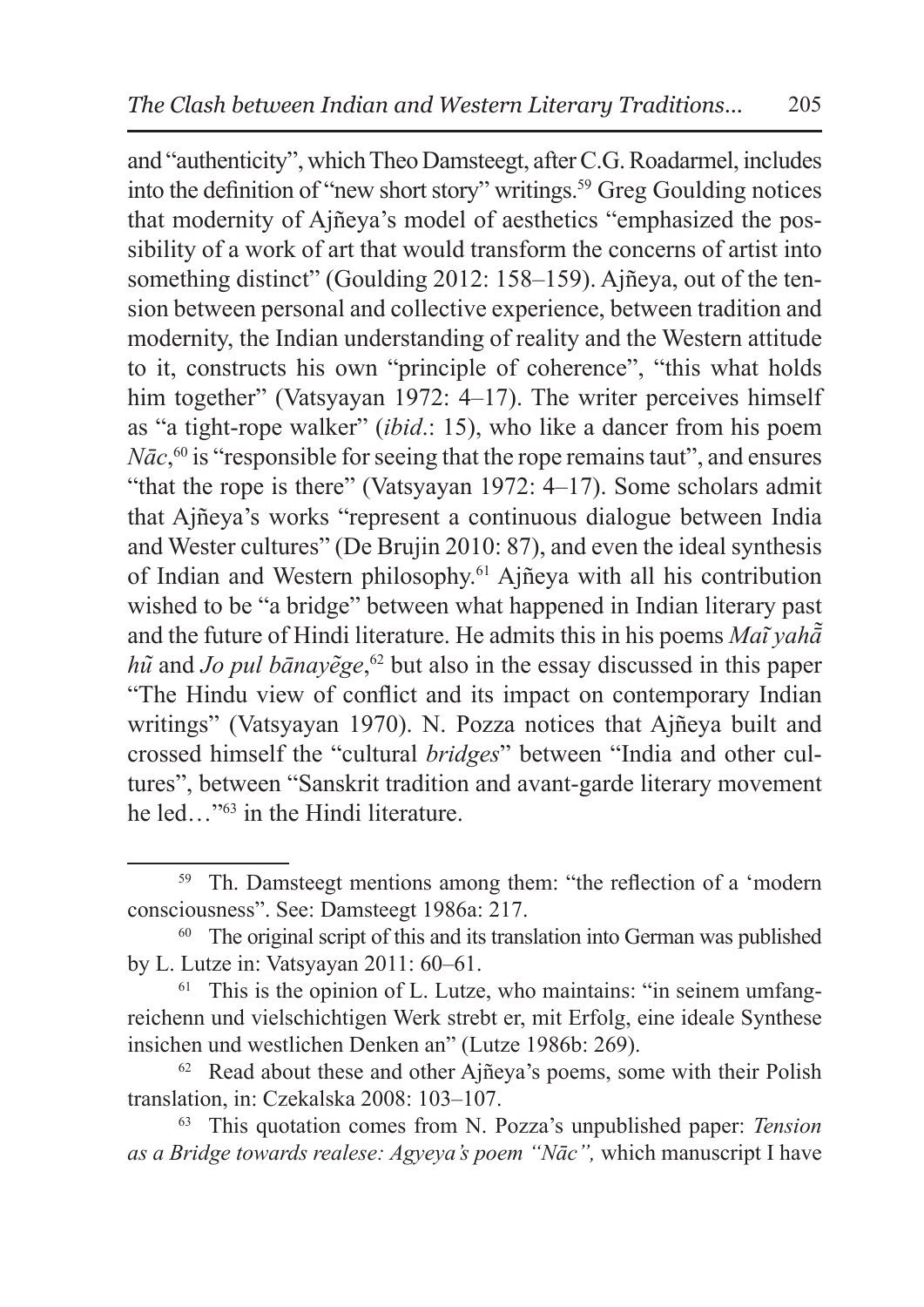It is also justified to call Ajñeya, asL.Lutze suggested, "the praeceptor Indiae" (Lutze, Vatsayayan 1973: 15). The fact that Ajñeya left us many illustrious short stories which exemplify his views on art and literature exposed in his theoretical works helps us to grasp a complex process of change which happened in Hindi prose of the  $20<sup>th</sup>$  century. Thus he laid foundations not only for the modern short story as a genre but also for their theoretical evaluation in Hindi literary criticism. The  $20<sup>th</sup>$  century has been acclaimed in Hindi literature as "the era of short story".<sup>64</sup> One reason for it is, as mentioned by K. M. Byrski, that the literary preferences of the West and East met in this genre at their depth around this time,<sup>65</sup> another—that the personal experience became the most explored concern of Hindi writers in 20<sup>th</sup> century.

#### **Bibliography:**

- Aggiej (1975). Wróg [Drohī, Dillī (1971)]. T. Rutkowska (tr.). In: *Przegląd Orientalistyczny.* No*,* 4 (96): 396–399.
- Agjej. 2012. Śmiech Śanti [Śantī haṁstī thī, Dillī (1964)]. D. Stasik (trans.)*.*  In: *Przegląd Orientalistyczny.* No 1–2: 93–95.
- Ajñeya (ed.). 1970: *Dūsrā saptak*. .Naī Dillī: Bhāratīya Jñanpīth Prakaśan.
- Ajñeya (ed.). 1975. *Ajñeya kī saṃpūrṇ kahāniyā͂. Vol. I: Choṛā huā rastā. Vol. II: Lauṭtī pagḍaṇḍiyā͂.* Dillī: Rājpāl aṇḍ sanz.
- Ajñeya (ed.). 1980. *Saṃpurṇ kavitāe᷉. Bhāg II. Kavitāe᷉ 1957–1980*. Naī Dillī: Naśenal pablisiṃg hauz.
- Ajñeya (ed.). 1986. *Sadānirā. Sampūrṇ kavitāẽ. Bhāg II: Kavitāẽ 1957–1980,*  Nayī Dillī: Naśenal pablisiṃg hauz.

received from the Author.

<sup>64</sup> See:Byrski 1980: 116, and also G.Roadarmel, who admits: "In the Hindi literary world since Independence, the short story as a genre had become a primary focus of attention" (Roadarmel 1974: 241).<br><sup>65</sup> Compare with: Byrski 1980: 116.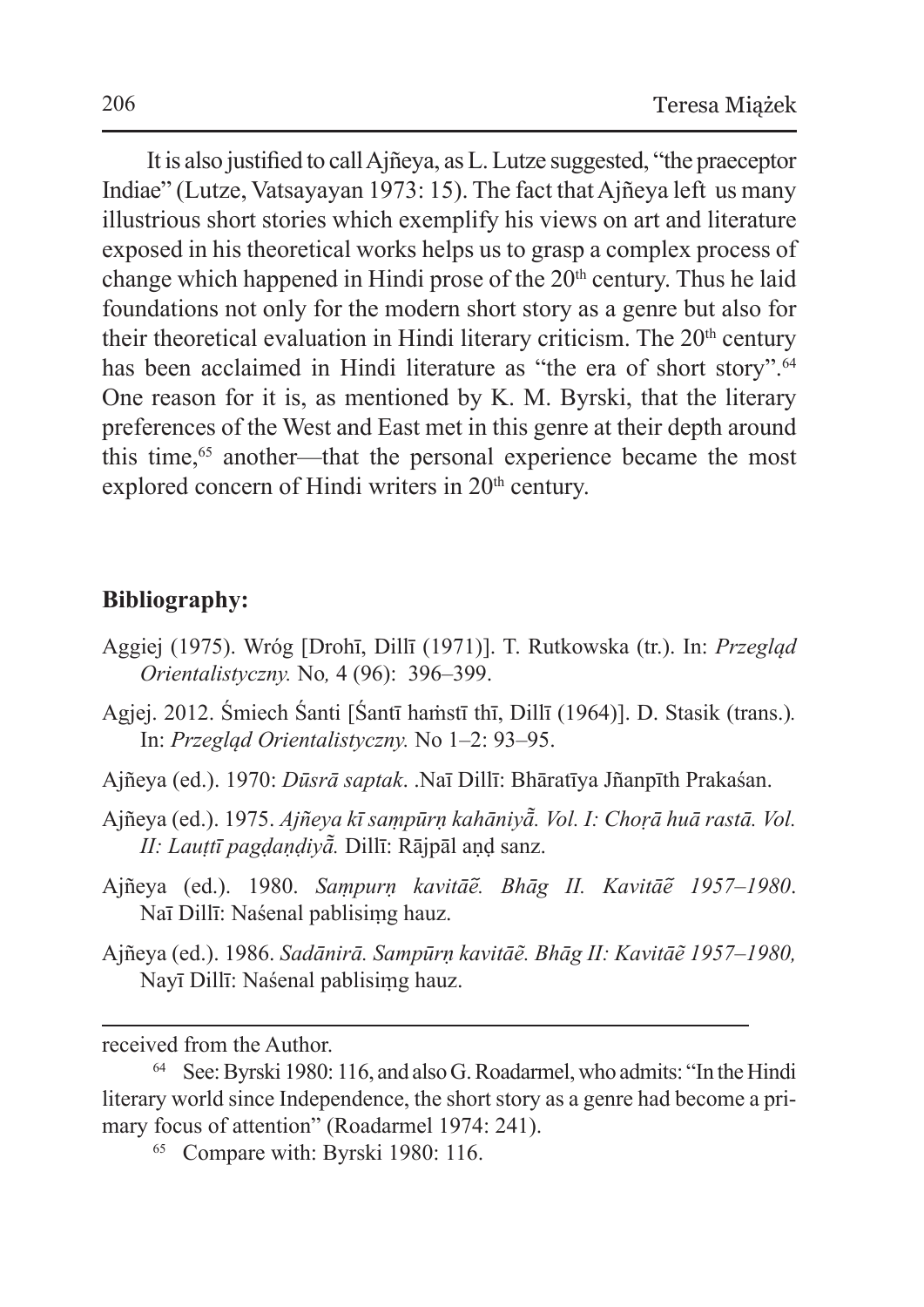Ajñeya (ed.). 1992. *Sampūrṇ kahāniyā᷉.* Dillī: Rājpāl eṇḍ sanz.

- Ayyappa Panikar, K. 2010. India narrates itself. In: Rajendran C. (ed.] *Narratology: Indian perspectives.* Culicut: Bharatiya Book Corporation.
- Ayyappa Panikar, K. 2003. *Indian Narratology*. New Delhi: Sterling Publishers.
- Bigoń, T. 1994. The Interpretation of Ajñeya's short stories in the light of the *rasa* theory. In: *Asiatische Studien*. *Etudes Asiatique*, XLVIII.4.1994: 1301–1305.
- Bigoń, T. 1997. Looking for the definition of aesthetic experience *rasa* in the writings of Saccidānanda Hīrānanda Vātsyāyana. In: *Asiatische Studien. Etudes Asiatique*, LI.4.1997: 1079–1085.
- De Bruijn, Th. 2010. Lost Voices: The Creation of Images of India Through Translation. In: M. Burger and N. Pozza (eds). *India in Translation Through Hindi Literature. A Plurality of Voices*. Bern: Peter Lang: 77-102.
- Byrski, K. M. 1980. Między Ramajaną i opowiadaniem. In: *Literatura na świecie* 1980. No 10/110:106–117.
- Clark, T. W. 1970. *The Novel in India. Its Birth and Development*. Ed. T. W. Clark. London: George Allen & Unwin.
- Czekalska, R. 2008. *Rodowody nowoczesnej poezji hindi*. Kraków: Księgarnia Akademicka.
- Dalmia, V. 2012. City, Civilisation, and Nature: Agyeya's *Nadī ke Dvīp*. In: V. Dalmia (ed.). *Hindi Modernism. Re-thinking Ajñeya and His times*: 77–123.
- Damsteegt, Th. 1986a. Ajneya and the New Short Story in Hindi*.* In: *Journal of South Asian Literature. Vol. 21. No.2. Essay on Premchand (Summer, Fall 1986)*: 217–229*.*
- Damsteegt, Th. 1986b. Ajñeya's 1947-stories. In: *The Adyar Library Bulletin. Golden Jubilee Volume.* Adyar: The Adyar Library and Research Center.
- Dubyanskaya, T. 2003. Two Ways for Early Indian Novel. In: *International Conference on South-Asian Literatures and Languages (ICON-SALILA)*. Moscow: MSU Press: 61–65.
- Dubyanskaya, T. 2008. *Razvitie romana na hindi w konce XIX–nachalie XX veka.* Moskva: MGU (Doctoral dissertation). Retrieved from: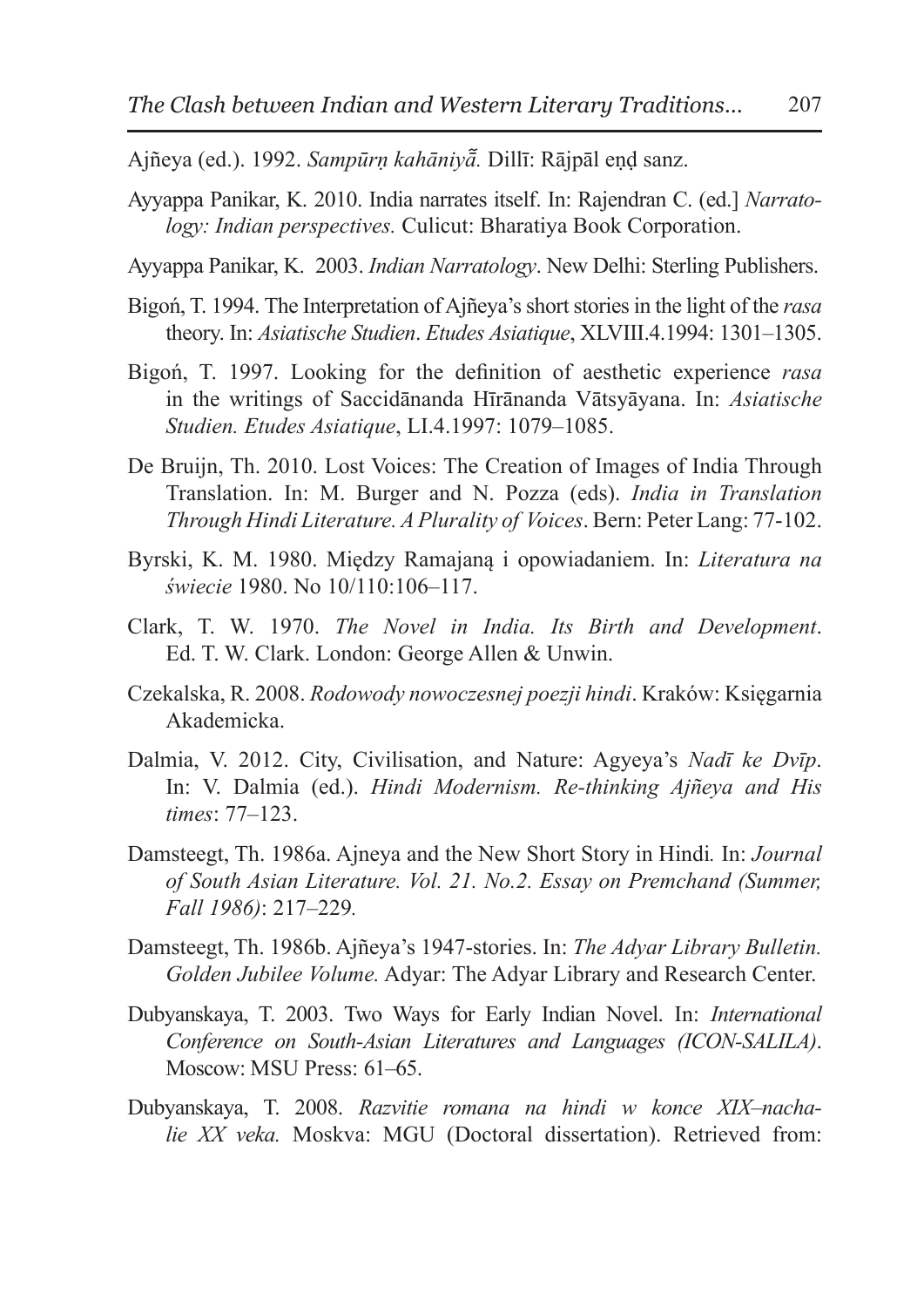http://www.dissercat.com/content/razvitie-romana-na-khindi-v-kontsexix-pervoi-treti-xx-v#ixzz3eXwN9Cu9. Access on: 30.05.2015.

- Gaefke, P. 1978. *Hindi Literature in the Twentieth Century*. Wiesbaden: Otto Harrassowitz.
- Gerow, E. 1974. The Persistence of Classical Aesthetic Categories in Contemporary Indian Literature. In: E. Dimock (ed.). *The Literatures of India. An Introduction*: 212–239.
- Goulding, G. 2012. Two Models of Modernist Aesthetics in Hindi Criticism. In: V. Dalmia. *Rethinking Agyeya*. Berkeley: Center for South Asia Studies University of Berkeley: 147–159.
- Marlewicz, H. 2004. Dramat staroindyjski w teorii i w praktyce. In: H. Marlewicz, L. Sudyka (eds). *Gliniany wózeczek. Dramat staroindyjski napisany przez Śudrakę*. Kraków: Księgarnia Akademicka: 27–47.
- Graffon, A., G. W. Most and S. Settis (eds). 2010. *The Classical Tradition*. Cambridge: The Belknap Press of Harvard University.
- McGregor, R. S. 1970. The Rise of Standard Hindi, early Hindi Prose Fiction. In: T. W. Clark (ed.). *The Novel in India. Its Birth and Development*. London: Gorge Allen & Unwin: 142–178.
- McGregor, R. S 1974. *Hindi Literature of the Nineteenth and Early Twentieth Centuries*. Wiesbaden: Otto Harrassowitz.
- McGregor, R. S 1993. *The Oxford Hindi-English*. Oxford–Delhi: Oxford University Press.
- Kimmig, R. 1990. Verantwortung und Freiheit. Zum Werk Ajneyas (1911–1987). In: E. Weber, R. Töpelmann (eds). *Indien in Deutschland.* Frankfurt am Main: Lang Verlag: 67–79.
- Lozt, B. 2012. Rāhom ke anvesī: the Editor of the Saptak- Anthologies and his Poets. In: V. Dalmia (ed.). *Hindi Modernism. Rethinging Ajneya and His Times*. Berkeley: Center for South Asia Studies University of California: 125–146.
- Lutze, L. 1986a. Vorwort. In: W. Herwig (ed.). *Ajneya (Sachchidananda Vatsyayan). Lebenwollen: Erzälungen u. essayist. Prose. Direktübers. aus d. Hindi Rainer Kimmig. Direktübers. aus d. Engl. Wolfgang Herwig.*  Freiburg: Edition Collage: 7–9.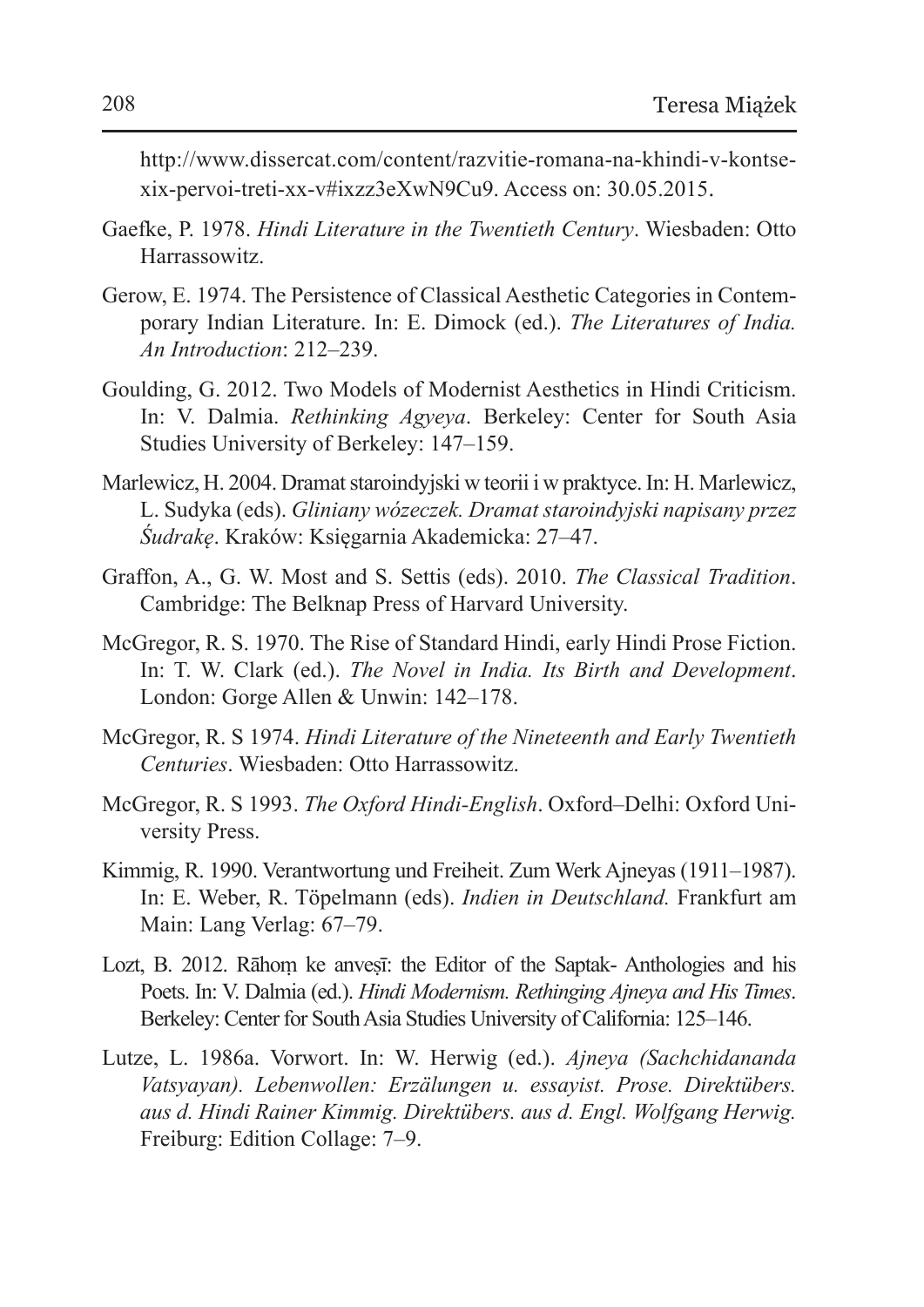- Lutze, L. 1986b. Unterwegs zu Ajneya. In: L. Lutze, R. Kimmig (eds). *Ajeya. Unterwegs zum Fluss. Erzälungen, Betrachtungen, Gedichte, zwei Briefe.* Freiburg am Breisgau: Verlag Wolf Mersch: 269–271.
- Mehrotra, A. K. 2007. *Historia anglojęzycznej literatury indyjskiej*. A. K. Mehrotra (ed.). Warszawa: Dialog.
- Miążek, T. 2013. Bhāva jako motyw. Wprowadzenie do analizy opowiadań Agjeja w świetle teorii *rasa.* In: *The Polish Journal of the Arts and Culture*. Nr 8 (5/2013): 101–123.
- Miążek, T. 2014a. Terminy *nīras*, *nirastā* w opowiadaniach Agjeja. Ślady sanskryckiej teorii *rasa* we współczesnej literaturze hindi. In: *Academic Journal of Modern Philology*. Vol. 3: 43–54.
- Miążek, T. 2014b. Miłość czy udręka. Meghadūta Kalidasy w wersji hindi Ramawatara Tjagiego. In: L. Sudyka et al. (eds). *Wokół Meghaduty.*  Kraków*:* Księgarnia Akademicka: 91–117.
- Monier-Williams, Monier 1997. *ASanskrit-English Dictionary. Etymologically and Philologically arranged with Special Reference to Cognate Indo- -European Languages*. Delhi: Motilal Banarasidass Publishers.
- Morford, M. 2007. *Classical Mythology*. Oxford: Oxford University Press.
- Nagar, R. S. (ed.). 2009. *Nāṭyaśātra of Bharatamuni : With the commentary Abhinavabhāratī by Abhinavaguptācārya. Vol. 1.* Delhi: Parimal Publications.
- Orsini, F. 2012. The Short Story as an *aide à penser*:Ajñeya's stories. In:V. Dalmia (ed.). *Hindi Modernism. Rethinking Agyeya and His Times*. Berkeley: Center for South Asia Studies University of California: 103–123.
- Pozza, N. 2010. Translating from India and the Moving Space of Translation (Illustrated by the Works by Ajñeya). In: M. Burger and N. Pozza (eds). *India in Translation through Hindi Literature*. *A Plurality of Voices.*  Bern: Peter Lang: 127–152.
- Rajendran C. 2010. *Narratology: Indian perspectives.* Calicut: Bharatiya Book Corporation.
- Rangra, R. 1992. *Interviews with Indian writers*. Delhi: B. R. Publishing Corporation.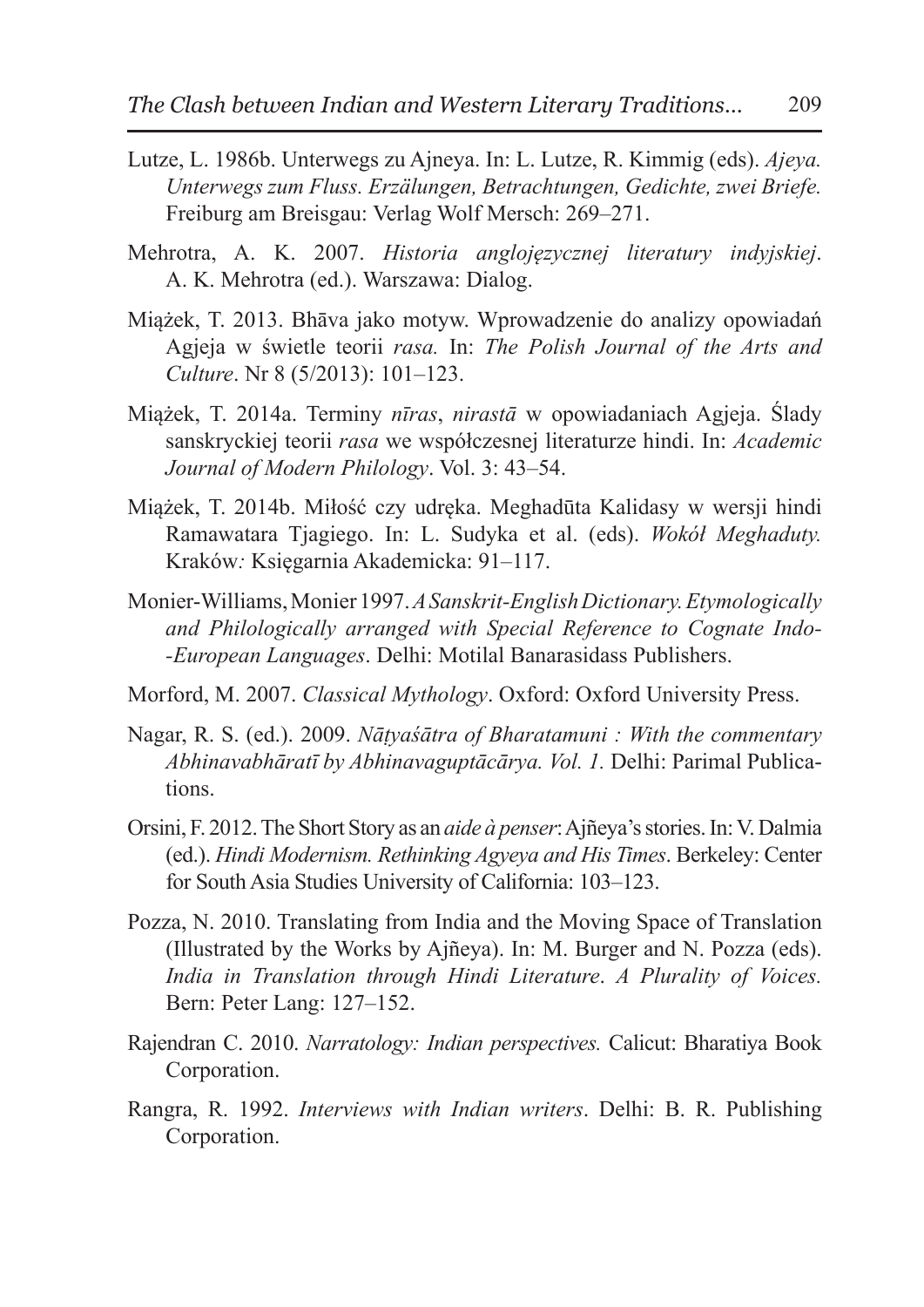- Rastogī, A. K., Śrī Śaraṇ. 1988. *Hindī sāhitya kā itihās*. Dillī: Prema Prakāśan Mandir.
- Roadarmel, G. 1974. The Modern Hindi Short Story and Modern Hindi Criticism. In: E. C. Dimock (ed.). *The Literatures of India. An Introduction.* Chicago and London: The University of Chicago Press: 239–248.
- Rutkowska, T. and Stasik., D. 1992. *Zarys historii literatury hindi*. Warszawa: Wydawnictwo Uniwersytetu Warszawskiego.
- Sharma, S. 2012. The Novels of Agyeya. A Sociology of the Literature Perspective. In: *Hindi Language Discourse Writing . A quarterly Journal of the Mahatma Gandhi Antarrashtriya Hindi Vishvavidyalaya. Vol.7, No 1: January–March*: 56–132.
- Schayer, S. 1988 (1st ed. 1924). Klasyczny teatr indyjski. In: M. Mejor (ed.). *Stanisław Schayer. O filozofowaniu Hindusów*. Warszawa: Państwowe Wydawnictwo Naukowe: 13–32.
- Siṃh, N. 2006. *Kahānī Naī kahānī*. Ilāhābād: Lokbhāratī Prakāśan.
- Sonavaṇe, C. and C. Raṇsubhe. 2011. *Kahānīkār Ajñeya. Sandarbh aur prakr̥ti.* Kānpur: Vikās Prākaśan.
- Stasik, D. 2000. *Opowieść o prawym królu. Tradycja Ramajany w literaturze hindi*. Warszawa: Dialog.
- Sudyka, L. 1988. *Kwestia gatunków literackich w Kathāsaritsāgara.* Kraków: Księgarnia Akademicka.
- Sudyka, L. 2004. *Od Ramajany do dydaktyki*. Kraków: Księgarnia Akademicka.
- The Tribune. 2000. Debate on first Hindi story. In: *The Tribune, Online Edition*. Tuesday, December 12, 2000. Chandigarh. India. Online: http://www.tribuneindia.com/2000/20001212/edu.htm#1. Accessed on: 31.07. 2015.
- Śukl, A. R. 1997. *Hindī sāhitya kā itihās*. Dillī: Pavan Pā͂keṭ Books.
- Trynkowska, A. 2000. Mallinātha and Classical Indian Theoreticians of Literature onDescriptions intheMahākāvya. In:*Cracow Indological Studies*. Vol.2:37–48.
- Trynkowska, A 1993. Podstawowe teorie klasycznej poetyki indyjskiej. In: *Classica Vratislaviensia* XVI 1993: 129–135.